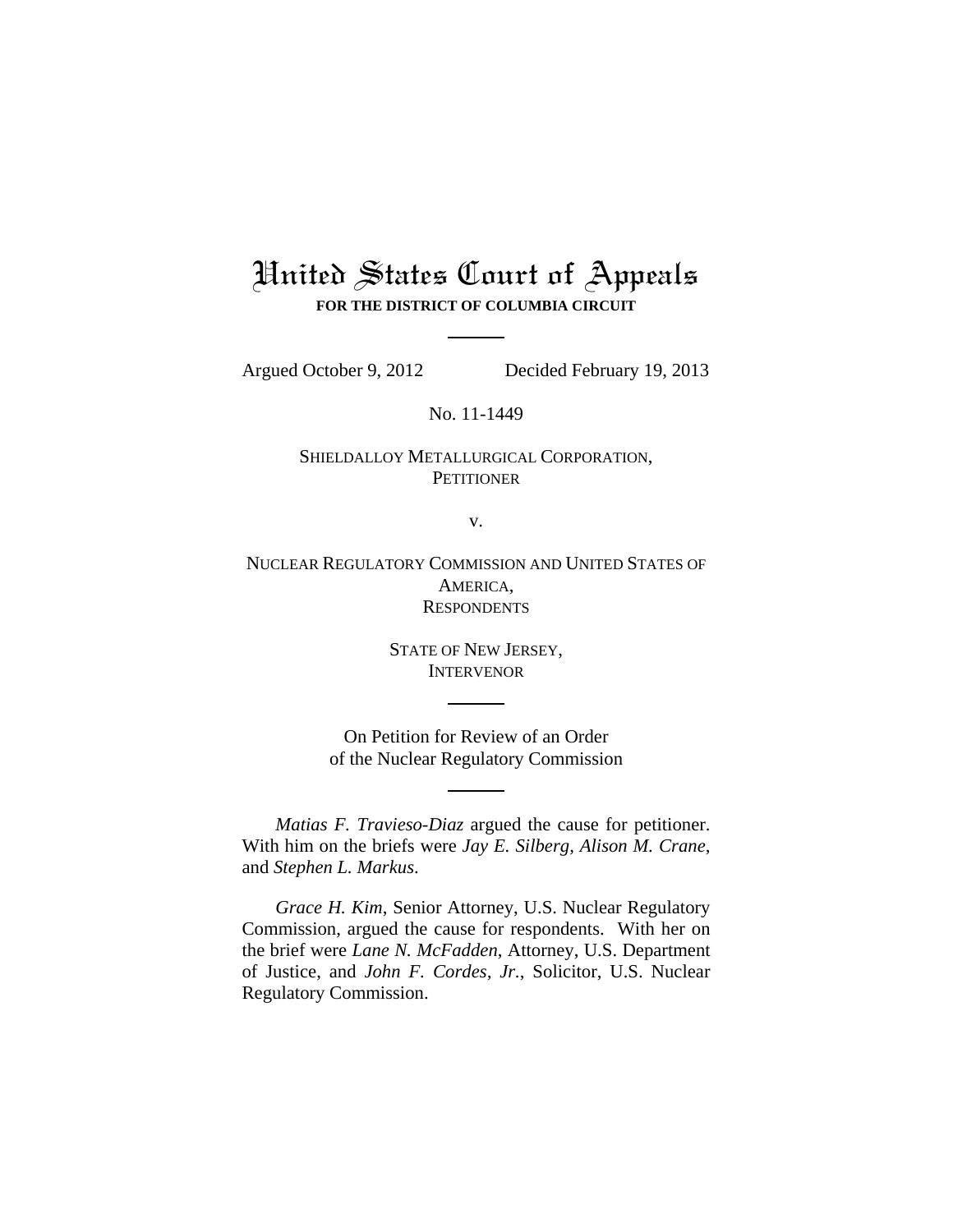*Andrew D. Reese*, Deputy Attorney General, Office of the Attorney General for the State of New Jersey, argued the cause and filed the brief for intervenor.

Before: ROGERS and BROWN, *Circuit Judges*, and WILLIAMS, *Senior Circuit Judge*.

Opinion for the Court filed by *Senior Circuit Judge* WILLIAMS.

Opinion concurring in part and dissenting in part filed by *Circuit Judge* ROGERS.

WILLIAMS, *Senior Circuit Judge*. This case arises from our remand in *Shieldalloy Metallurgical Corp. v. NRC*, 624 F.3d 489 (D.C. Cir. 2010). It concerns, above all, an important question of public safety that demands great clarity and precision, neither of which the agency has supplied: What rules govern the means by which the owner of a licensed nuclear facility may decommission that facility and dispose of its radioactive materials? The Nuclear Regulatory Commission claims that it has taken a clear and consistent approach to answering this question. The clarity and consistency are not apparent to us.

The order now under review, *Shieldalloy Metallurgical Corp.*, CLI-11-12, 74 NRC \_\_\_ (Oct. 12, 2011) ("Order"), presents that issue and several others. All stem from the interaction between the NRC's regular decommissioning process and a statutory provision (§ 2021 of the Atomic Energy Act, 42 U.S.C. § 2021) authorizing the NRC to transfer regulatory authority over classes of nuclear materials located within a state to the government of that state. Except as to the primary issue just highlighted—the Commission's basic standards for decommissioning—we find no legal error in the Commission's Order; as to that issue, however, our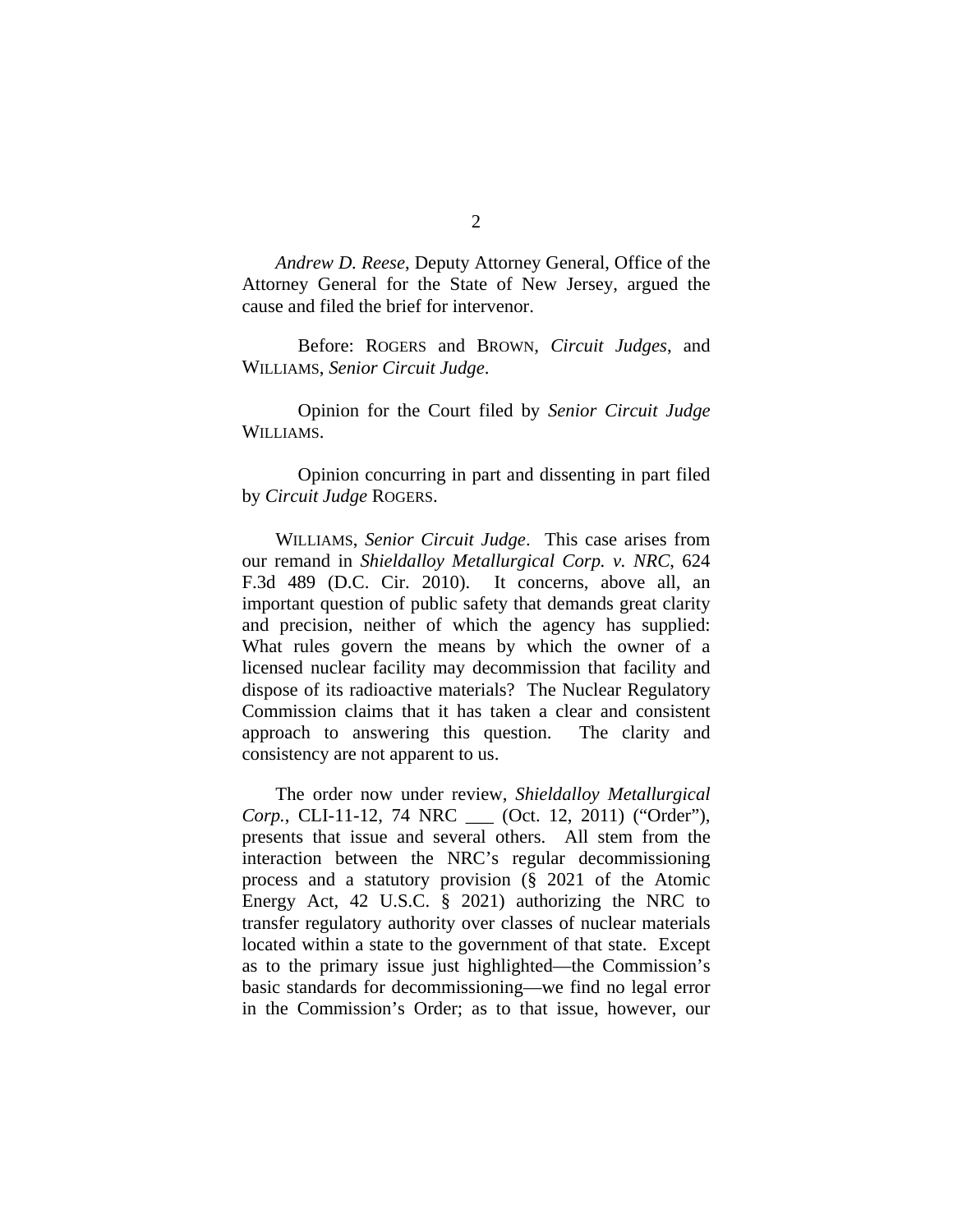inability to understand the key regulatory materials purportedly guiding the agency's exercise of control over decommissioning requires another remand.

\* \* \*

Petitioner Shieldalloy Metallurgical Corporation is an industrial company that manufactured metal alloys in Newfield, New Jersey between 1955 and 1998. Its manufacturing process generated radioactive byproducts, which the company held at the Newfield facility under license from the NRC. In the early 1990s, Shieldalloy began consulting with the NRC on the development of a proposal to decommission the facility and dispose of its radioactive materials on-site. It proposed that the disposal would be "restricted," an NRC term of art requiring special conditions designed to minimize the risks to public health and safety. Restricted disposal is in contrast to "unrestricted," under which remediation and reduction of radiation levels have proceeded to the point where there is no need for limits on public access to the disposal site. See 10 C.F.R. § 20.1003 (definitions of "restricted area" and "unrestricted area"). These consultations stretched on for many years and culminated in a formal decommissioning plan, which Shieldalloy submitted to the agency in 2002.

The NRC rejected the 2002 plan as technically deficient. After further consultations with NRC staff, Shieldalloy submitted a second, revised plan in 2005. The NRC rejected that plan, too, with comments. In 2006, Shieldalloy submitted a third plan, which responded to the NRC's comments, as well as to NRC guidance on decommissioning of licensed facilities issued earlier in 2006. The NRC accepted this third plan for the purposes of technical review, but still sought further clarification from Shieldalloy on various aspects.In the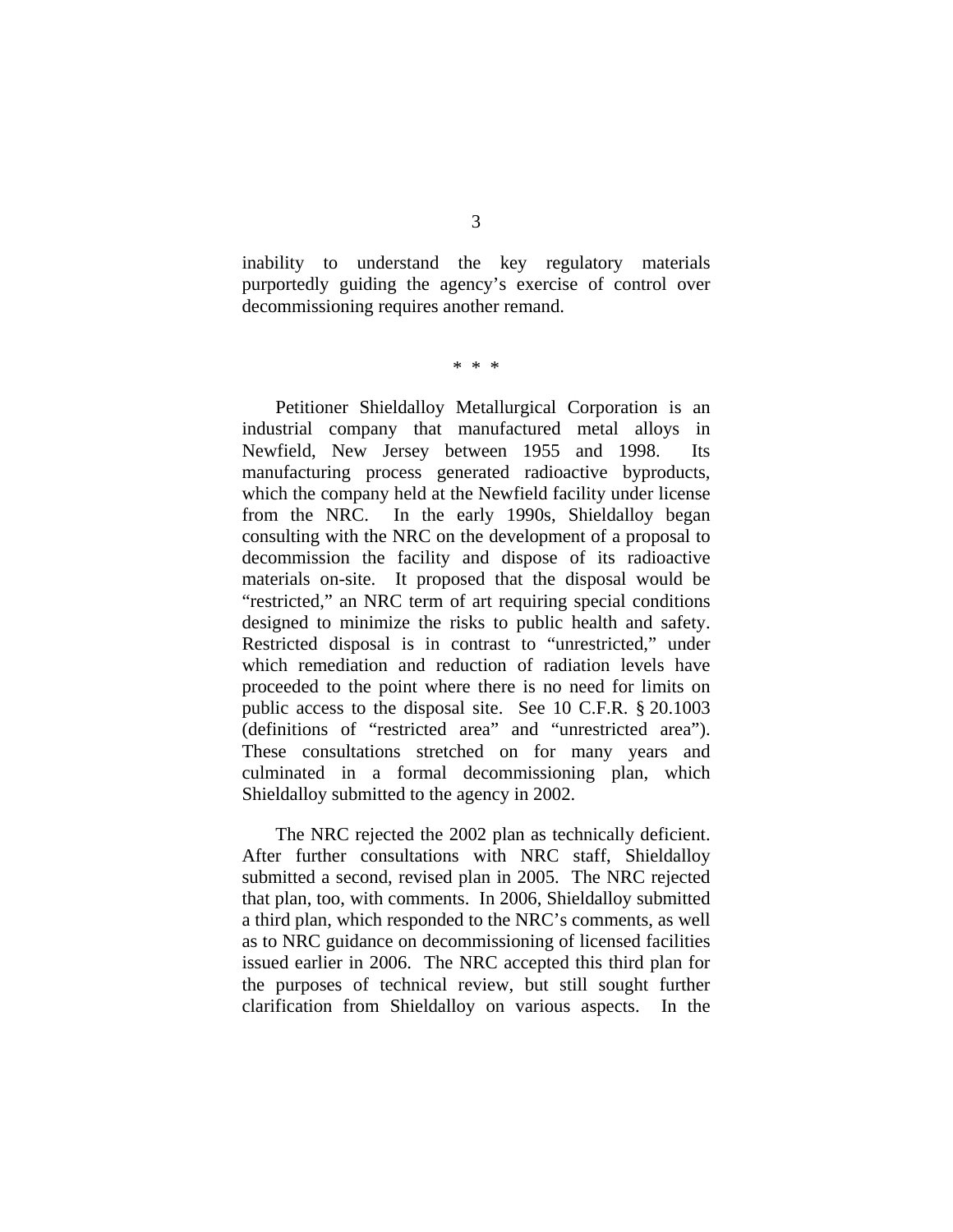summer of 2009, Shieldalloy submitted a fourth plan that was responsive to these last inquiries. The agency never reviewed that document.

In 2008, while the NRC was reviewing the 2006 plan, New Jersey applied for a transfer of regulatory authority over in-state nuclear materials, pursuant to § 2021 of the Act. The NRC made an initial determination that the transfer to New Jersey would satisfy § 2021(d)'s requirement that the state's regulatory program be "compatible" with that of the NRC, and sought comments from the public. Shieldalloy filed a letter asserting incompatibility between the programs. To no avail: the agreement transferring authority to New Jersey went into effect in September 2009, barely a month after Shieldalloy submitted the fourth version of its decommissioning plan. Less than two weeks later, New Jersey informed Shieldalloy that its 2009 plan—which the NRC had forwarded to the state—did not meet the state's remediation requirements.

Fearing that New Jersey would require it to abandon its plans for on-site disposal and pursue a more expensive off-site alternative (again, in NRC parlance, "unrestricted"), Shieldalloy appealed to this court. We agreed with the company in part and remanded the case to the agency. See *Shieldalloy Metallurgical Corp.*, 624 F.3d at 489. Specifically, we found that the NRC had not responded meaningfully to Shieldalloy's invocation of criterion 25 of the Commission's "Criteria Document:"1

 $\overline{\phantom{a}}$  $1$  Criteria for Guidance of State and NRC in Discontinuance of NRC Regulatory Authority and Assumption Thereof by States Through Agreement, 46 Fed. Reg. 7540 (Jan. 23, 1981), as amended by 46 Fed. Reg. 36,969 (July 16, 1981) and 48 Fed. Reg. 33,376 (July 21, 1983). See *Shieldalloy,* 624 F.3d at 491 & n.1.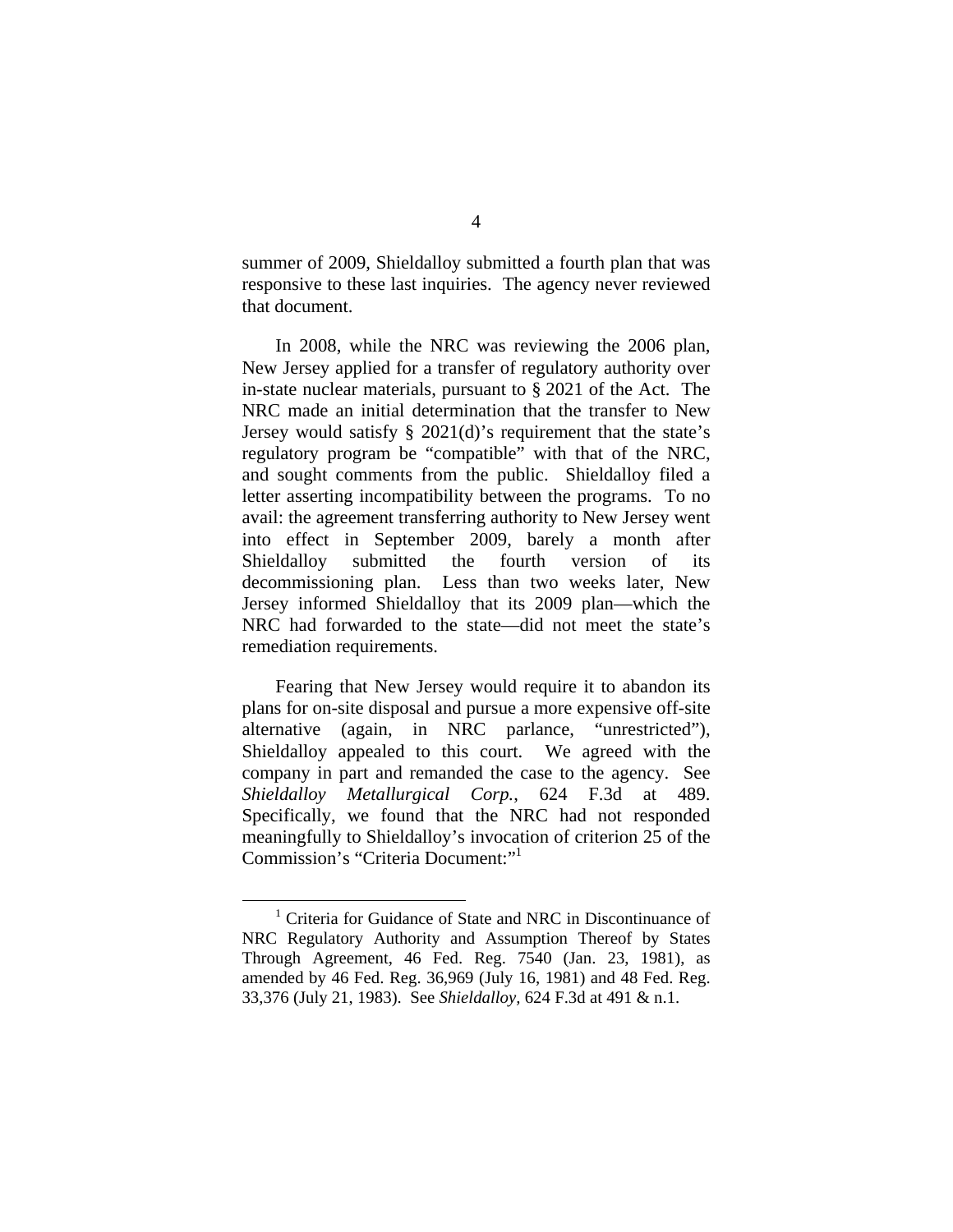*Existing NRC Licenses and Pending Applications*. In effecting the discontinuance of jurisdiction, appropriate arrangements will be made . . . to ensure that there will be no interference with or interruption of . . . the processing of license applications, by reason of the transfer.

46 Fed. Reg 7540, 7543 (Jan. 23, 1981). Shieldalloy had argued that as its license application had already been years in processing, transfer to New Jersey would clearly interrupt the process. See *Shieldalloy*, 624 F.3d at 493. Further, Shieldalloy had suggested that if the Commission wished to generally transfer authority over in-state nuclear materials to New Jersey, there was nothing to prevent it from reserving the Newfield facility from any such transfer.

To this twofold claim, the NRC offered a twofold response. As to the risk of an interruption in seeming violation of criterion 25, it expressed confidence that there would be a "smooth transition" in the processing of pending licensing actions (including decommissioning applications) because New Jersey's regulatory scheme recognized existing NRC licenses and would continue "any licensing actions that are in progress." *Id.* at 494 (quotations removed). As to Shieldalloy's preferred solution—excepting Newfield from the transfer—the NRC claimed that the legislative history of § 2021 showed that Congress did not contemplate its allowing "concurrent regulatory authority over licensees." 624 F.3d at 493. We rejected both elements of the defense for reasons elaborated in our earlier opinion. *Id*. at 493-95.

Shieldalloy's initial suit raised a further claim, which we noted but did not address because Shieldalloy had not raised it sufficiently with the Commission. See 624 F.3d at 495-97. This other claim pertained to a cost-benefit analysis principle embedded in the NRC's regulatory program called the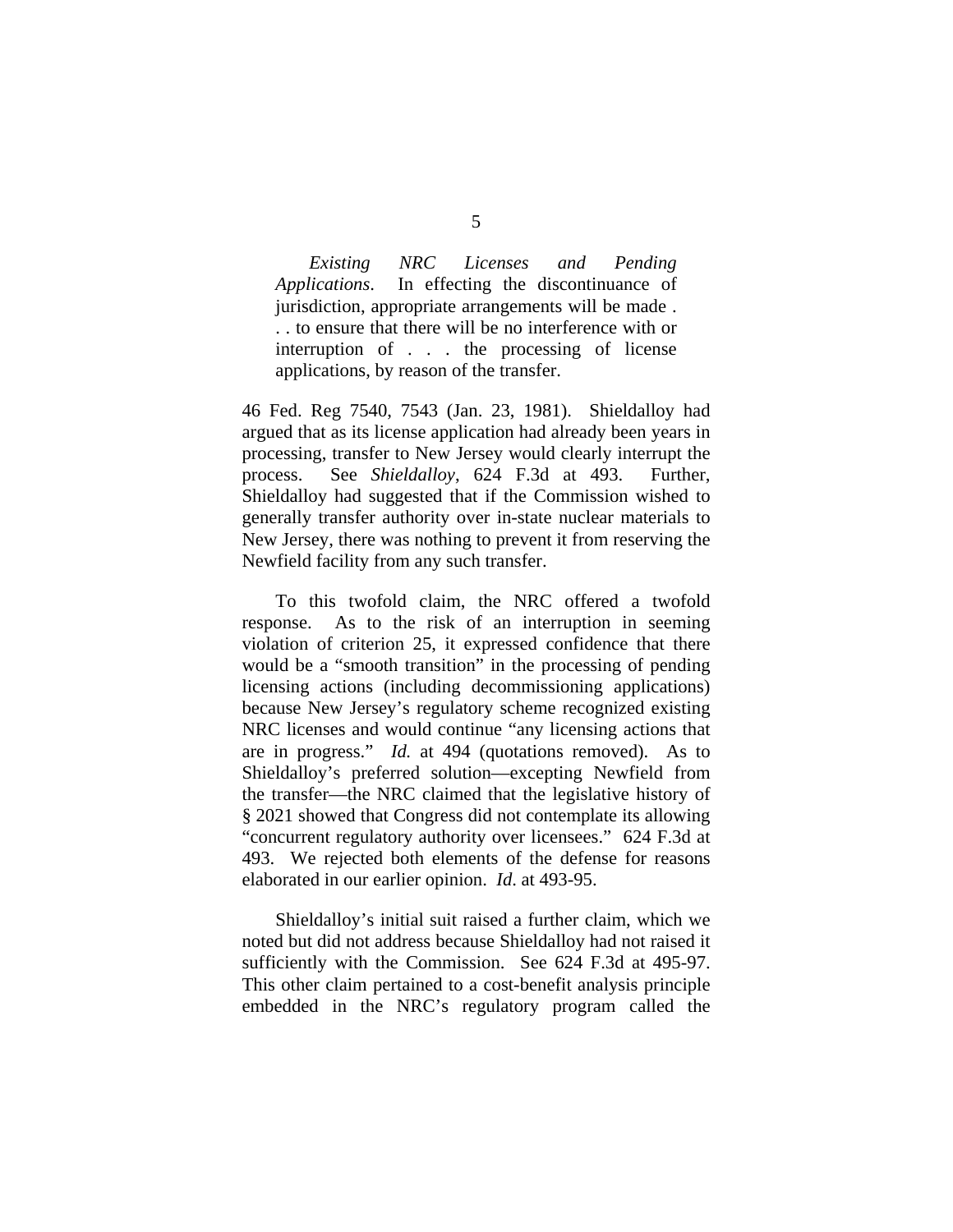ALARA principle, which, as we explain more thoroughly below, refers to the requirement that residual radiation at a site be "as low as reasonably achievable."

The core of Shieldalloy's ALARA claim was that the New Jersey decommissioning regime, unlike the NRC's, requires exhumation and off-site disposal of radioactive materials even where that course of action would expose the public to higher doses of radiation than on-site disposal. Thus, Shieldalloy contended, "while New Jersey's standards may be more stringent, they are actually less safe." 624 F.3d at 496. And while a Commission policy statement, its Compatibility Guidance Document,<sup>2</sup> allowed transfer where a state's standards were "more stringent," that allowance was subject to the proviso that the "more stringent requirements do not preclude or effectively preclude a practice in the national interest without an adequate public health and safety or environmental basis related to radiation protection." 62 Fed. Reg. 46,517, 46,520/2. The same policy statement also affirmed the NRC's mission as being to assure that civilian use of nuclear materials "is carried out with adequate protection of public health and safety." *Id*. 46520/1; see also *Shieldalloy*, 624 F.3d at 496. Section 2021(d)(2) itself requires the state program to be "adequate to protect the public health and safety." 42 U.S.C. § 2021(d)(2). In light of these principles, we found that Shieldalloy's depiction of the effects of transfer held out a "troubling prospect." 624 F.3d at 496.

 <sup>2</sup>  $2$  Statement of Principles and Policy for the Agreement State Program; Policy Statement on Adequacy and Compatibility of Agreement State Programs, 62 Fed. Reg. 46,517 (Sept. 3, 1997). See *Shieldalloy*, 624 F.3d at 491 & n.2.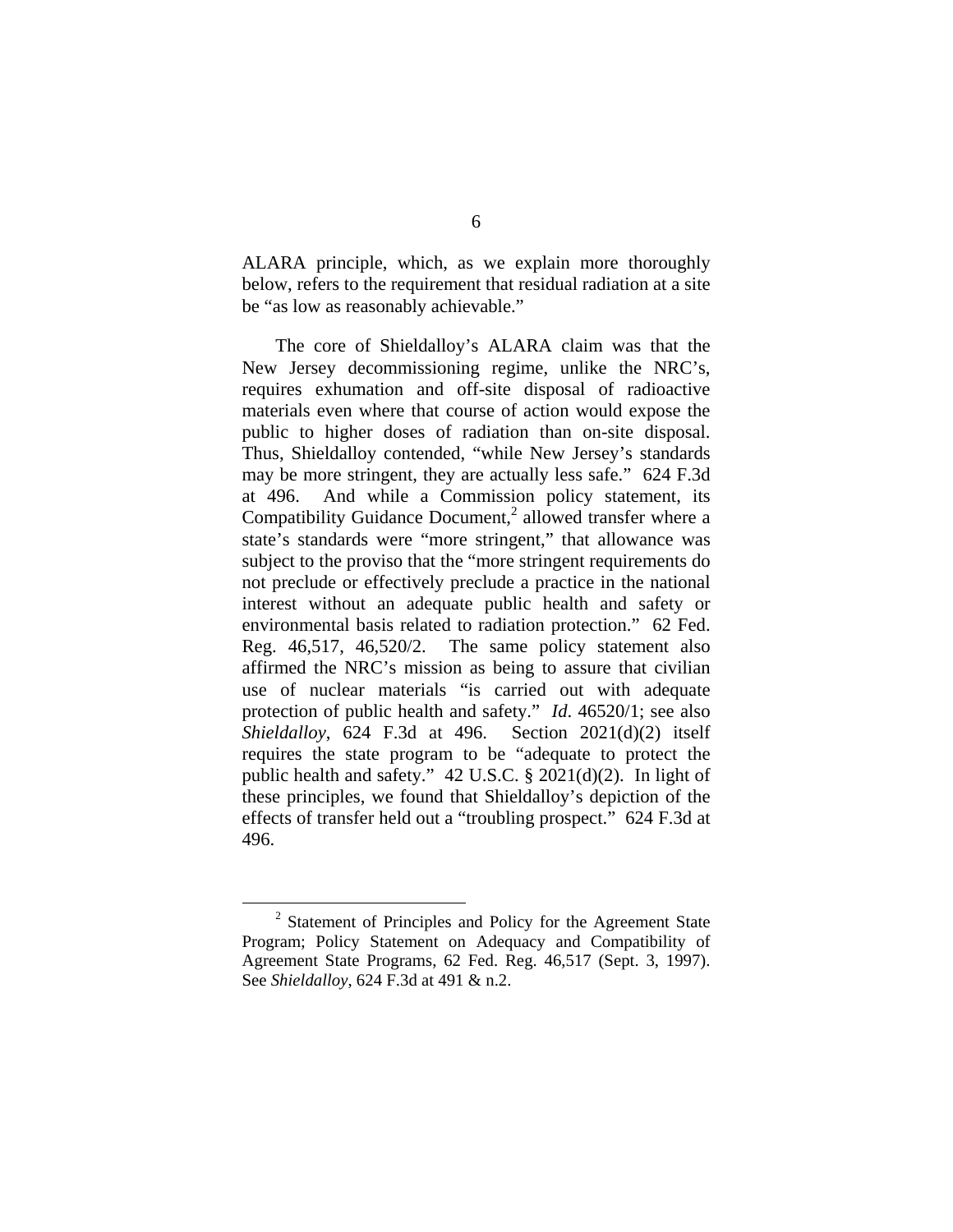On remand, the NRC afforded Shieldalloy a "fresh opportunity" to comment on the transfer agreement in order to "assure a full airing of the matter." Order at 6-7. In its submission, Shieldalloy of course pursued the issues occasioning the remand, but it also pursued the contention that the New Jersey rules were more stringent but less safe.

The NRC's Order rejected Shieldalloy's objections and reinstated the transfer agreement. Shieldalloy again petitions us for review. We find that, on its second attempt, the agency adequately addressed Shieldalloy's claims arising out of criterion 25 and the parties' conflicting interpretations of § 2021. The NRC's response to Shieldalloy's ALARA claim, however, appears divorced from the authorities on which it purports to draw, and accordingly we vacate the Order and remand the case again for a more responsive analysis of that issue.

\* \* \*

We begin with the question of concurrent federal and state jurisdiction under § 2021. On remand the NRC determined that § 2021 *requires* it to accept a state's request for a partial transfer of regulatory authority if the request satisfies the conditions laid out in § 2021(d), but *forbids* the agency from proposing partial transfers either at the request of a regulated entity or on its own initiative. In other words, the NRC reads § 2021 as a grant of authority to accept or reject, but never to modify, a proposed transfer agreement. See Order at 8-20.

Whether § 2021 straightjackets the NRC into treating state transfer applications on an "all or nothing" basis is reviewable under *Chevron USA, Inc. v. NRDC, Inc.*, 467 U.S. 837 (1984), which means that, as *Entergy Corp. v.*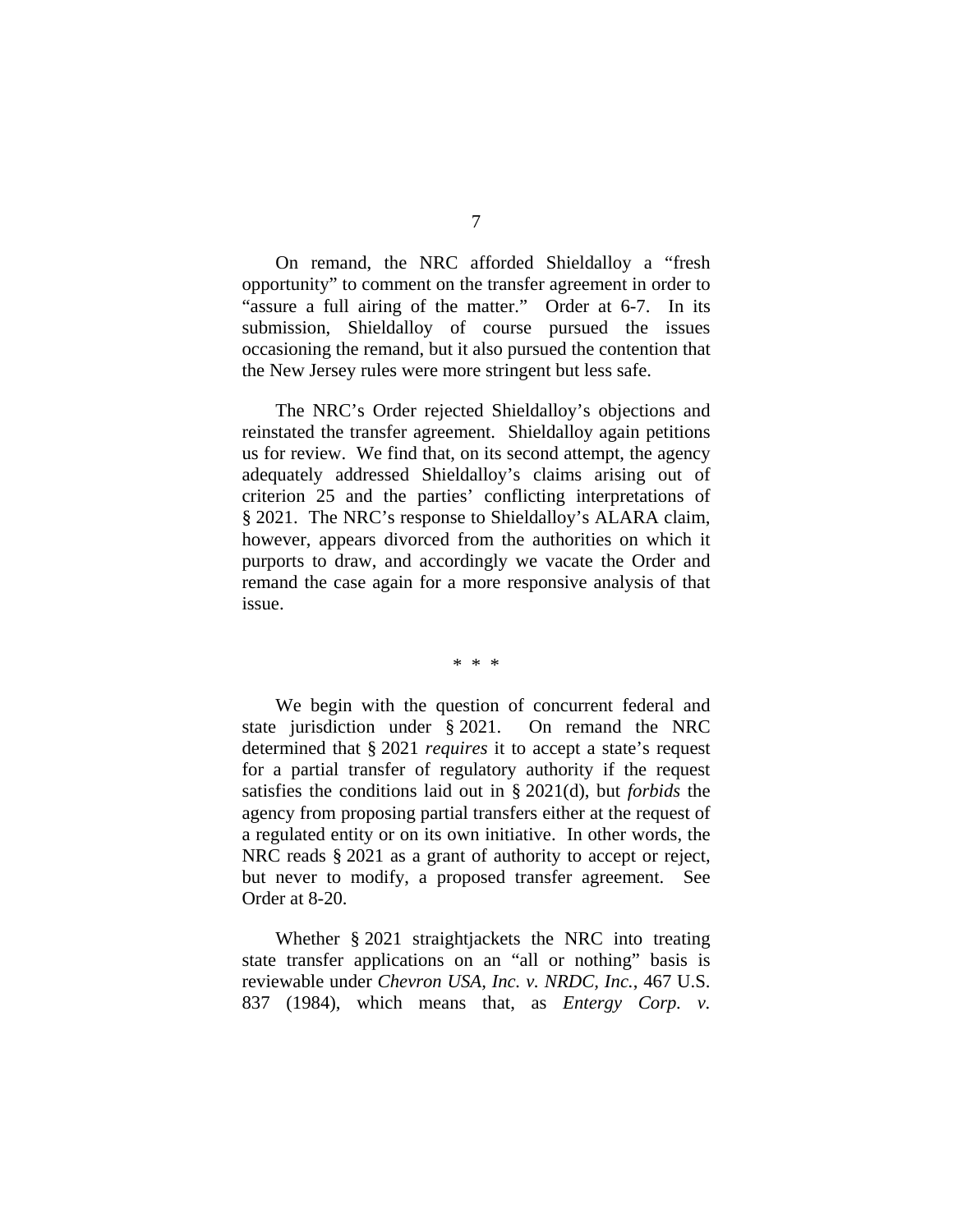*Riverkeeper, Inc.*, 556 U.S. 208, 218 (2009), observed, a "reasonable agency interpretation prevails."

As we mentioned in our earlier opinion, there appears to be a contradiction between § 2021(b), which provides that the NRC "is *authorized* to enter into agreements . . . with respect to *any one or more*" classes of materials, and § 2021(d), which states that the agency "*shall* enter into an agreement" under § 2021(b) provided the conditions of compatibility, adequacy and certification are met. 42 U.S.C.  $\S$  2021(b) & (d) (emphases added); see *Shieldalloy*, 624 F.3d at 495. The latter provision appears to state an imperative, whereas the former suggests some flexibility to negotiate which classes of materials will be governed by the transfer.

In its Order, the Commission reconciles these two provisions by reading § 2021(b) as a "general grant of legal authority" to hand a state authority over designated nuclear materials, and § 2021(d)'s "shall" as mandating that transfer when the other statutory criteria are met. Order at 11-14. The Commission bolsters this reading with references to the legislative history suggesting a strong congressional determination to recognize the interests of states. *Id*. at 14-15. It also plausibly construes the "any one or more" language of § 2012(b) as reflecting no more than an anticipation that agreements might cover fewer than all the three relevant categories of nuclear materials at a time. *Id*. at 16. The Commission also attributed its earlier approval of a transfer to Oklahoma of less than all the sites with materials of a specific class, see *Shieldalloy*, 624 F.3d at 493-94, to Oklahoma's express *unwillingness* to assume authority over the specific materials, which the legislative history again suggested might be a sound basis for accepting a proposal of partial transfer. Order at 16-20.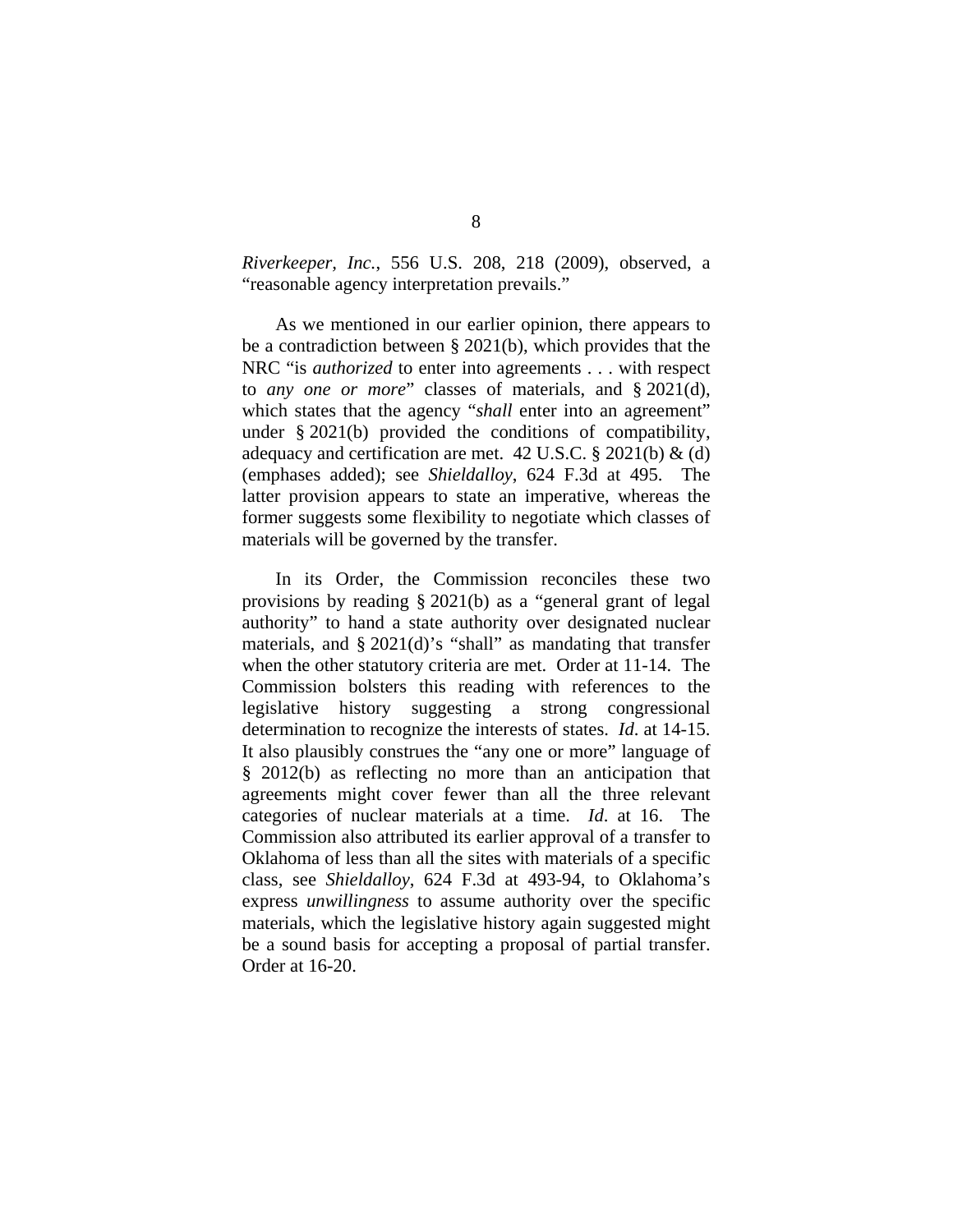In other words, the NRC saw § 2021 as conferring authority to *accept* but not *request* partial transfers. We can imagine contexts where this bright-line distinction would break down. Suppose, for example, the NRC rejected or made clear its intent to reject a proposed transfer agreement based solely on concerns about a single facility. Suppose the state then intuited that a partial proposal which excluded that facility would be a shoo-in and decided it was better not to throw the baby out with the bathwater? Would this not be an NRC-negotiated partial transfer in substance if not in name? But even taking into account this conceptual weakness, the Commission's interpretive exercise appears reasonable and consistent with the statutory scheme.

Shieldalloy argues that the permissive language found at  $\S 2021(c)(4) \& (i)$  demonstrates Congress's intent "for the NRC to retain flexibility in determining how to fashion and manage its agreement with a state." Pet'r Br. 28. But both seem to cut in favor of the Commission's view. Section 2021(j) gives the NRC discretion to suspend "all or part" of a transfer agreement in the event of an "emergency situation" or where the state has failed to live up to its responsibilities under an agreement. And  $\S 2021(c)(4)$ concerns only situations where the agency has determined "by regulation or order" that the materials over which the state seeks regulatory authority pose such "hazards or potential hazards" that they must be disposed under NRC license. 42 U.S.C.  $\S 2021(c)(4)$ . These very narrow provisions for special treatments tend to confirm the NRC's view that it has no general authority to reject part of a state's qualifying request for transfer.

There remains Shieldalloy's argument that the Commission violated criterion 25 by failing to ensure that there would be no interruption in the processing of license applications. Of course, once the Commission has precluded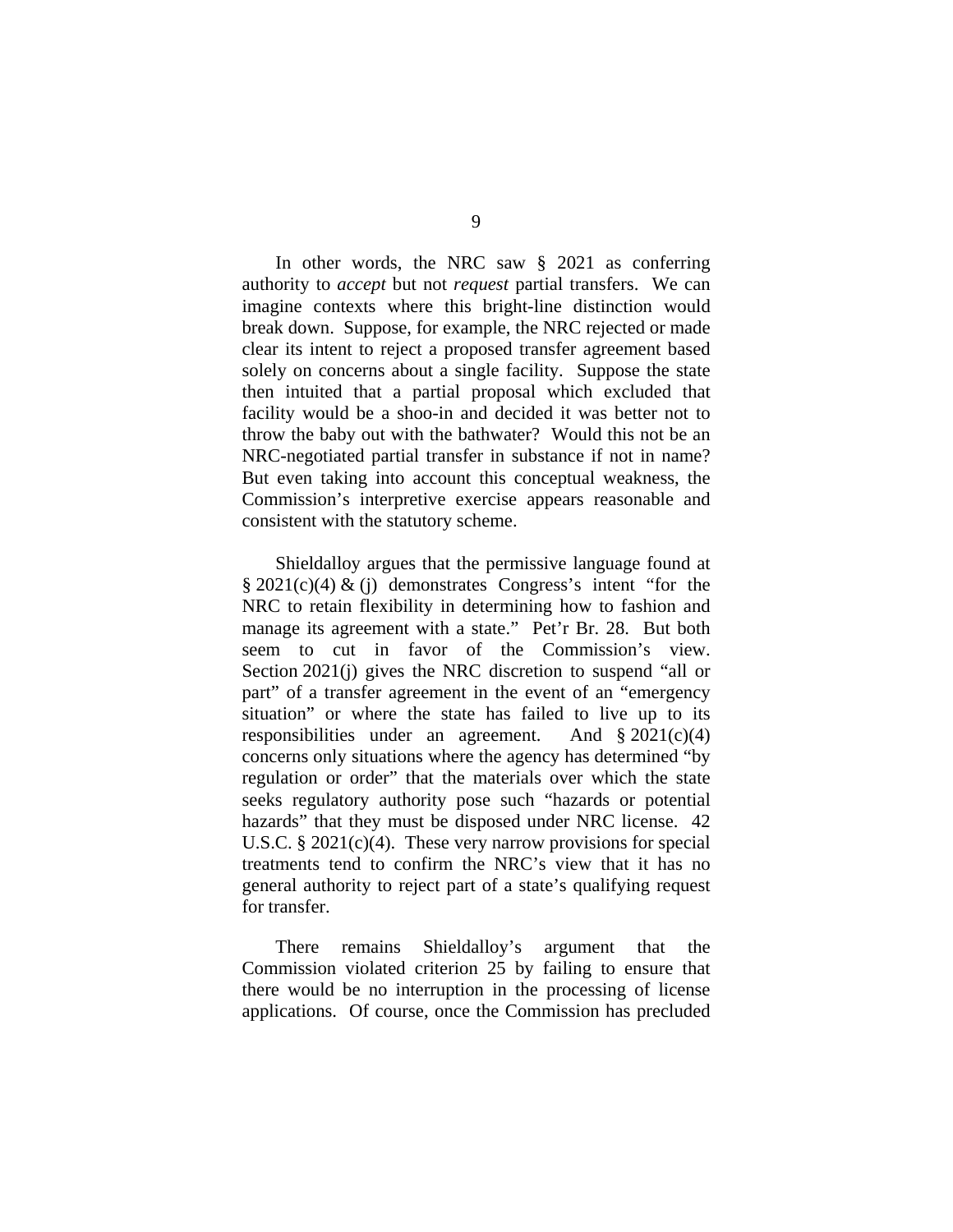its exercise of any discretion to cut part of a transfer out of a state's request, the only remedy would be the seemingly drastic one of denying the request in full.

Indeed, if one reads criterion 25 as Shieldalloy contends it should be read, then the NRC in fact *should* have rejected New Jersey's application once it determined that a partial transfer was unavailable. The company argues, not unreasonably, that where a regulated entity has engaged in an extensive process of dialogue and collaboration with an agency in pursuit of specific licensing outcome, then a sudden relinquishment of regulatory authority to a different sovereign with a radically different regulatory framework necessarily constitutes "interference with or interruption of" the processing of its licensing application.

We certainly sympathize with Shieldalloy's frustration at having been jilted by the NRC after a decade of dogged courting. But under the extremely narrow standard by which we review an agency's interpretation of its own regulations, see, e.g., *Thomas Jefferson Univ. v. Shalala*, 512 U.S. 504, 512 (1994), we are constrained to accept the NRC's argument that it has never read criterion 25 as anything other than a "purely administrative" provision requiring the orderly transfer of records from the agency to the transferee state. Order at 30; see generally *id*. at 28-34. Nothing in the text plainly forbids the NRC from proceeding with a transfer under § 2021 even though a pending license application will meet a different fate under a state regulatory regime than it would under the federal equivalent.

\* \* \*

Shieldalloy's ALARA argument concerns the operation of that principle in the context of a 1997 NRC final rule on the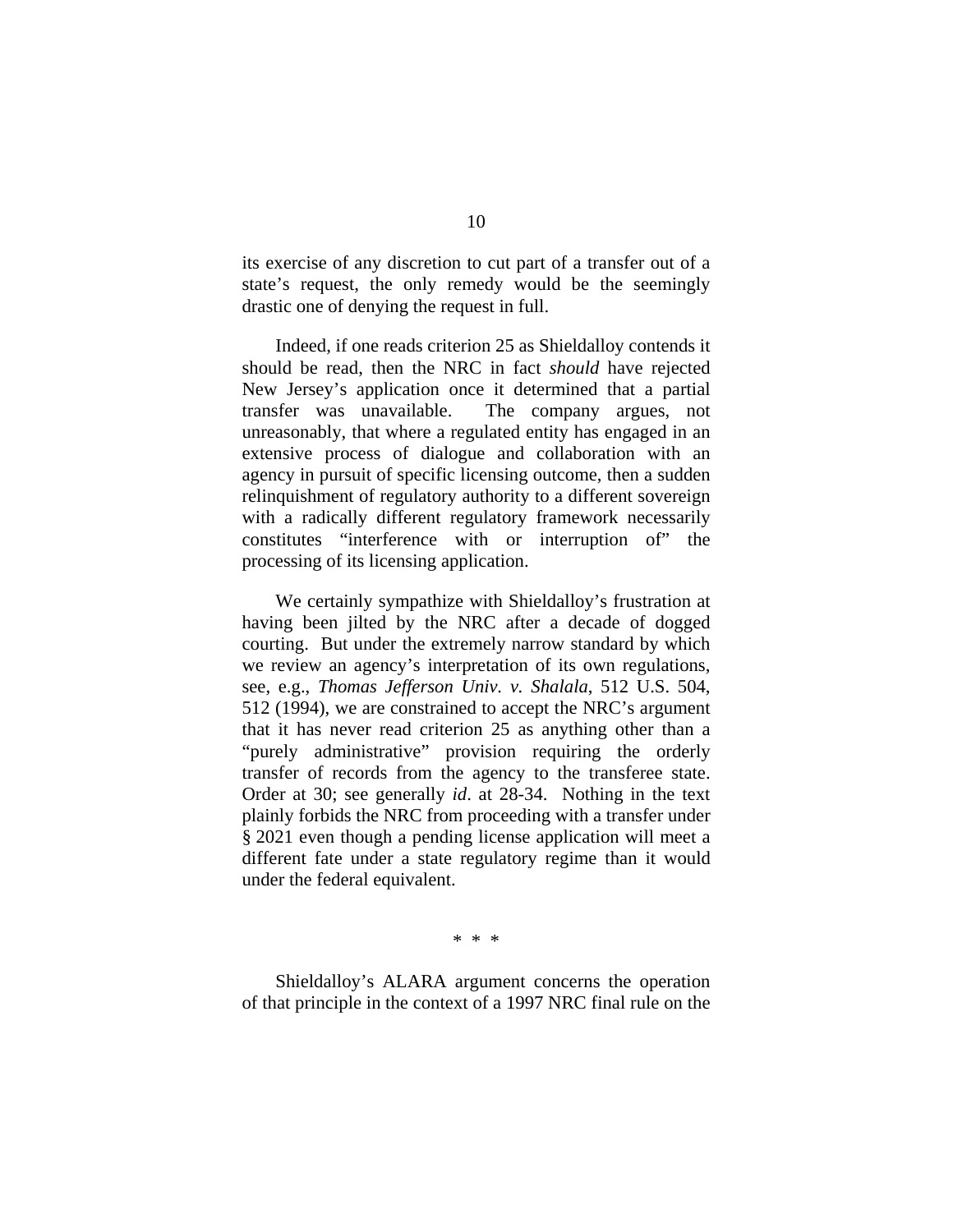decommissioning of licensed facilities, termed the License Termination Rule ("LTR"). 10 C.F.R. §§ 20.1401-06. The LTR applies to a broad range of NRC licenses, including those required for the operation of nuclear reactors, the possession of spent fuel and byproduct radioactive materials, and the disposal and storage of high-level radioactive wastes. See *id*. § 20.1401 (stating that the LTR applies to the decommissioning of licensed facilities under 10 C.F.R. parts 30 (byproduct material), 40 (source material), 50 (production and utilization facilities), 52 (nuclear power plants), 60 (highlevel radioactive waste), 61 (land disposal of radioactive waste), 63 (waste disposal in Yucca Mountain), 70 (special nuclear material) and 72 (spent fuel and other wastes)). Shieldalloy holds a part 40 license to possess source material containing uranium and thorium at the Newfield site. *Shieldalloy Metallurgical Corporation*, NRC.GOV, http://www.nrc.gov/info-finder/decommissioning/ complex/shieldalloy-metallurgical-corporation-smc-.html.

Under the LTR, a site can be decommissioned for either unrestricted or restricted use. 10 C.F.R. § 20.1402-03; see also *id*. § 20.1003 (definition of "decommission"). Again, unrestricted use describes a site that has been remediated and at which radiation levels have been reduced to the point where there is no need to limit public access. *Id.* §§ 20.1003 (definition of "unrestricted area"), 20.1402. Restricted sites are those that will be remediated to some point short of the conditions required for unrestricted use, but where public health and safety can be ensured through the establishment of adequate controls. *Id.* §§ 20.1003 (definition of "restricted area"), 20.1403. The regulations also put a ceiling on dose exposure in the event that the institutional controls are "no longer in effect," *id.* § 20-1403(e), a ceiling higher than Shieldalloy's estimate of the dose exposure in that event under its current decommissioning plan. See Order at 38-39.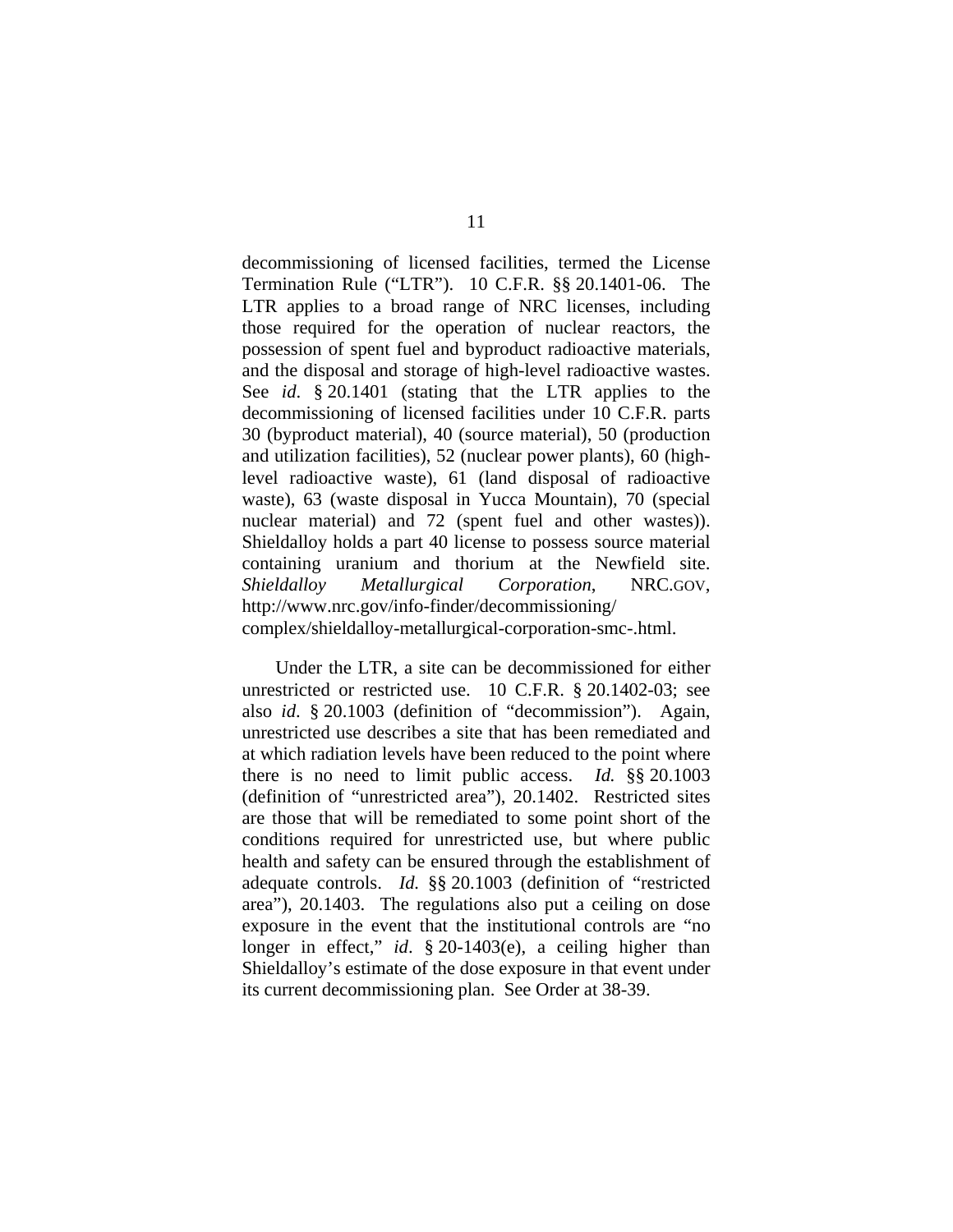Section 20.1402 of the LTR sets out the conditions under which a site will be released for unrestricted use on termination of a license. Section 20.1403 does the same for restricted release. Under § 20.1402, a licensee can pursue unrestricted release after reducing residual radiation at the site to "levels that are as low as reasonably achievable (ALARA)," and in any event no greater than 25 millirem ("mrem").  $Id. \S$  20.1402.<sup>3</sup> The prerequisites for restricted release under § 20.1403 are more elaborate, and require the licensee to arrange and set aside funds for "legally enforceable institutional controls" that will limit human exposure to no greater than 25 mrem. *Id.* §§ 20.1403(b)-(c).

In addition to these technical instructions, the LTR requires a licensee seeking restricted release to make what the NRC calls (Order at 41) an initial showing of "eligibility" set out at § 20.1403(a):

A site will be considered acceptable for license termination under restricted conditions if:

(a) The licensee can demonstrate that further reductions in residual radioactivity necessary to comply with the provisions of § 20.1402 would result in net public or environmental harm *or were not being made because the residual levels associated with restricted conditions are ALARA*. Determination of the levels which are ALARA must take into account consideration of any detriments, such as traffic accidents, expected to potentially result from decontamination and waste disposal;

 <sup>3</sup> <sup>3</sup> All mrem references are to increments above background radiation.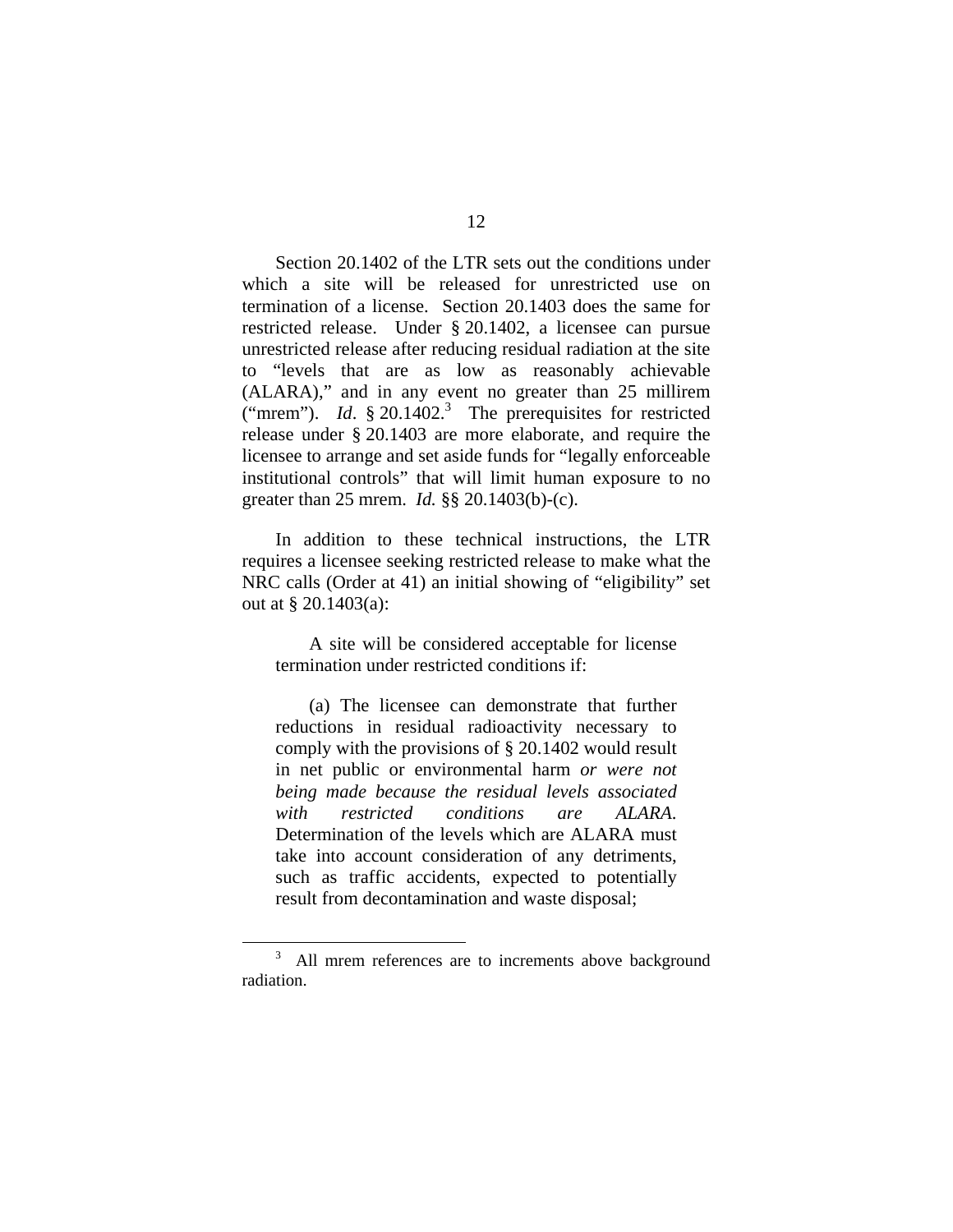*Id*. § 20.1403(a) (emphasis added). The NRC characterizes the "net public or environmental" harm test alluded to in § 20.1403(a) as an "abbreviated" form of ALARA that takes into account only a subset of the costs involved in a full ALARA assessment. Order at 25-26; Resp. Br. 13-14 n.3, 59- 60 n.13.The parties have focused exclusively on the ALARA test, and so shall we.

Shieldalloy argues that the NRC provides for an eligibility test for restricted release predicated on a comparative application of the ALARA principle. More specifically, its response to the Commission's solicitation of views on remand argued that the Commission's rules and interpretations allow a licensee to employ restricted release if it would result in a lower radiation exposure than unrestricted release (which necessarily involves a comparison of the two). Joint Appendix ("J.A.") 712, 714-15; Pet'r Br. at 47. In other words, if we understand Shieldalloy correctly, the proper application of the emphasized language would entail a comparison between restricted and unrestricted release, and the former would win when it yielded lower risks than unrestricted. By contrast, Shieldalloy asserts, New Jersey does not contemplate any form of radiation dose comparison between restricted and unrestricted release, and may require unrestricted release even where restricted release would have been safer. On this analysis, and given the preferences for safety expressed in the statute, the Criteria Document and the Compatibility Guidance Document, Shieldalloy argues that the New Jersey rules are not "compatible" with NRC's, as required by  $\S$  2021(d)(3).

 In its Order and before us, the NRC rejects outright this reading of  $\S 20.1403(a)$ . It maintains that its regulations "neither explicitly nor implicitly require a comparison between the levels of protection afforded by the unrestricted and restricted decommissioning options." Order at 37; see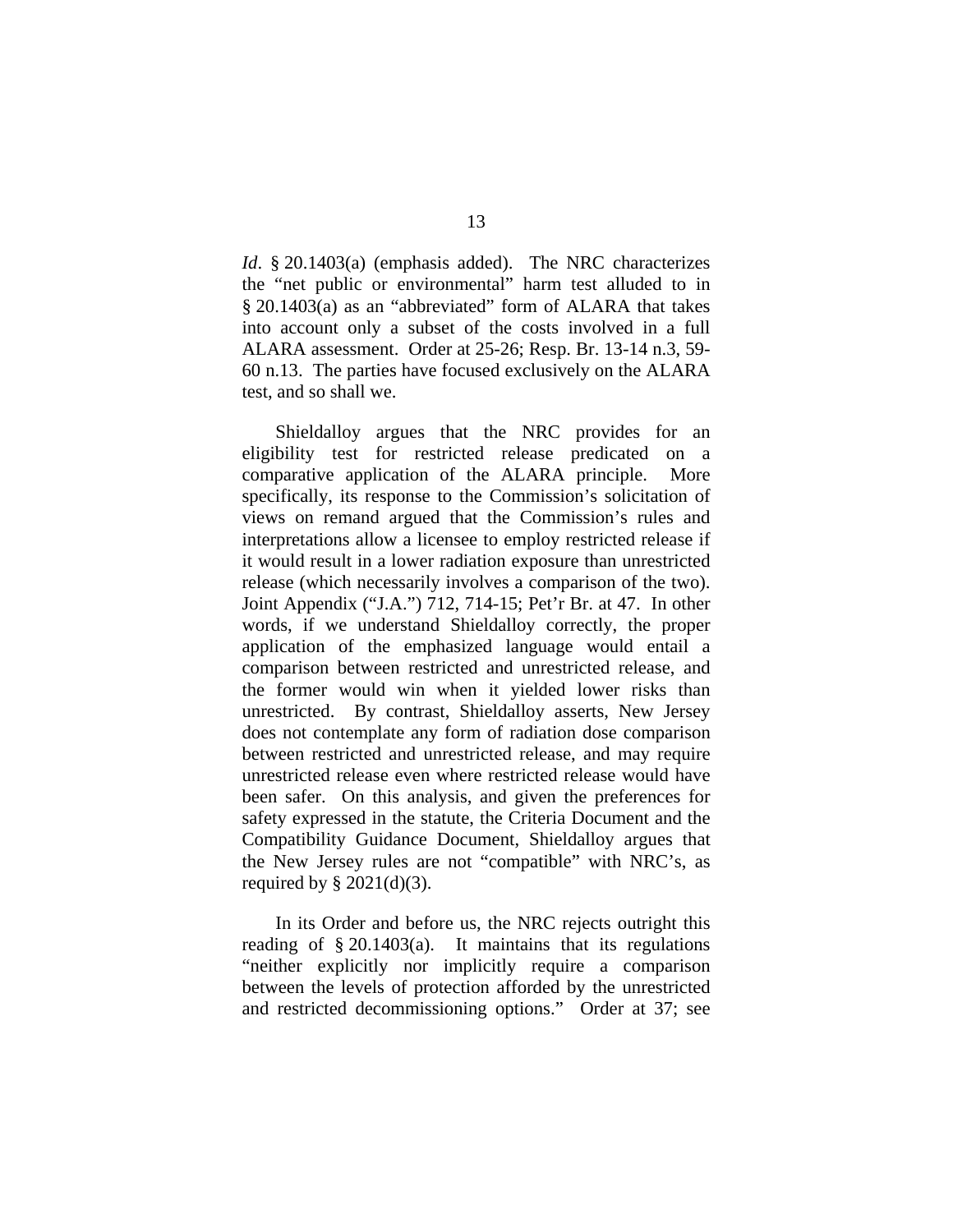also Resp. Br. at 57. It further declares that "unrestricted release and restricted release are simply not susceptible to being compared meaningfully," Order at 37, because of the "uncertainties" associated with restricted release, *id*.

As for ALARA, the agency states that the principle's operation is confined to comparisons of different remediation options *of the same class*—that is, for comparing two unrestricted-release proposals, or two restricted-release proposals, but never for comparing a restricted release option with an unrestricted one. Order at 40-41. The purpose of what it views as the correct understanding of ALARA, the agency avows, is twofold: First, it serves as a tool for measuring the reductions in radiation levels that it will require below the maxima set out in §§ 20.1402-03 in cases where the benefits of such additional reductions do not exceed the costs. *Id.* 41. Second, through its incorporation into § 20.1403(a) it provides "a criterion to limit the use of restricted release." *Id*.

With respect to the precise meaning of  $\S 20.1403(a)$ , the agency tells us that the provision requires unrestricted release, except where "remediation to the level of 25 mrem per year for unrestricted release [set forth in § 20.1402] would not be beneficial from a cost standpoint." Resp. Br. at 55. The agency further asserts that the ALARA principle, as used in § 20.1403(a), is the analytic prism for such a weighing of costs and benefits. Order at 25, 41. As explained in its brief, the NRC sees the role of ALARA in § 20.1403(a) as helping to ascertain whether even the *highest* radiation levels permissible for unrestricted release under § 20.1402 are attainable in a cost-beneficial manner. Resp. Br. at 59.

 We are quite baffled by the NRC's current interpretation of § 20.1403(a). The agency's order and its brief do not quote from the provision or make any effort to engage with its text. Instead, they state in bald and conclusory fashion that the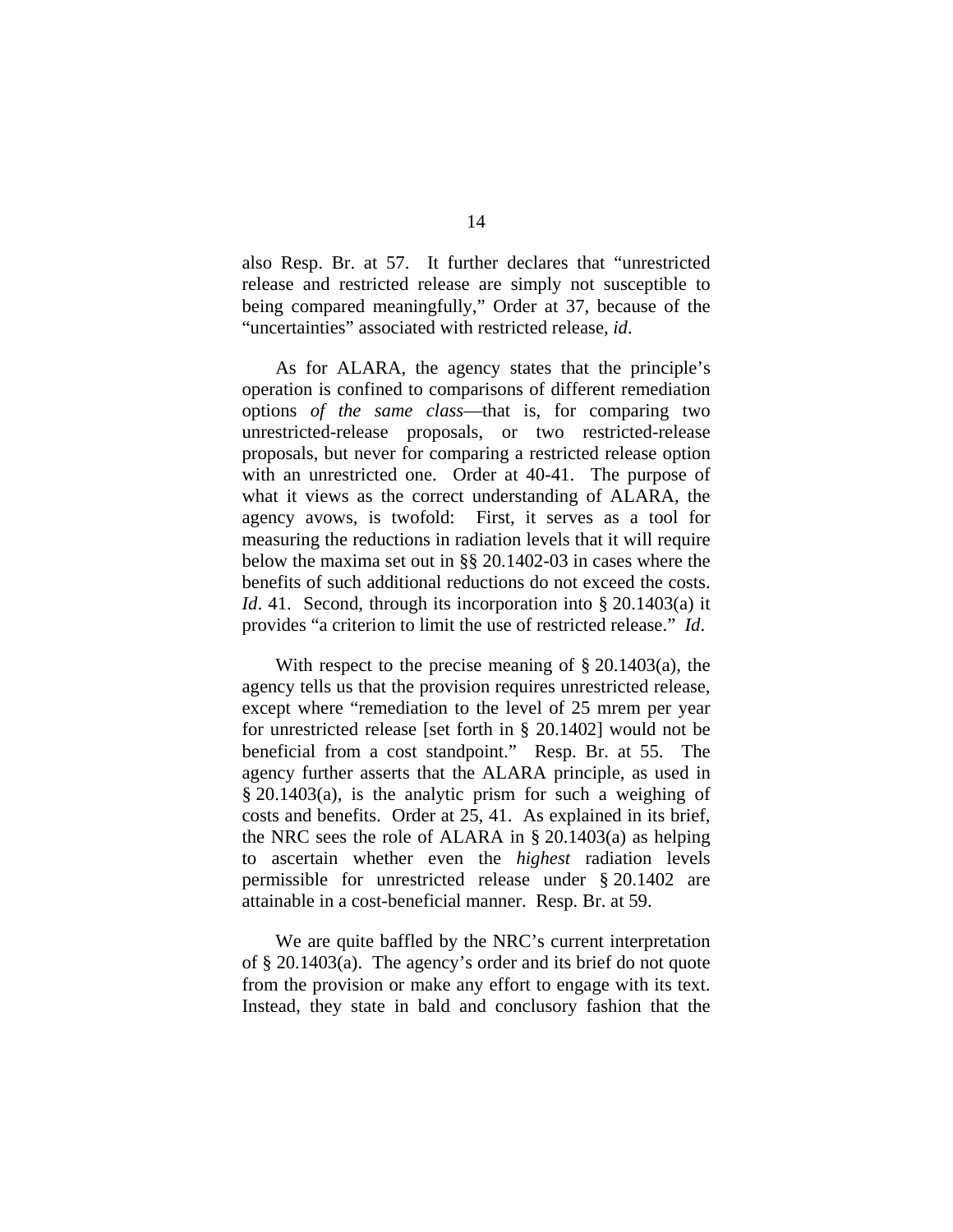regulation does not mean what Shieldalloy says it means. Unlike the NRC, we do not find the meaning of  $\S 20.1403(a)$ self-evident. Rather, we think that its text neither precludes the reading given to the provision by Shieldalloy nor, at least without exegesis that is completely missing here, supports that proposed by the NRC.

The first sentence of  $\S 20.1403(a)$  provides that a licensee is eligible for restricted release if it can prove that the remedial measures required of unrestricted release "were not being made because the residual levels associated with restricted conditions are ALARA." 10 C.F.R. § 20.1403(a). Although the passive construction of this clause leaves us to guess *who* exactly is not making the residual reductions required for unrestricted release, we think that it can only be the licensee or its agents, since the licensee is ultimately responsible for satisfying the decommissioning requirements of the LTR. Thus § 20.1403(a) appears to stand for the proposition that a licensee is eligible for restricted release upon showing that it has performed an ALARA analysis of *restricted* release decommissioning options, and the results of that analysis have caused it not to pursue unrestricted release.

The language of  $\S 20.1403(a)$  is silent as to why an ALARA analysis of restricted release would cause a licensee not to pursue unrestricted release. If we accept the NRC's assertion that ALARA cannot be used to compare restricted with unrestricted release, Order at 40-42, however, then the text yields a key meaning: under § 20.1403(a) a licensee can qualify for restricted release without having to make any showing about unrestricted release. In other words, assuming the NRC definition of ALARA, the availability of restricted release under § 20.1403 would appear to have nothing to do with whether unrestricted release can be attained in a costbeneficial manner, and everything to do with some property of restricted release. What that property of restricted release is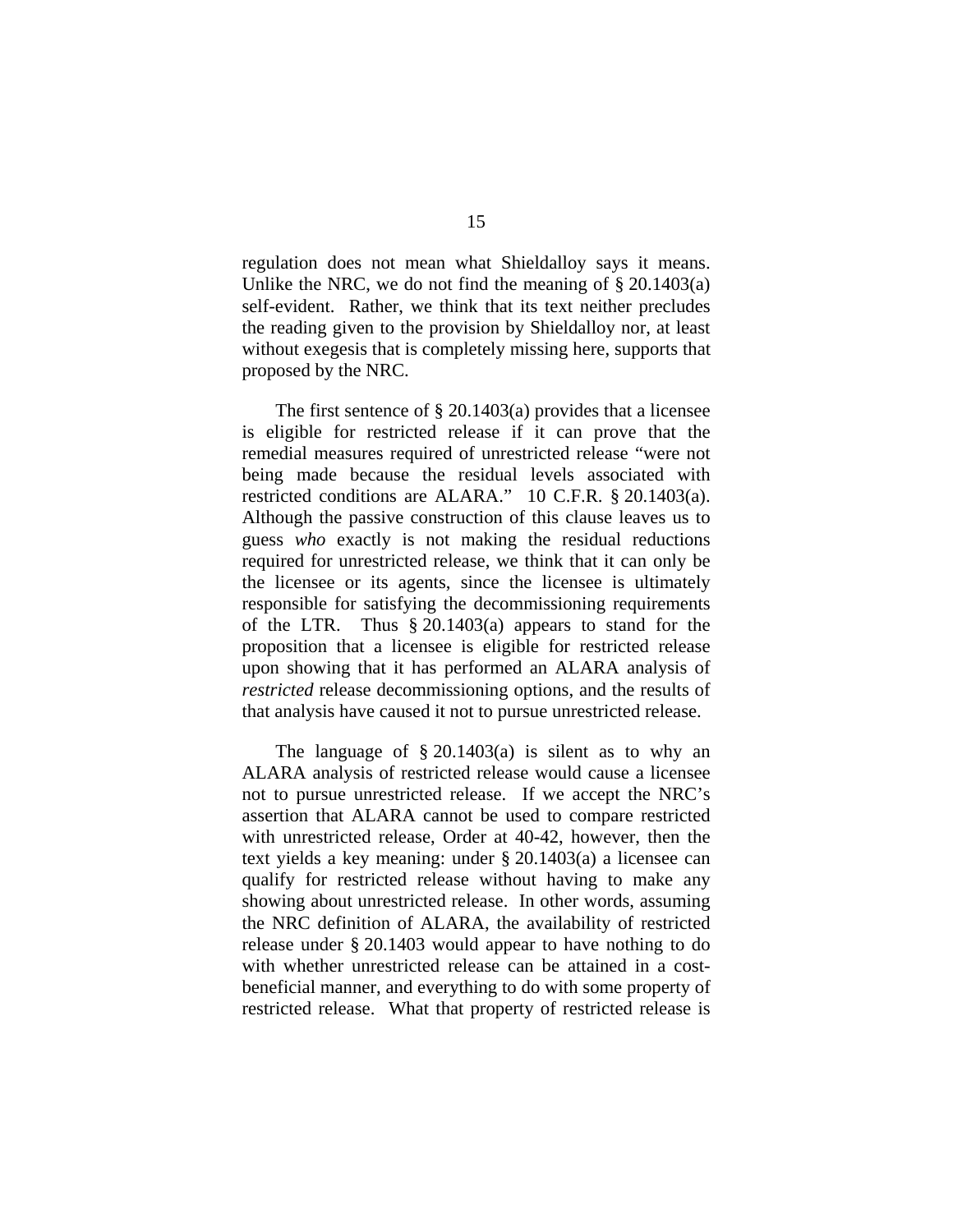we cannot say, since the NRC's explanation of the role of ALARA in § 20.1403(a) discusses *only* its application to unrestricted release, and makes no reference to restricted release. *Id*.; see also Resp. Br. at 13-15, 54-55, 59.

Further, the understanding of  $\S 20.1403(a)$  we have just sketched out (in which the critical language of § 20.1403(a) invites attention to some aspect of restricted release) jars with the NRC's insistence that it "explicitly expressed a preference for unrestricted release in adopting" the LTR: the provision appears to permit restricted release irrespective of the merits of unrestricted release. Order at 39. The NRC is correct that it has repeatedly stated it holds that preference. See, e.g., *Radiological Criteria for License Termination*, 59 Fed. Reg. 43,200, 43,216 (proposed August 22, 1994) ("The Commission expects the licensee to make every reasonable effort to reduce residual radioactivity to levels that will allow unrestricted release of the site."); *Radiological Criteria for License Termination*, 62 Fed. Reg. 39,058, 39.069 (July 21, 1997) ("The Commission continues to believe that unrestricted use is generally preferable for the reasons noted.") But such words mean little if they are not reflected in the text of the rule and the Commission's other regulatory pronouncements.

 Of course, a reading of the emphasized language in the first sentence of  $\S 20.1403(a)$  as conditioning eligibility for restricted release solely on some characteristic of restricted release (i.e., without the comparison with unrestricted release that Shieldalloy finds implied) seems in tension with second sentence of the provision, which states that the ALARA analysis referenced in the first sentence must account for "consideration of any detriments, such as traffic accidents, expected to potentially result from decontamination and waste disposal." 10 C.F.R. § 20.1403(a). Traffic accidents related to waste disposal would seem to have little to do with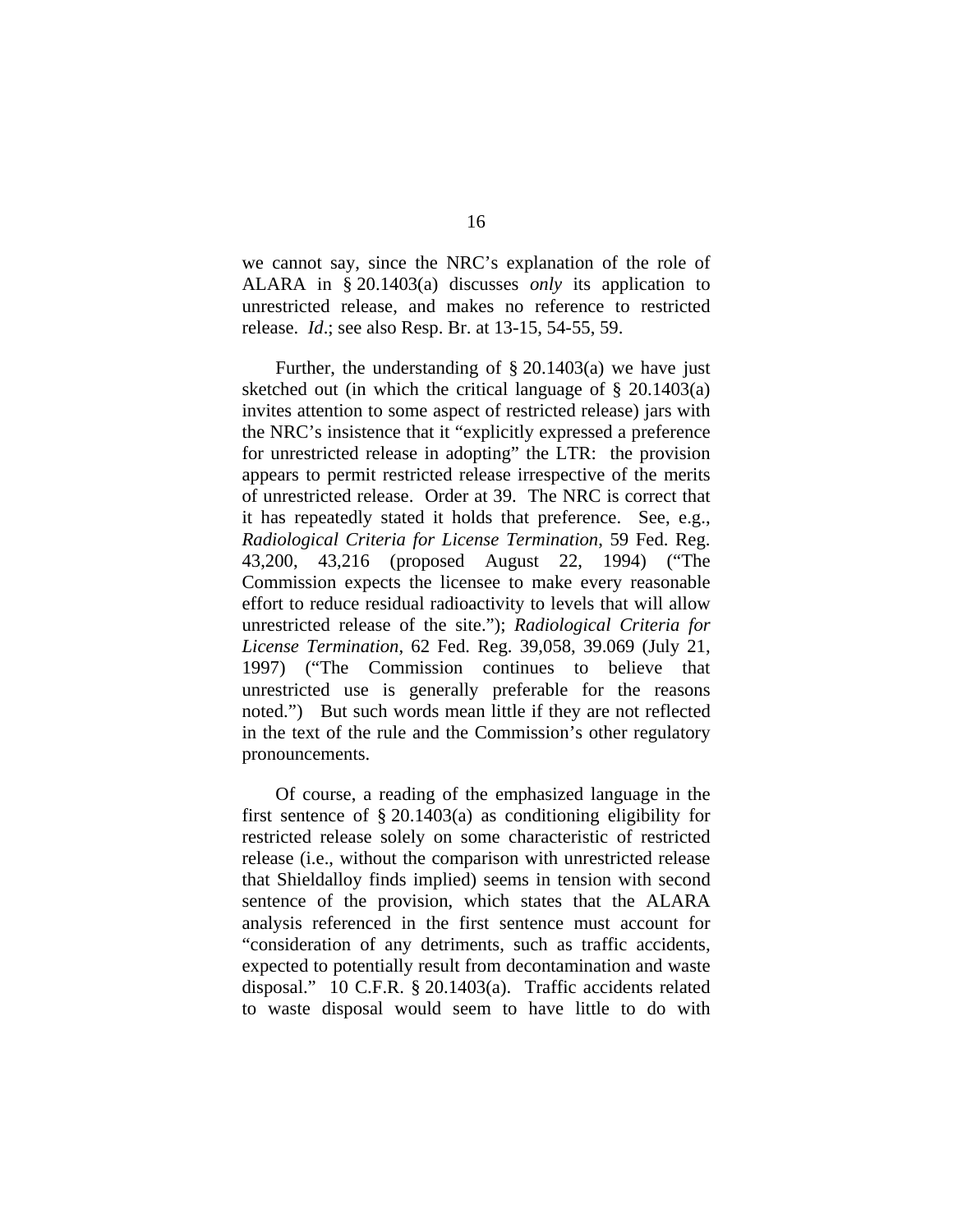restricted release, which involves on-site disposal of radioactive materials. By contrast, traffic accidents are an important concern for licensees pursuing unrestricted release, which ordinarily requires transfer of radioactive materials to another location. Order at 37-38 (describing restricted and unrestricted release). Yet the first sentence of  $\S 20.1403(a)$ speaks only of "restricted conditions" being ALARA.

Other NRC regulations and statements pertaining to ALARA only deepen the confusion. 10 C.F.R. § 20.1003, which defines key terms used in NRC regulations pertaining to protection against radiation (which regulations include the LTR), defines ALARA as "making every reasonable effort" to cut radiation exposure "as far below the dose limits . . . as is practical," with practicality further defined as an open-ended set of "societal and socioeconomic considerations." 10 C.F.R. § 20.1003. This definition seems to match the NRC's claim that ALARA is a device for insisting on cost-beneficial radiation reductions below maximum dose limits (e.g., 25 mrem for unrestricted release under § 20.1402), but appears completely alien to the NRC's reading of § 20.1403(a), under which ALARA is used to assess the cost-efficiency of attaining radiation levels *at those limits*. See Resp. Br. at 59.

Even harder to square with the NRC's position are passages of an NRC policy statement called NUREG-1757, which the agency describes as a "comprehensive NRC guidance document" on license termination. Order 24; see "Consolidated Decommissioning Guidance," NUREG-1757, Vol. 2 (Rev. 1, Sept. 2006) ("NUREG-1757"), available at http://www.nrc.gov/reading-rm/doc-collections/nuregs/staff/ sr1757/. The document evinces a clear expectation that a licensee must compare unrestricted and restricted release in order to establish eligibility under § 20.1403(a). For example, Chapter 6 of NUREG-1757, entitled "ALARA Analyses," contains the following paragraph: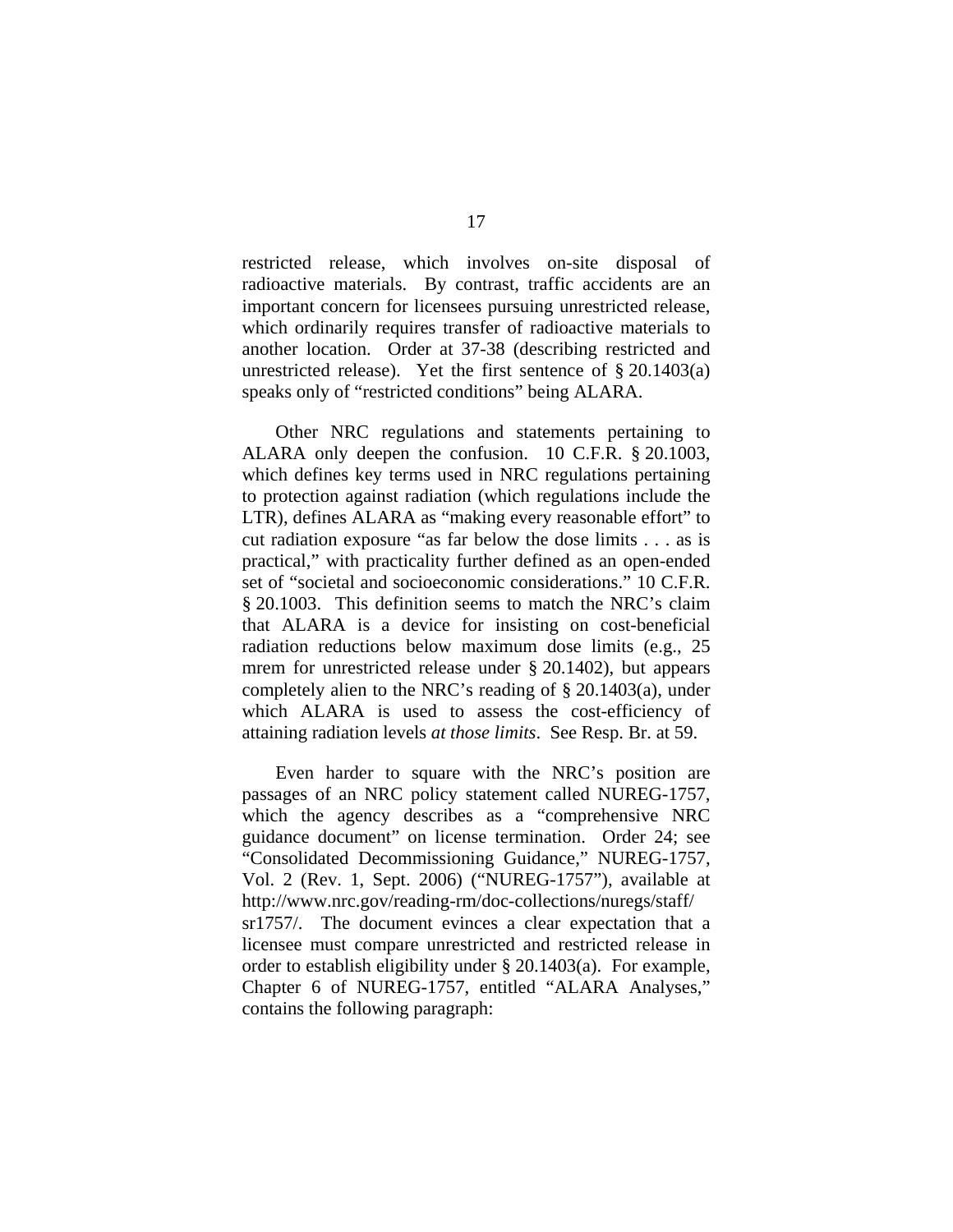Appendix N of this volume discusses five different possible benefits. . . . In most comparisons between alternatives in the same class (e.g., both alternatives result in unrestricted release), the only important benefit should be the collective dose averted. *In comparisons between restricted and unrestricted release*, the other benefits can become important.

NUREG-1757 at 6-3 (emphasis added).

Pursuing this cross-reference to Appendix N, we find the following passage pertaining to the "benefits" side of ALARA's cost-benefit analysis:

Regulatory Costs Avoided

This benefit usually manifests in *ALARA analyses of restricted release versus unrestricted release decommissioning goals*. . . . When evaluating the ability of a licensee's proposal for restricted release according to 10 CFR  $\lceil \S \rceil$  20.1403(a), avoiding these costs should be included in the benefits of the unrestricted release decommissioning alternative. These should not be included as costs related to the restricted release.

*Id.* at N-6 (emphasis added).

 These passages do not appear to be the product of inattentive drafting. NRC officials invoked the same concept in a letter they sent Shieldalloy after accepting of the company's 2006 decommissioning plan for technical review. That letter, entitled "Request for Additional Information" ("RAI"), warned Shieldalloy that overestimating the cost of unrestricted release "would bias the net harm or ALARA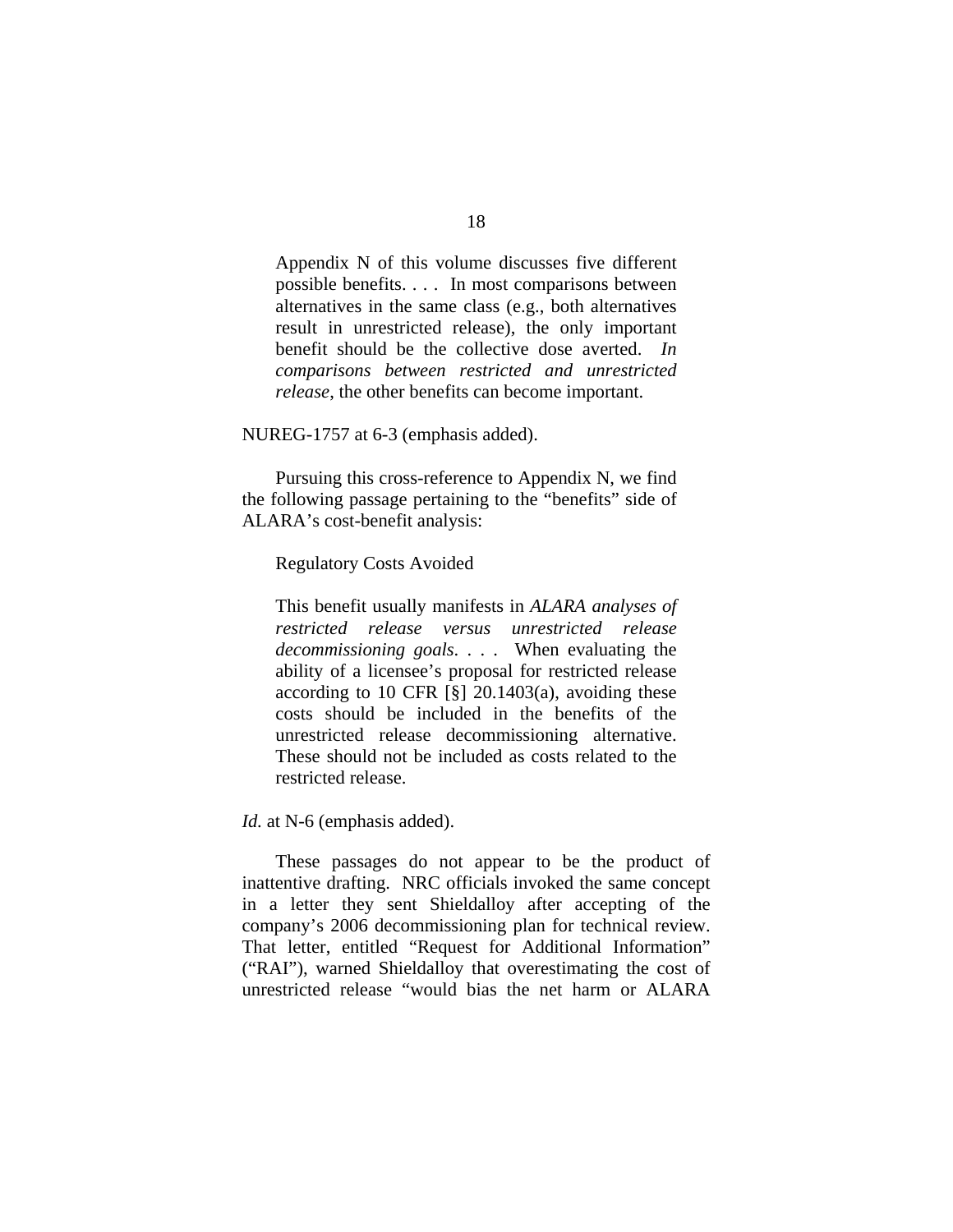comparison away from the unrestricted use option." J.A. at 393.

These statements from NUREG-1757 and the RAI can reasonably be read to call for precisely the kind of comparative dose analysis that Shieldalloy claims is contemplated by  $\S 20.1403(a)$ . Yet the NRC waves off the statements as "additional technical information and guidance on the mechanics of properly performing the ALARA eligibility analysis" that should be "construed in context." Resp. Br. at 61. Then, without any attempt at explaining what it is in the context that saps these words of their apparent meaning, the agency abruptly concludes that "[n]one of these NRC statements . . . supports Shieldalloy's unprecedented comparative dose approach." *Id*. at 63. As with its discussion of  $\S 20.1403(a)$ , the agency appears to believe that a mere declaration of the meaning of disputed text, unsupported by any analysis, satisfies our standards of review.

Furthermore, if NUREG-1757 and the RAI mean what they appear to mean, the Order's insistence that the choice between restricted and unrestricted dispositions can never turn on a direct comparison between the two would appear to be the sort of "swerve" from prior policy that requires explanation. *Greater Boston Television v. FCC*, 444 F.2d 841, 852 (D.C. Cir. 1970)**;** see also *Alaska Professional Hunters Ass'n v. FAA*, 177 F.3d 1030 (D.C. Cir. 1999). Here, the NRC does not seem troubled by its prior inconsistent language, nor does it even "display awareness that it *is* changing positions." *FCC v. Fox Television Stations, Inc.*, 556 U.S. 502, 515 (2009); cf. *General Elec. Co. v. EPA*, 53 F.3d 1324, 1333-34 (D.C. Cir. 1995) (finding notice inadequate where "the regulations and policy statements are unclear, where the petitioner's interpretation is reasonable, and where the agency itself struggles to provide a definitive reading of the regulatory requirements"); *Yakima Valley*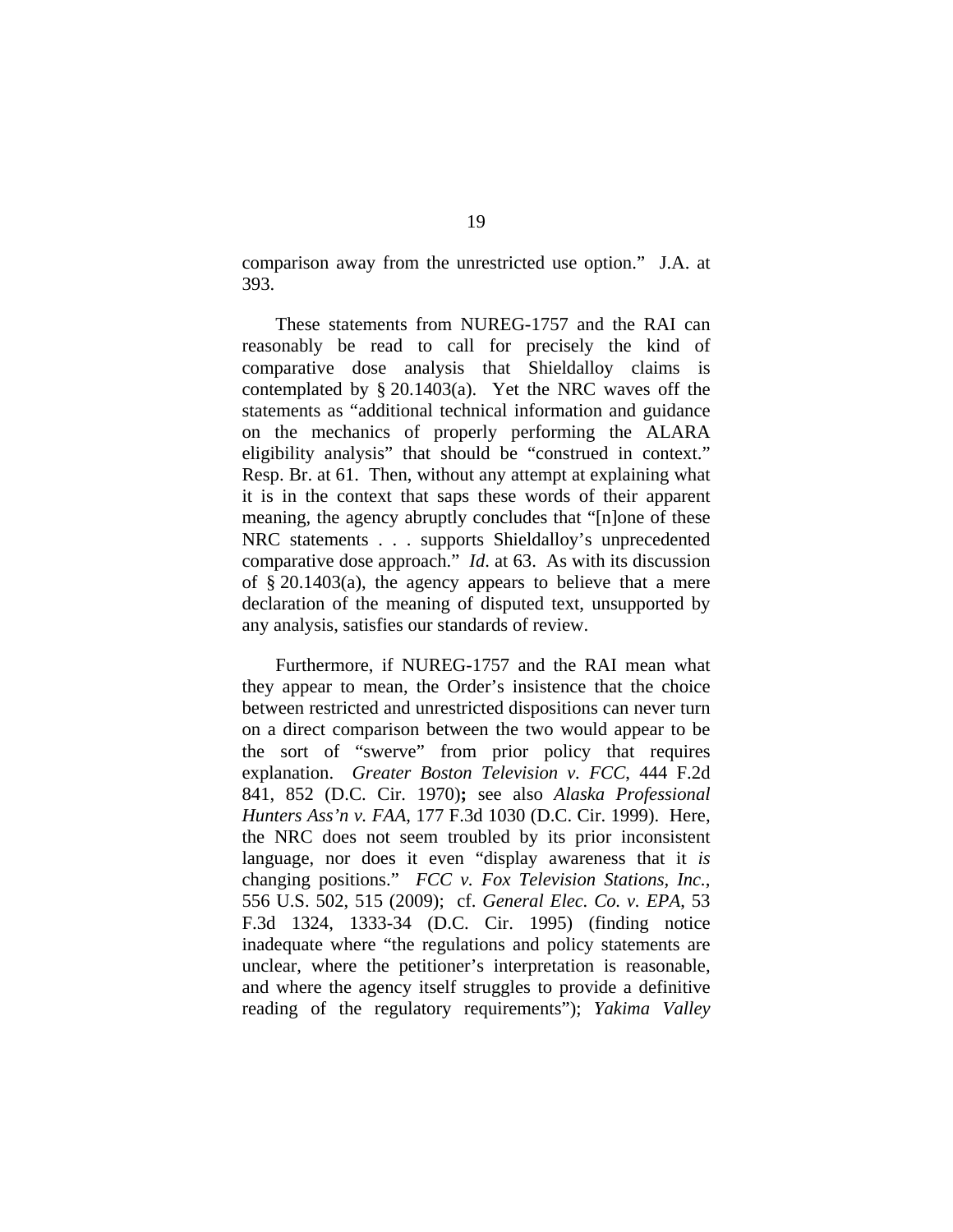*Cablevision, Inc. v. FCC*, 794 F.2d 737, 745-46 (D.C. Cir. 1986). This failure to grapple with the past is especially troubling given the Commission's total silence on why the uncertainties involved in restricted/unrestricted comparisons (alluded to in the Order at 37) are categorically more impenetrable than those required for comparisons between different plans of restricted release, which the Commission views as entirely permissible.

The NRC trots out the familiar proposition that deference to an agency's interpretation of its own rule "is all the more warranted when, as here, the regulation concerns a complex and highly technical regulatory program." Resp. Br. at 53 (quoting *St. Luke's Hosp. v. Sebelius,* 611 F.3d 900, 905 (D.C. Cir. 2010)). But where the agency writes an opaque and ambiguous rule and then by fiat proclaims its meaning without any effort to consider its text or dispel its mysteries, the agency's insistence on deference is misplaced. "We cannot defer to what we cannot perceive." *Int'l Longshoremen's Ass'n v. Nat'l Mediation Bd.*, 870 F.2d 733, 736 (D.C. Cir. 1989). Hand-waving about complexity seems especially unsuitable where the text's opacity is all of the agency's choosing and it concerns a complex regulatory program with immense public safety implications.

Our dissenting colleague echoes the Commission's assertions in its Order and in its brief. See Dissent at 8-21. Thus she fully accepts the idea that  $\S 20.1403(a)$ , as a threshold criterion for use of a restricted release, is exclusively related to difficulties with accomplishing a satisfactory *unrestricted* release—despite the language in § 20.1403(a) itself that directs our attention to *restricted* conditions. *Id*. at 17-20. Like the Commission, our colleague fails to directly engage with the language of § 20.1403(a) in her defense of this reading. Further, the "exegesis" she points to in NUREG-1757, see *id*. at 18, is merely a mathematical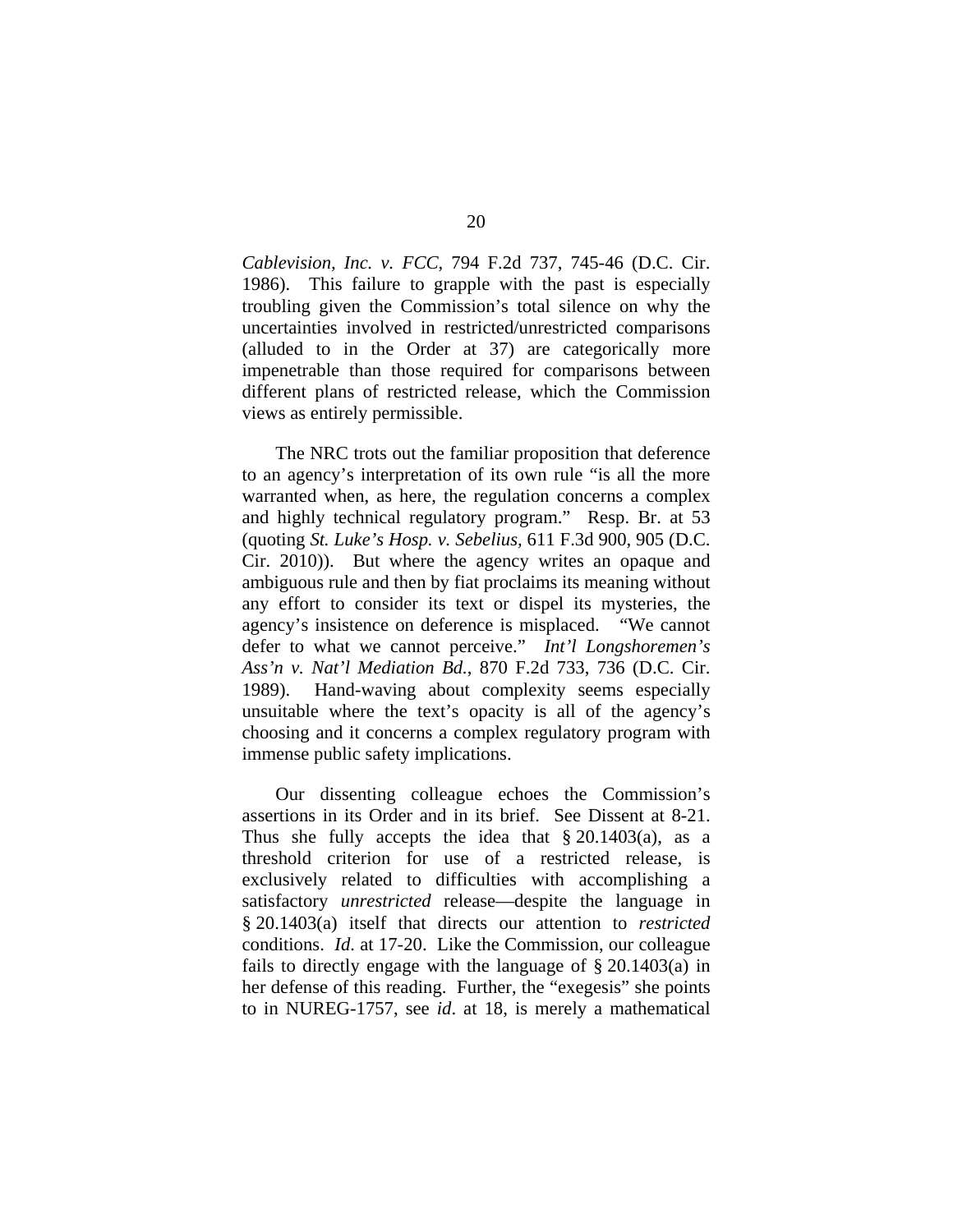formula used to determine the lowest cost-effective radiation levels afforded by a particular remedial approach, which hardly settles the meaning of § 20.1403(a) or precludes a reading calling for a comparative-dose analysis—if anything, the formula seems to facilitate such a comparison.

Our colleague also suggests that the court has offered "its own interpretation of § 20.1403(a)." Dissent at 17. But far from substituting our "judgment for that of the agency," *Motor Vehicle Mfrs. Ass'n v. State Farm Mut. Auto. Ins. Co.,*  463 U.S. 29, 43, (1983), we have merely done what courts are supposed to do with regulatory language—try to explore the validity of the agency's interpretation. Deference does not preclude analysis. In the present case, our study of the text led to the conclusion that the Commission's response to Shieldalloy lacked an apparent textual basis; but that finding of course does not obligate the NRC to accept *Shieldalloy*'s interpretation of § 20.1403(a). Rather, it requires only that the Commission explain itself in a way that rationally addresses the concerns we set out above.

We note finally our dissenting colleague's contention that Shieldalloy did not properly raise its ALARA claim before the Commission. Her conviction appears to turn on Shieldalloy's failure to (1) engage in an extensive textual analysis of § 20.1403(a); or (2) provide a "technical rationale" in support of its objections. Dissent at 4-7. As to the first, we think it unreasonable to expect Shieldalloy to have contested the Commission's baffling interpretation of § 20.1403(a) before that interpretation made its debut in the Commission's Order. Given the confusing wording of the provision and the more straightforward guidance found in NUREG-1757 and the RAI, we can hardly fault Shieldalloy for eschewing § 20.1403(a) in favor of an argument framed in terms of ALARA and the LTR. Of equal importance, our colleague ignores the extensive back-and-forth between Shieldalloy and the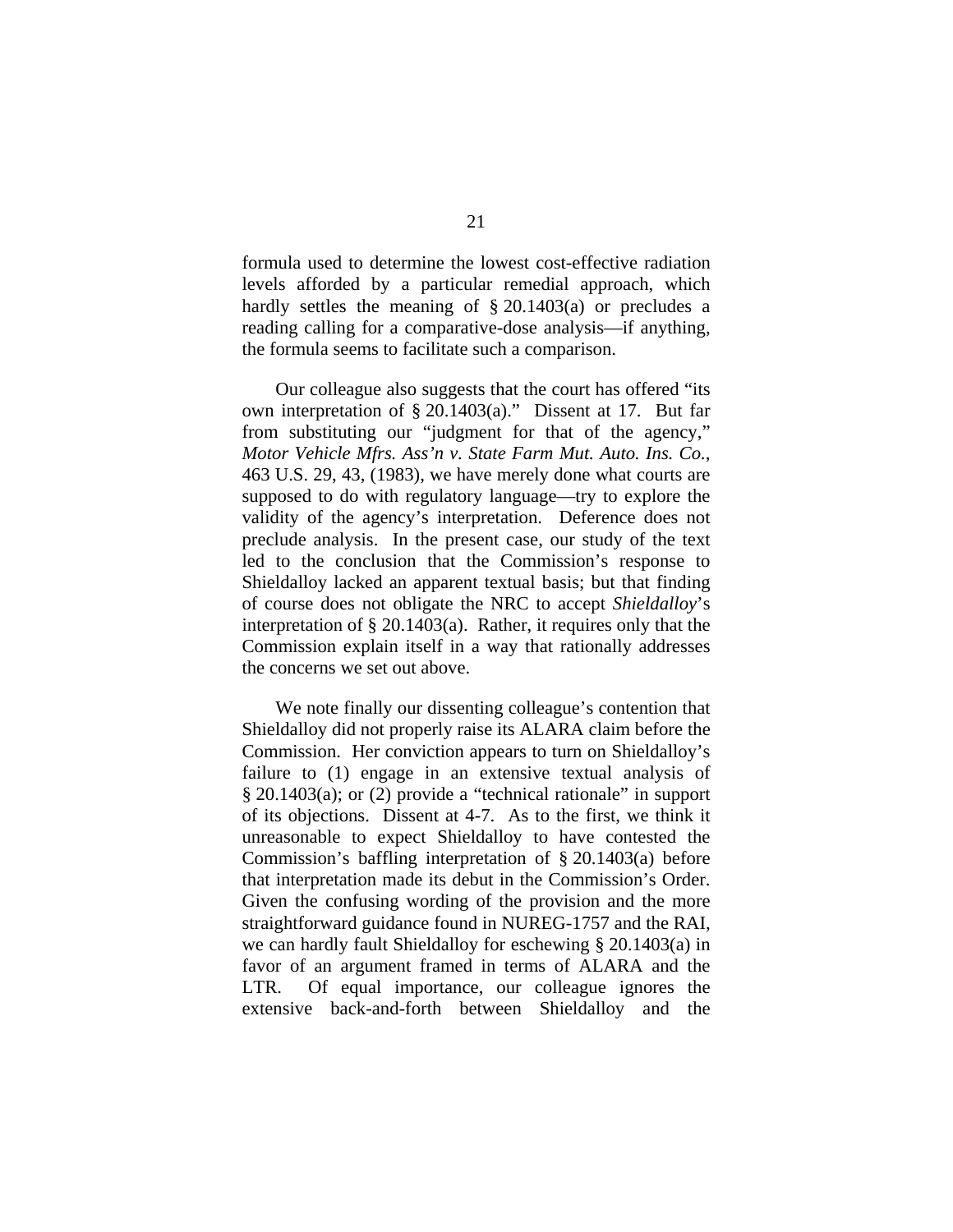Commission over the past decade, including the Commission's review of Shieldalloy's several decommissioning plans (cited by Shieldalloy in its comments to the agency, J.A. at 712 n.20), which spell out Shieldalloy's understanding of the ALARA principle in considerable detail. See, e.g., Decommissioning Plan for the Newfield Facility 75- 92, 154, Report No. 94005/G-28247, Rev. 1 (2005), available at http://pbadupws.nrc.gov/docs/ML0531/ML053190220.pdf; see also Supplemental Appendix ("S.A.") at 27-44, 120-22. In light of this regulatory history, we are surprised that our colleague so readily accepts the Commission's claim that it had "largely to guess" at the nature of Shieldalloy's objections. See Order at 35; Dissent at 4.

As to Shieldalloy's failure to provide a "technical rationale" (a term which neither the Commission nor our colleague has bothered to define), we do not see how that omission hamstrung the Commission's ability to grasp objections based on the contention that the NRC rules and directives permitted a licensee to choose the least dangerous solution. As the Commission itself observed, its rejection of Shieldalloy's ALARA claim turned on the company's "fundamentally inaccurate understanding of our license termination requirements," Order at 36, and not a flawed engineering analysis. Even assuming otherwise, the reams of technical data Shieldalloy submitted to the Commission in its decommissioning plans, see, e.g., S.A. at 3-127, certainly supplied whatever quantitative detail the Commission might have needed to appreciate Shieldalloy's position.

\* \* \*

For the reasons stated, we again find the NRC's transfer of authority to New Jersey arbitrary and capricious. We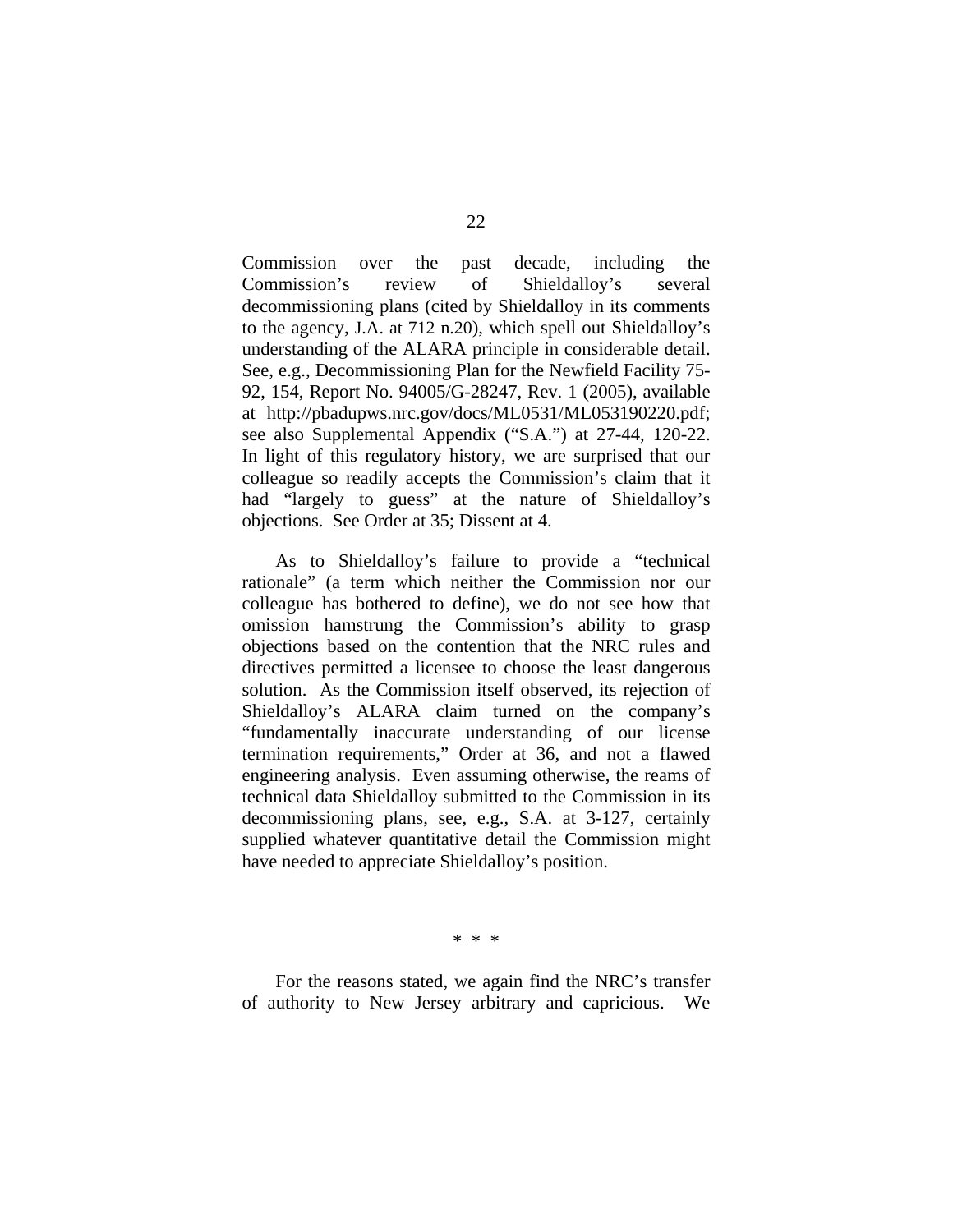therefore grant Shieldalloy's petition, vacate the NRC's transfer of authority, and remand for proceedings consistent with this opinion.

*So ordered*.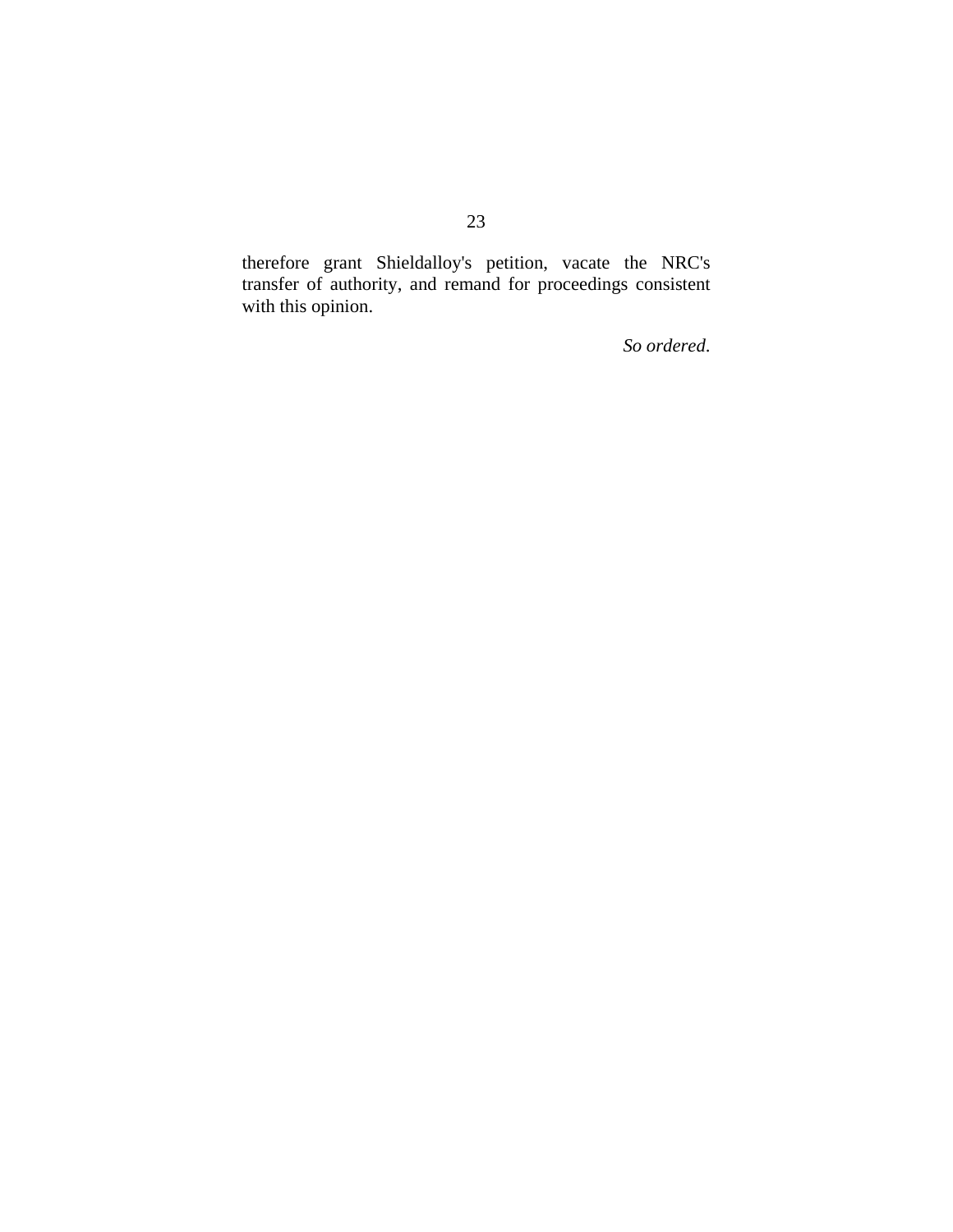ROGERS, *Circuit Judge*, concurring in part and dissenting in part. I join the court in deferring to the interpretation of the Nuclear Regulatory Commission of its authority under the Atomic Energy Act, 42 U.S.C. § 2021, to transfer jurisdiction over Shieldalloy's Newfield site to the State of New Jersey. As the court explains, the NRC's statutory reconciliation is plausible, and also consistent with legislative history indicating Congress's desire to recognize states' interests as well as the NRC's prior state transfer approvals, including to Oklahoma. Op. at 7–9. I also join the court in concluding that the NRC's interpretation of Criterion 25 of its guidance on state transfer agreements is not arbitrary or capricious or contrary to law. Op. at 9–10.

To the extent the court concludes, however, that the NRC's transfer to New Jersey is arbitrary and capricious, and again remands the case, I respectfully dissent. The court inexplicably excuses Shieldalloy from two fundamental requirements: first, to raise its challenges to agency action with the agency so it has an opportunity to respond, and second, to state its challenges on appeal in more than a skeletal way. Because Shieldalloy has done neither, despite a remand, and because, in not deferring to the NRC's reasonable interpretation of its regulations, the court has injected a textual analysis of its own, a second remand is unwarranted. A review of the NRC's analysis on remand demonstrates, moreover, that it has offered a reasoned response to Shieldalloy's challenges, and I therefore would deny the petition for review.

## **I.**

In remanding the case to the NRC for a second time, the court has concluded that the NRC's response upon remand fails for lack of clarity. Op. at 2. Indeed, the court cloaks its disposition vacating the transfer of authority to New Jersey in concern that the NRC has somehow jeopardized public safety.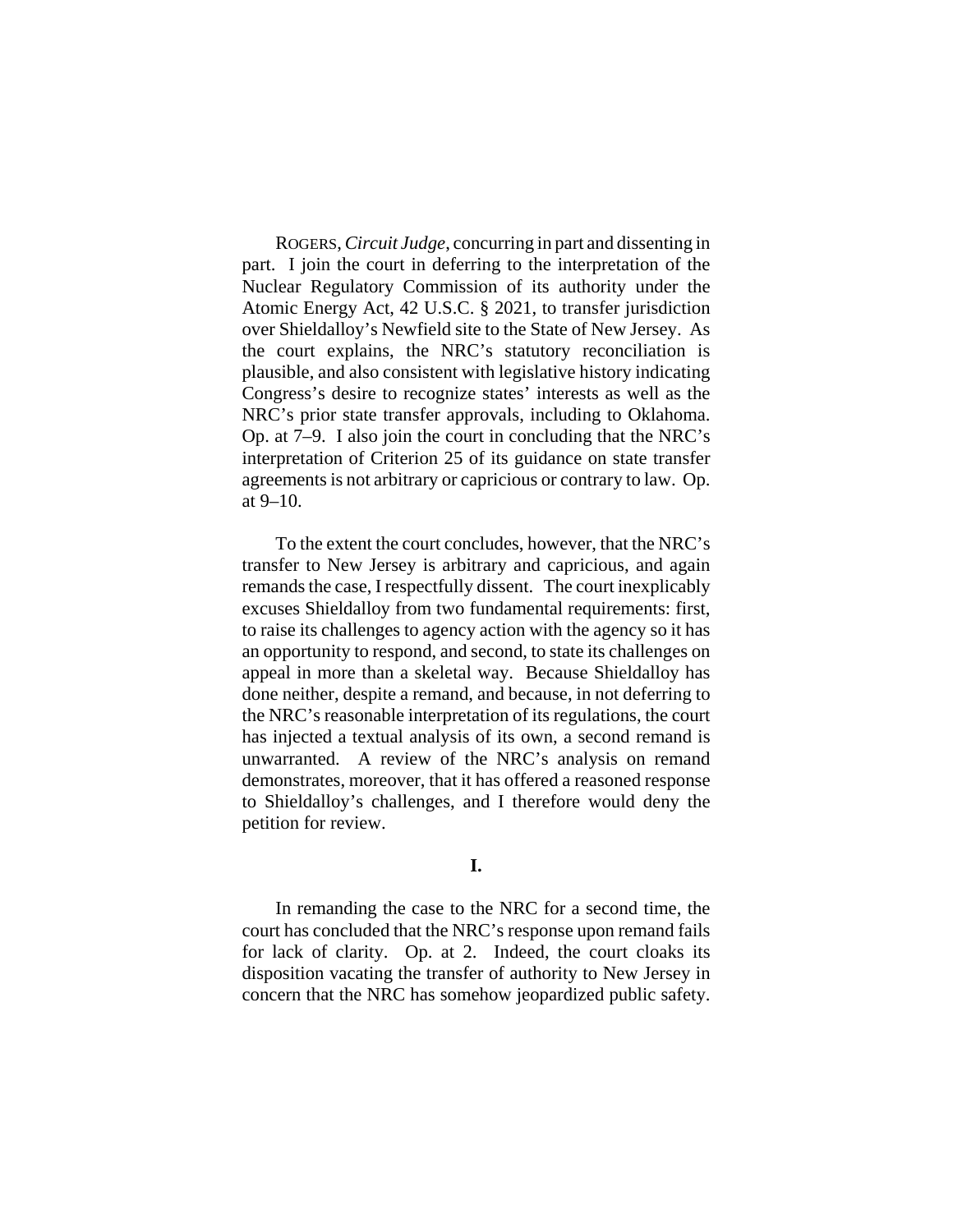*See id.* Yet the administrative record before the court indicates that any lack of clarity arises not from the NRC's lack of articulation, or evidence it has failed to protect public safety, but from Shieldalloy's repeated failure to set forth its arguments with sufficient clarity so that the NRC could respond to them.

When the court initially remanded the case to the NRC, it noted that Shieldalloy had failed to raise in its comments to the NRC that removal of Shieldalloy's radioactive materials from the Newfield site in New Jersey to a facility in Utah would result in greater harms to public health and the environment than onsite disposal. *See Shieldalloy Metallurgical Corp. v. NRC*, 624 F.3d 489, 496 (D.C. Cir. 2010). The court then observed that "the unacknowledged source of Shieldalloy's criticisms regarding ALARA [i.e., the As Low As Reasonably Achievable principle], restricted use, and various standards for decommissioning" might be the "odd" fact that the License Termination Rule, 10 C.F.R. §§ 20.1401-06, which prescribes conditions for decommissioning licensed facilities, "does not feature in the Criteria Document" that the NRC uses to assess the compatibility of state and federal regulatory programs. *Id*. at 496–97. The court today again recalls that in the first appeal Shieldalloy raised a "claim pertain[ing] to a cost-benefit analysis principle embedded in the NRC's regulatory program called the ALARA principle," Op. at 5–6, but that the court did not address it "because Shieldalloy had not raised it sufficiently with the Commission." *Id.* at 5.

The court has long instructed what it reaffirmed in *ExxonMobil Oil Corp. v. FERC*, 487 F.3d 945 (D.C. Cir. 2007):

> A party must first raise an issue with an agency before seeking judicial review. This requirement serves at least two purposes. It ensures "simple fairness" to the agency and other affected litigants.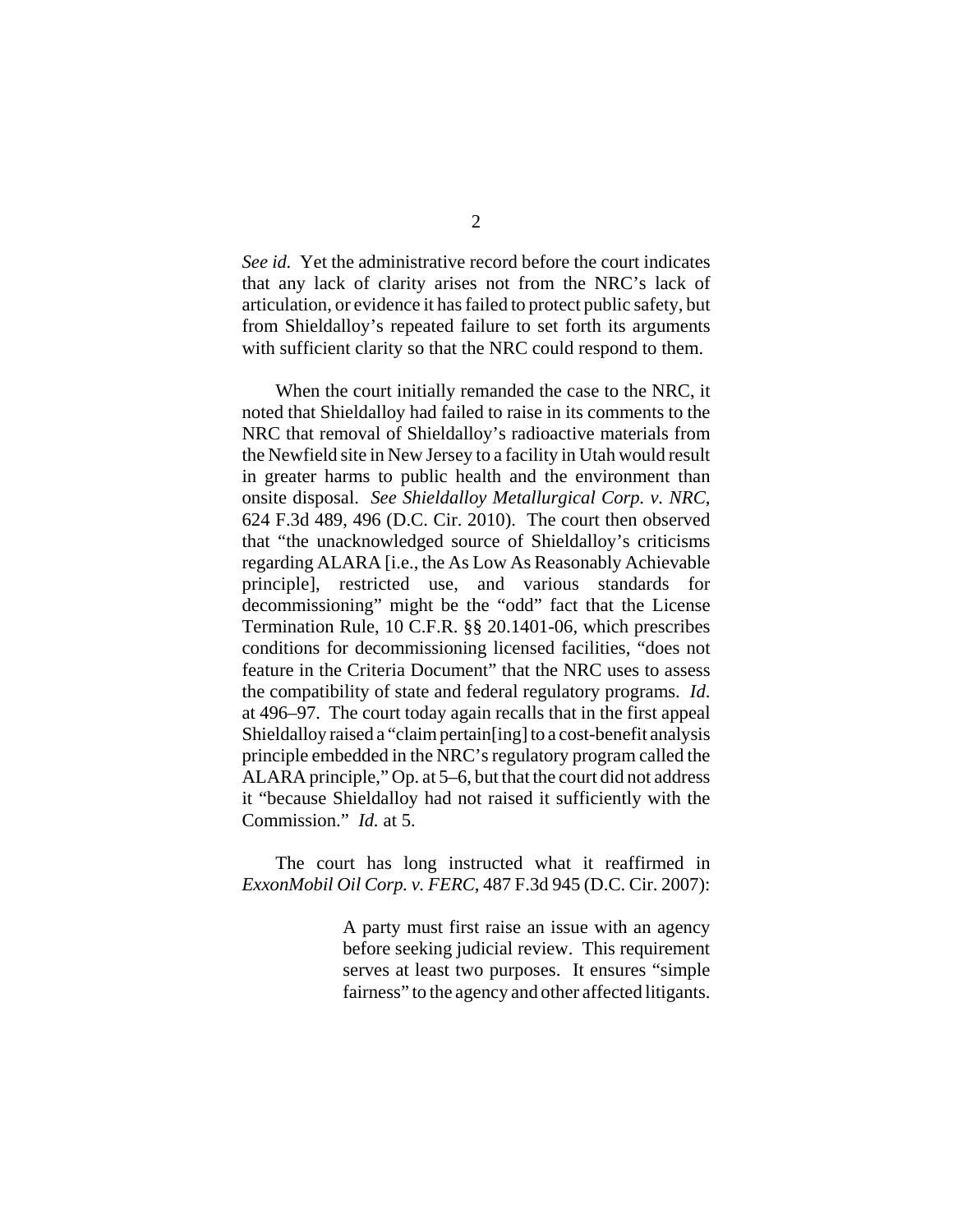It also provides this Court with a record to evaluate complex regulatory issues; after all, the scope of judicial review under the APA would be significantly expanded if courts were to adjudicate administrative action without the benefit of a full airing of the issues before the agency.

*Id.* at 962 (citations omitted); *see also Advocates for Hwy. & Auto Safety v. Fed. Motor Carrier Safety Admin.*, 429 F.3d 1136, 1148-50 (D.C. Cir. 2005); *United Transp. Union v. Surface Transp. Bd.*, 114 F.3d 1242, 1244-45 (D.C. Cir. 1997).

On remand from this court, the NRC "decided to examine anew all of the issues surrounding transfer of the Newfield site to New Jersey and afford Shieldalloy a fresh opportunity to comment on New Jersey's agreement-state application." *Shieldalloy Metallurgical Corp.*, CLI-11-12, 74 NRC –, Memorandum and Order at 6–7 (Oct. 12, 2011) ("Mem."). Both Shieldalloy and New Jersey submitted new comments. Thereafter, the NRC reinstated New Jersey's authority to regulate the Newfield site finding it "adequate" and "compatible" with the NRC's regulatory program "within the meaning of section 274d and our implementing agreement-state policies." *Id.* at 20 (citing 42 U.S.C.  $\S$  2021(d)).<sup>1</sup> Among other things, the NRC described the regulatory framework, ALARA, the License Termination Rule, and New Jersey's license

<sup>1</sup> *See Criteria for Guidance of States and NRC in Discontinuance of NRC Regulatory Authority and Assumption Thereof by States Through Agreement*, 46 Fed. Reg. 7540 (Jan. 23, 1981), as amended by 46 Fed. Reg. 36,969 (July 16, 1981) and 48 Fed. Reg. 33,376 (July 21, 1983); *Statement of Principles and Policy for the Agreement State Program; Policy Statement on Adequacy and Compatibility of Agreement State Programs*, 62 Fed. Reg. 46,517 (Sept. 3, 1997) (the latter, "1997 Policy Statement").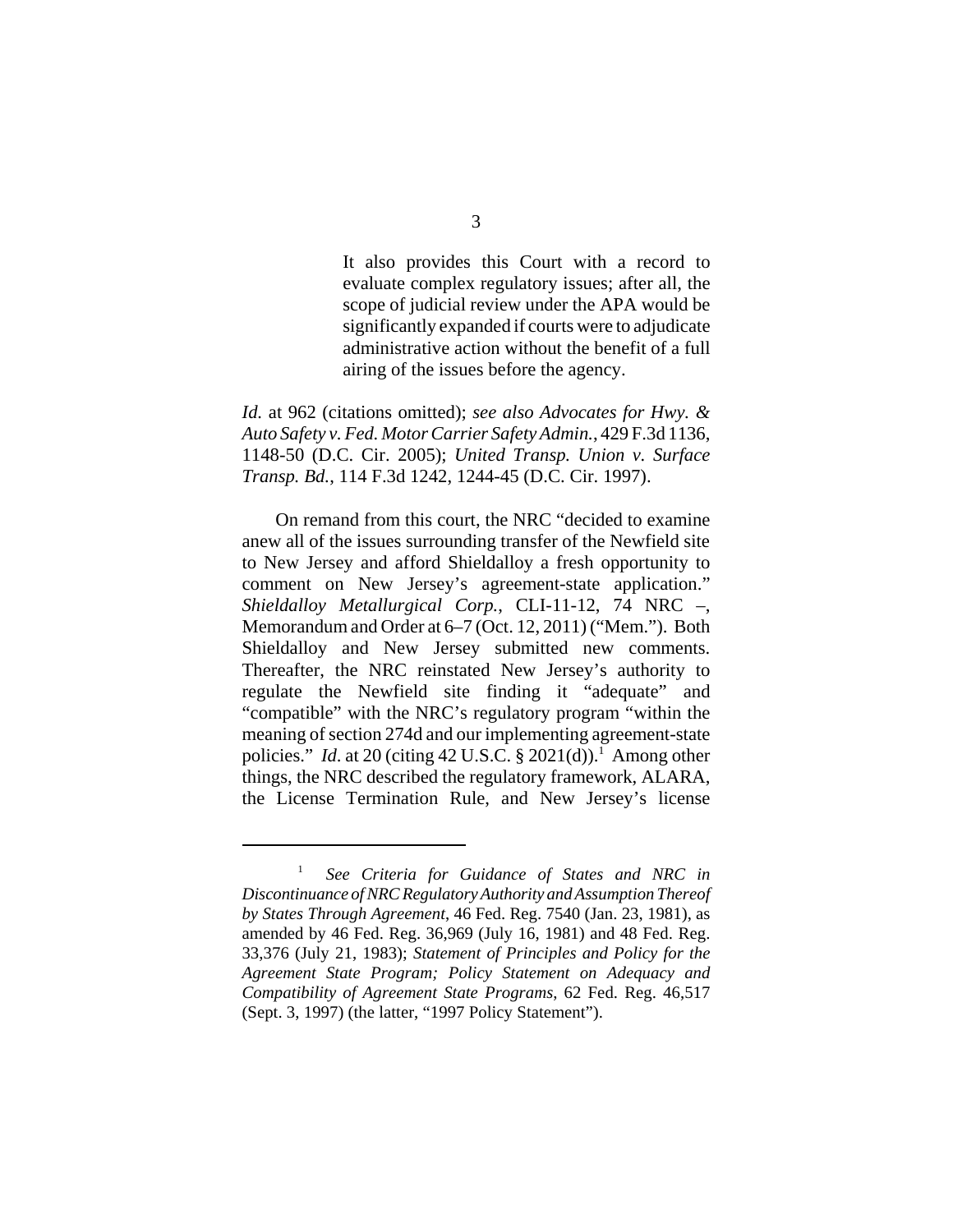termination program. *See id.* at 21–28. It recounted Shieldalloy's "misunderstandings regarding [the NRC's] regulatory approach to license termination and ALARA principle," *id*. at 42, before considering, "in the proper context," *id*., Shieldalloy's position, "belatedly raised before the court but not as a comment on the New Jersey agreement," *id*. at 34, that "New Jersey's license termination regulations are not as protective as [the NRC's]," *id*. at 42.

Further examination of the NRC's response on remand is discussed in Part II, *infra*. What is significant at this point is Shieldalloy's procedural default. On remand the NRC observed:

> Despite the open-ended opportunity we provided in this remand proceeding for Shieldalloy to fully articulate its position on this and other issues, it has presented its "comparative dose" position, and its related argument as to ALARA, in *summary and conclusory* fashion, leaving us largely to *guess at the technical rationale and underlying foundation for its position*. This is unfortunate, given the highly complex and technical nature of our license termination regulations. While we endeavor to respond fully to Shieldalloy's comparative dose and related ALARA argument based on our understanding of them, we are mindful of the admonition that "the dialogue between administrative agencies and the public is a two-way street."

*Id*. at 35–36 (quoting *Northside Sanitary Landfill, Inc. v. Thomas*, 849 F.2d 1516, 1520 (D.C. Cir. 1988)) (emphasis added and quotation marks omitted). The record in this court confirms that on remand Shieldalloy commented, in two short paragraphs, without providing technical support, that New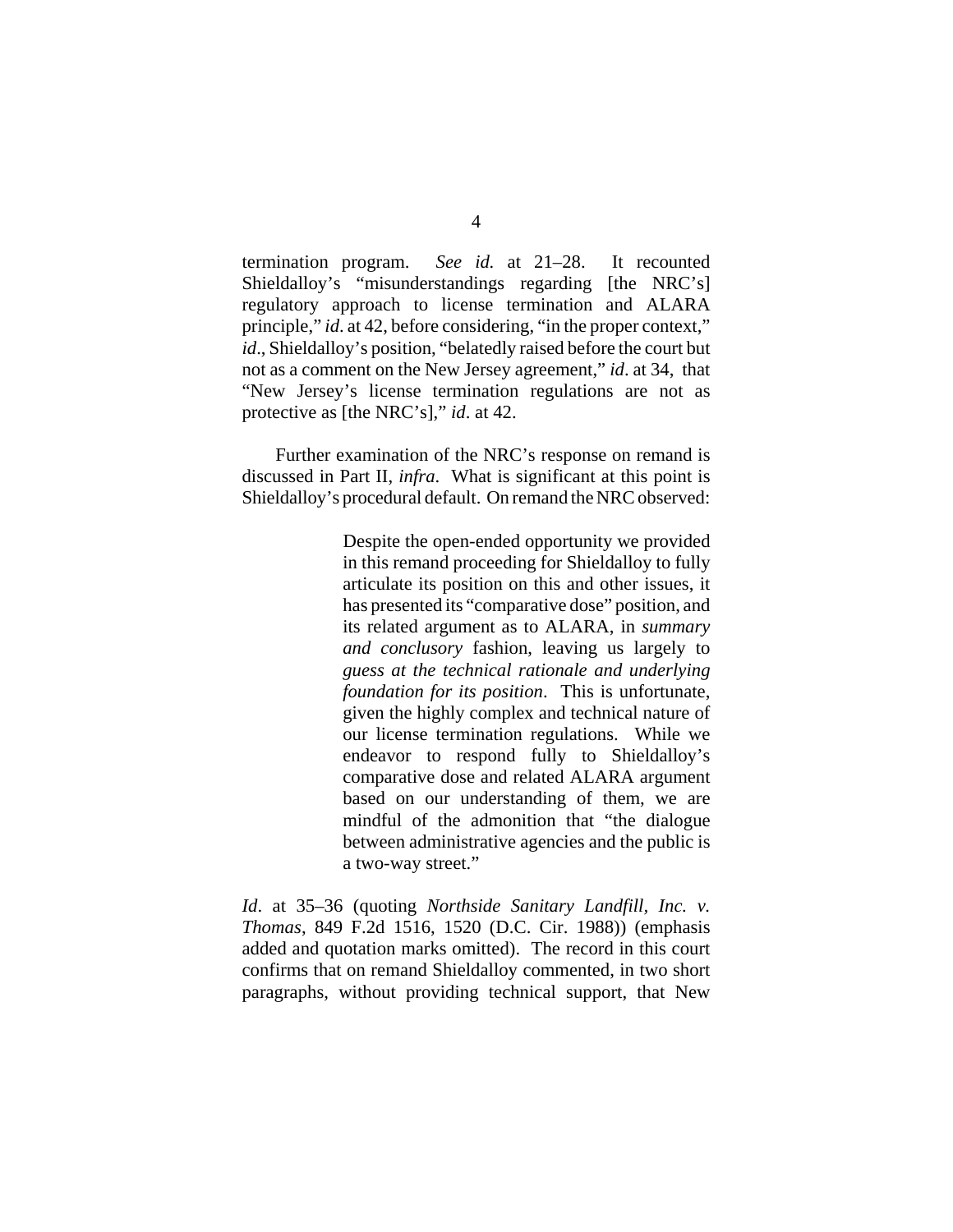Jersey's "[f]ailure to implement the ALARA standard would allow New Jersey to reject the decommissioning option for the Newfield Facility that would result in the lowest doses to the public and the environment." Response to NRC's Jan. 3, 2011 Order at 15–16. It cited only 10 C.F.R. § 20.1003, which defines ALARA. *Id*. at 15.

The court today is in the same predicament as the NRC on remand as a result of Shieldalloy's conduct. The court states: "In other words, *if* we understand Shieldalloy correctly, the proper application of the emphasized language [in 10 C.F.R. § 20.1403(a)<sup>2</sup>] would entail a comparison between restricted and unrestricted release, and the former would win when it yielded lower risks than unrestricted." Op. at 13 (emphasis added). The record shows that on remand Shieldalloy never cited 10 C.F.R. § 20.1403(a), nor argued that the regulation, part of the License Termination Rule, either requires a "comparative dose" analysis or the NRC to approve a decommissioning option (either unrestricted or restricted) based on the outcome of that analysis.

10 C.F.R. § 20.1403(a) (emphasis added).

<sup>&</sup>lt;sup>2</sup> Section 20.1403(a) provides that "[a] site will be considered acceptable for license termination under restricted conditions if:"

The licensee can demonstrate that further reductions in residual radioactivity necessary to comply with the provisions of § 20.1402 [standards for unrestricted release] would result in net public or environmental harm *or* were not being made because the residual levels associated with *restricted conditions* are ALARA. Determination of the levels which are ALARA must take into account consideration of any detriments, such as traffic accidents, expected to potentially result from decontamination and waste disposal.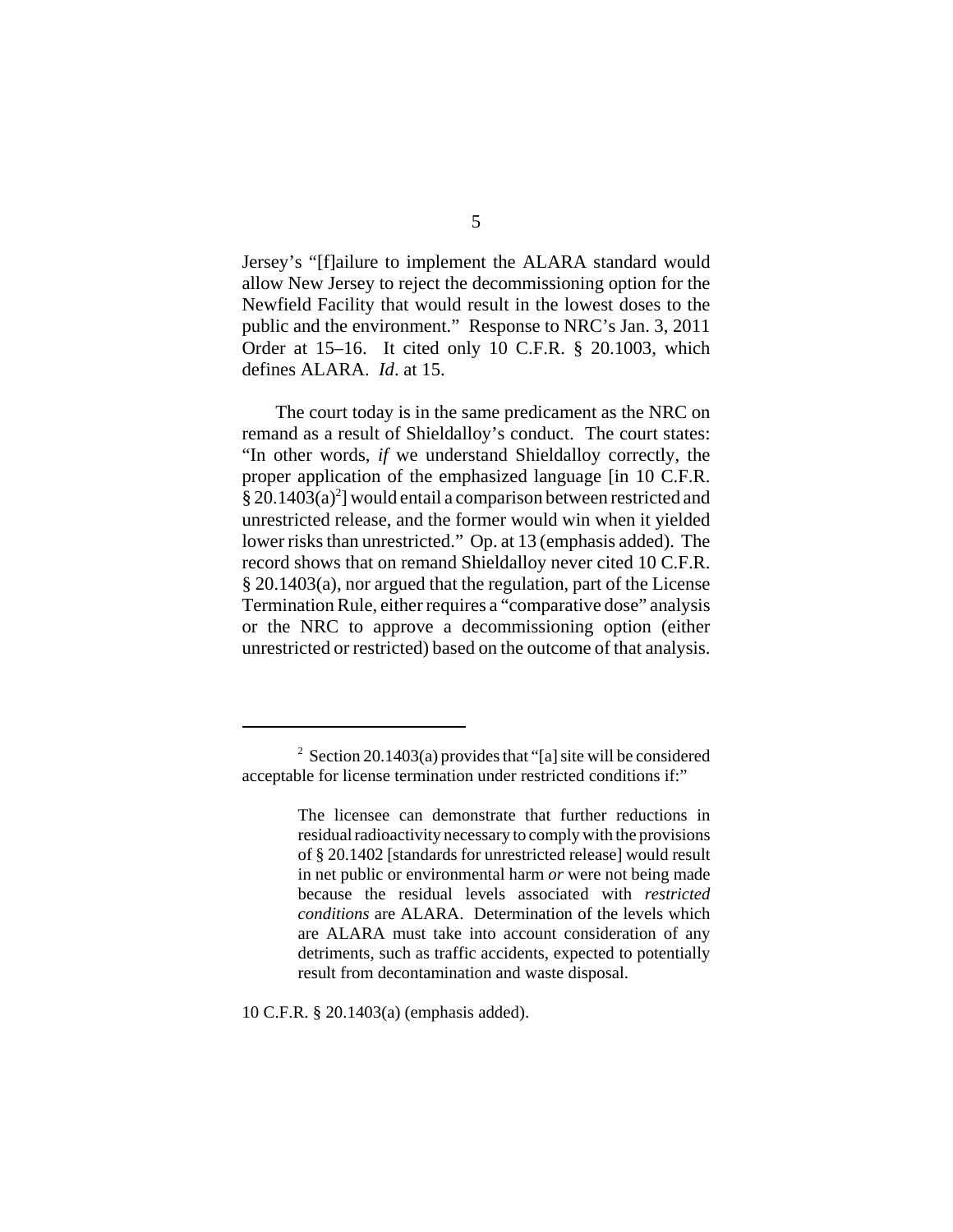Even now, in this second appeal challenging the NRC's transfer of authority to New Jersey, it is at best doubtful that Shieldalloy has properly presented the issues regarding comparative dose and ALARA. In its opening brief, Shieldalloy contends, in conclusory fashion, leaving the court to guess at its rationale, that "there is a need to compare the radiological doses that would result from the decommissioning of a facility under unrestricted release and restricted release approaches and to apply the ALARA principle to select the option that results in the lowest doses." Pet'r's Br. 43. Although not referencing 10 C.F.R. § 20.1403(a) in its comments on remand, Shieldalloy now contends, summarily, that the regulation requires a comparison between the two decommissioning approaches. At most it offers only a conclusory textual analysis of § 20.1403(a) and never explains why the regulation requires the NRC to approve one release option over another as a result of such an analysis. In similar fashion, Shieldalloy has provided no supporting technical rationale for its ALARA contention. This court has instructed: "'It is not enough merely to mention a possible argument in the most skeletal way, leaving the court to do counsel's work, create the ossature for the argument, and put flesh on its bones.'" *Schneider v. Kissinger*, 412 F.3d 190, 200 n.1 (D.C. Cir. 2005) (citation omitted); *see also Carducci v. Regan*, 714 F.2d 171, 177 (D.C. Cir. 1983).

That aside, on appeal Shieldalloy points for the first time to the NRC's comprehensive guidance document on decommissioning, NUREG-1757, and to NRC staff requests for additional information purportedly in support of its comparative dose/ALARA contention. Additionally, only in its reply brief does Shieldalloy suggest that the NRC's explanation of  $§ 20.1403(a)$  — as requiring a licensee to demonstrate that remediation to the level of adequate protection to allow unrestricted release without institutional controls would not be cost-beneficial, *see* Resp'ts' Br. at 55–56, 61 — "ignores the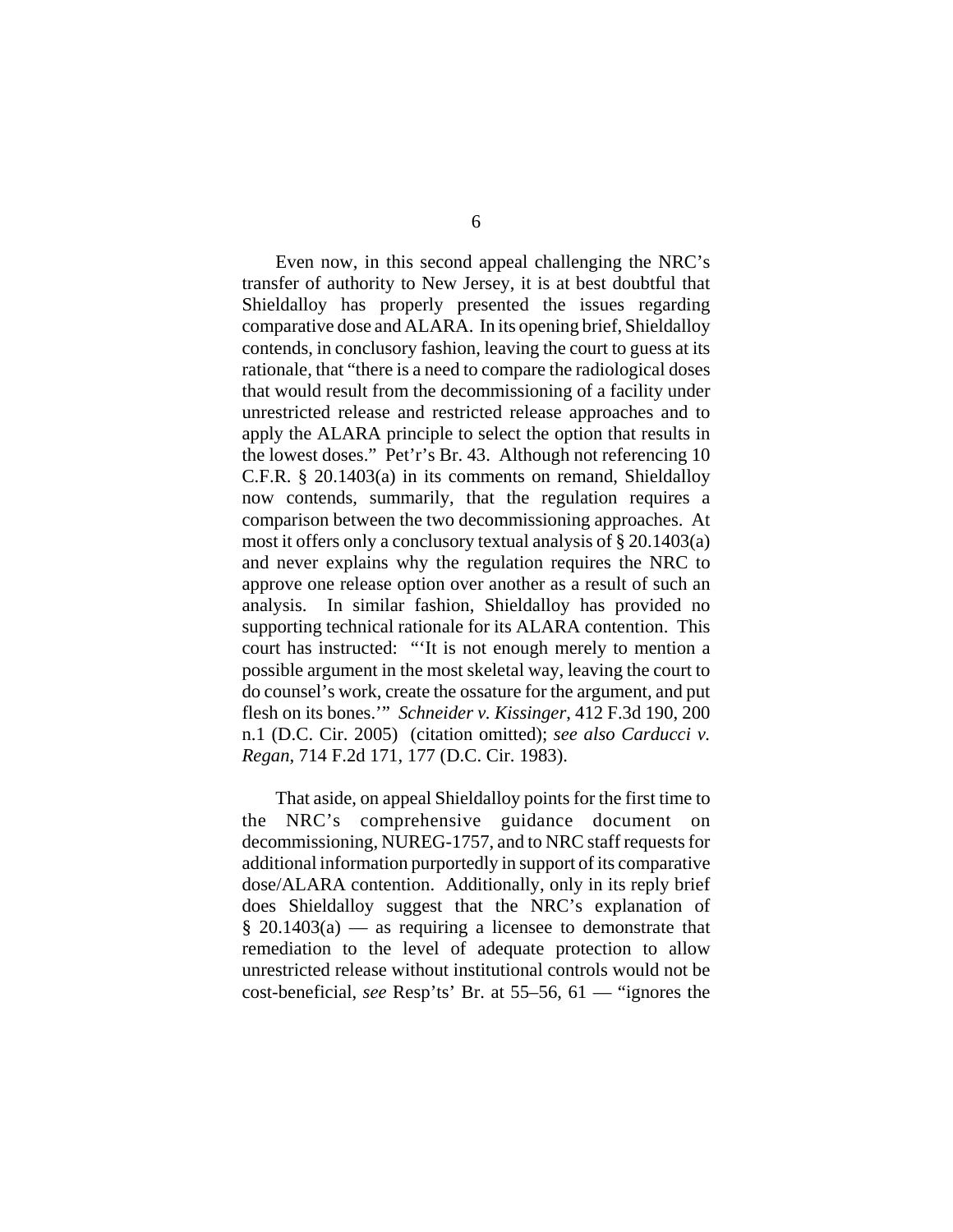second half of 10 C.F.R. § 20.1403(a) after the word 'or', that calls for an ALARA analysis of the restricted release option." Reply Br. 15–16. Ordinarily, the court will not address arguments first raised in a reply brief. *See United States v. Wilson*, 605 F.3d 985, 1035 (D.C. Cir. 2010); *Students Against Genocide v. Dep't of State*, 257 F.3d 828, 835 (D.C. Cir. 2001).

For purposes of this court's review, one problem is that identified by the NRC on remand: Shieldalloy failed to provide the NRC with a textual analysis of  $\S$  20.1403(a) or a basis for concluding that the regulation calls for a comparative ALARA analysis or requires the NRC to approve a decommissioning option based on the outcome of that analysis. It also failed to provide technical support for its claim – a significant failure because § 20.1403(a) entails the use of ALARA, *infra* Part II.B. To that extent it has deprived the court of a record addressing fully explicated and supported objections to the NRC's transfer order. Having had its comparative dose interpretation twice rejected by the NRC, *see* Mem. at 35, much less the court's observation that Shieldalloy had "not raised [its cost-benefit claim] sufficiently with the Commission," Op. at 5 (citing *Shieldalloy*, 624 F.3d at 495–97), Shieldalloy had an obligation on remand to fully present argument and data in response to the NRC's reactions to its approach. The second problem is that on appeal Shieldalloy has not meaningfully cured these deficiencies. So neither the court nor the NRC is clear about Shieldalloy's position (beyond opposing the transfer of authority and the unrestricted release option as less safe) even though Shieldalloy is a sophisticated corporate litigant that has had four opportunities to present its arguments – twice before the NRC and twice before this court, in addition to opportunities during the decommissioning proceedings since the early 1990s. Against this backdrop, the court's decision to vacate the transfer order and remand the case again to the NRC is an unwarranted "windfall" for Shieldalloy.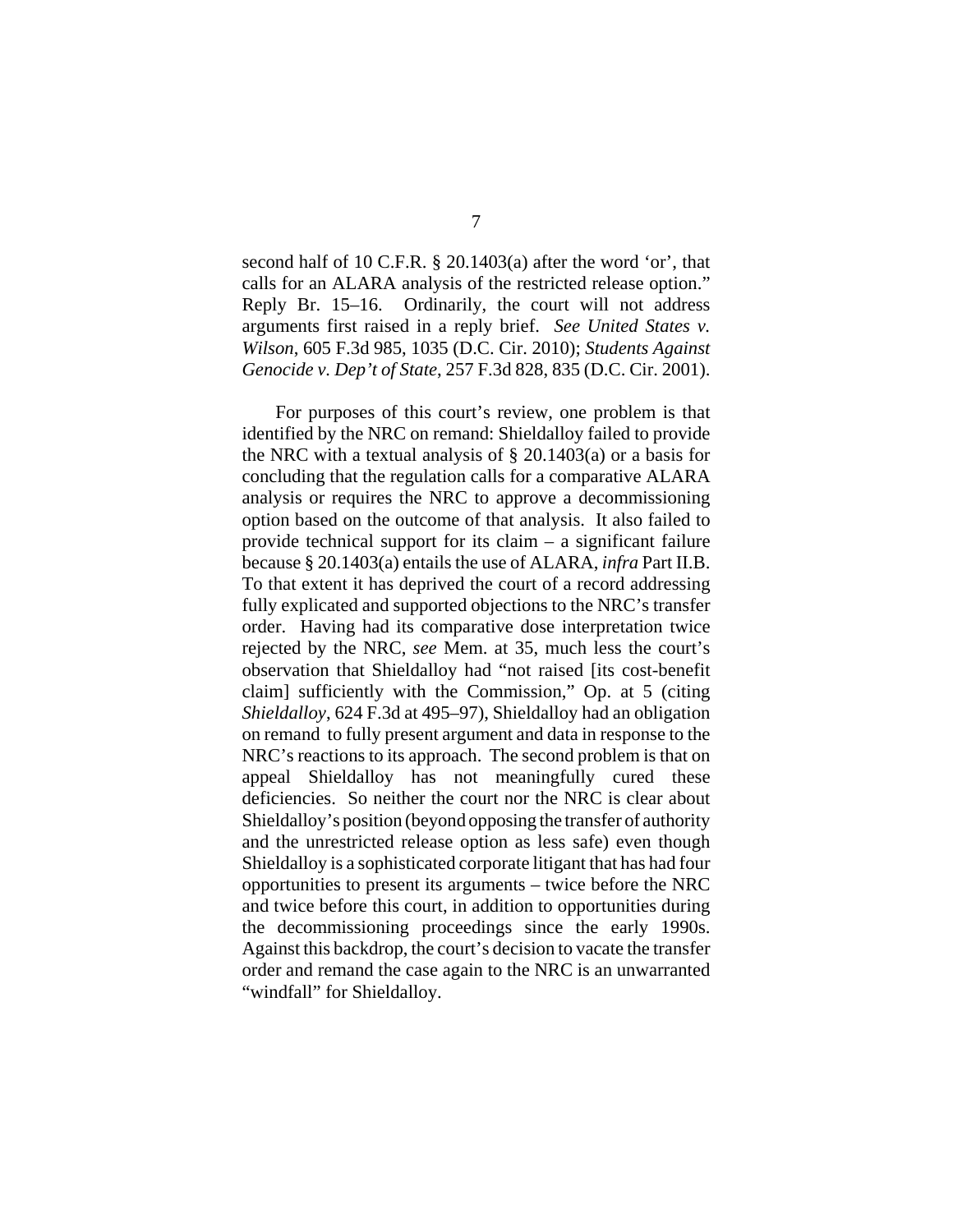## **II.**

All is not lost, however; or at least it should not be. "[E]ndeavor[ing] to respond fully to Shieldalloy's comparative dose and related ALARA argument based on [its] understanding of them," Mem. at 35–36, the NRC stated on remand: "Shieldalloy *apparently* construes our license termination regulations as calling for a licensee to compare doses of the restricted-release and unrestricted-release decommissioning options and to choose the option that affords the lowest dose." *Id.* at 36 (emphasis added). On appeal, Shieldalloy does not dispute this interpretation of its position and the NRC addressed the issue comprehensively, providing a detailed and reasoned explanation as to how ALARA is used in the license termination regulations and why New Jersey's program is compatible with the federal decommissioning standards. *Id.* at 34–44.

Upon reviewing the NRC's response on remand, Shieldalloy's contentions on appeal fail to present grounds upon which the court can conclude that the NRC failed to offer a reasoned explanation of its complex regulatory scheme, *see Thomas Jefferson Univ. v. Shalala*, 512 U.S. 504, 512 (1994); *Gen. Elec. Co. v. EPA*, 53 F.3d 1324, 1327 (D.C. Cir. 1995), or a reasonable interpretation of its regulations, *see Auer v. Robbins*, 519 U.S. 452, 461–63 (1997), or that the transfer of authority to New Jersey is arbitrary and capricious or contrary to law, *see Motor Vehicle Mfrs. Ass'n of the U.S., Inc. v. State Farm Mut. Auto. Ins. Co.*, 463 U.S. 29, 43 (1983); 5 U.S.C. § 706(2)(A). Our review is narrow, and the agency action being challenged is entitled to a presumption of regularity, *see Citizens to Preserve Overton Park, Inc. v. Volpe*, 401 U.S. 402, 415 (1971), *abrogated on other grounds by Califano v. Sanders*, 430 U.S. 99 (1977). To appreciate the vacuous nature of Shieldalloy's challenge requires an overview of the NRC's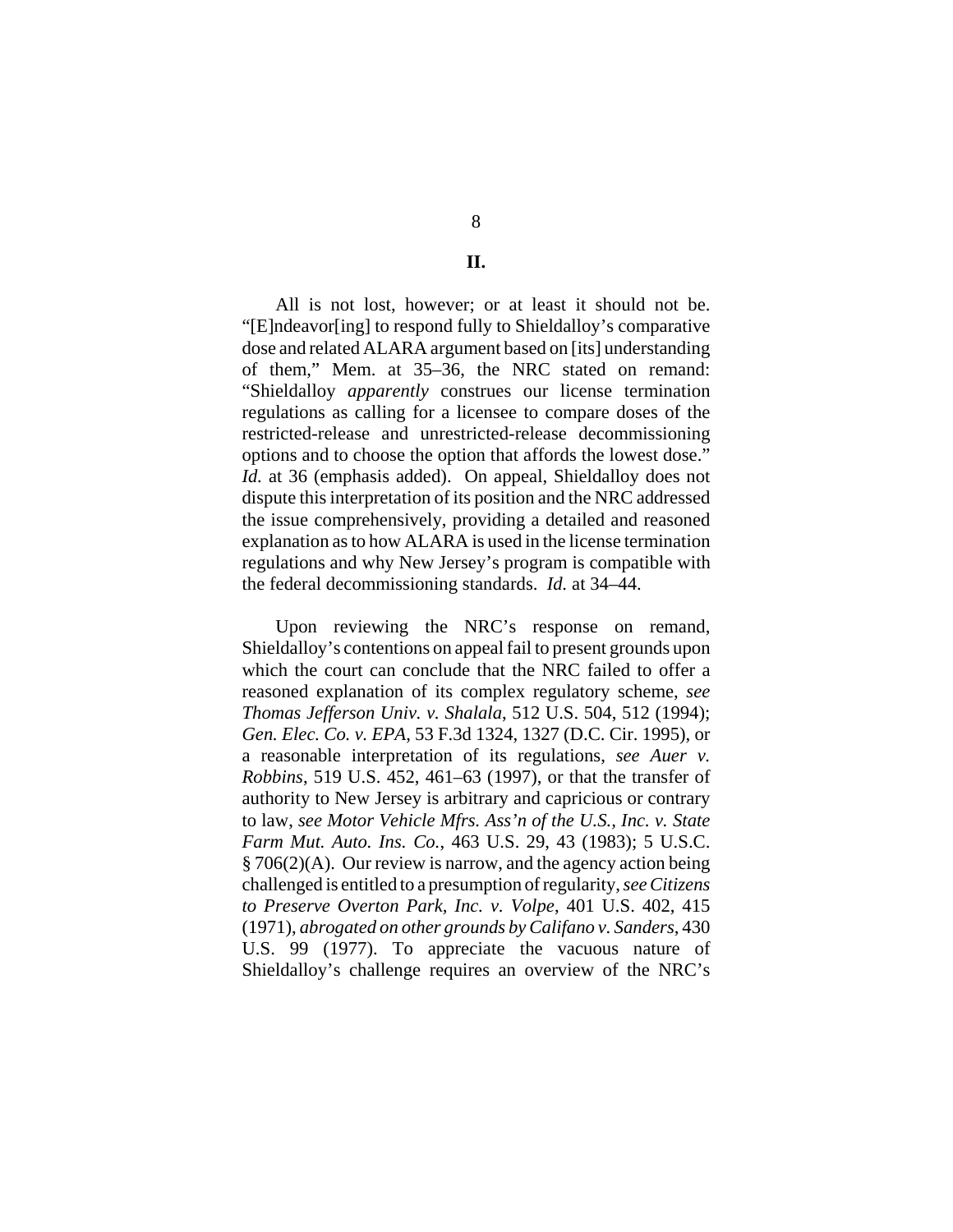responses to Shieldalloy's comparative dose and ALARA assertions.

First, the NRC explained that Shieldalloy's apparent argument "is a fundamentally inaccurate understanding of our license termination requirements and appears to lie at the heart of Shieldalloy's claim that New Jersey's program is not as protective of the public health and safety as our program with respect to the Newfield site." Mem. at 36. The NRC noted, citing a 44-page staff request, that "this very misunderstanding . . . was the subject of a number of requests for additional information by the staff on Shieldalloy's 2006 decommissioning plan." *Id.* at 36 n.115. Stating its regulations "neither explicitly nor implicitly require a comparison of the levels of protection afforded by the unrestricted and restricted decommissioning options," the NRC pointed out that "the levels of protection of unrestricted release and restricted release are simply not susceptible to being compared meaningfully" because each option has different methods and attendant risks. *Id*. at 37. Given the "inherent complexities and uncertainties associated with restricted release," the NRC's stated preference is for unrestricted release. *Id.* at 39. Moreover, the NRC found Shieldalloy's own dose projections show the difficulty of meaningfully comparing doses.

Second, the NRC explained that the ALARA analysis in its regulation on restricted release, 10 C.F.R. § 20.1403(a), does not "compel the selection of one decommissioning option over another," *id*. at 43, but instead acts as an eligibility requirement to screen out sites that should remediate to unrestricted release, in furtherance of the NRC's preference. *Id*. at 25–26, 39–43. Because, under its regulatory scheme, adequate protection of health and safety is accomplished "through satisfaction of the dose criteria and other conditions for [a] chosen decommissioning option," *id.* at 41, and New Jersey protects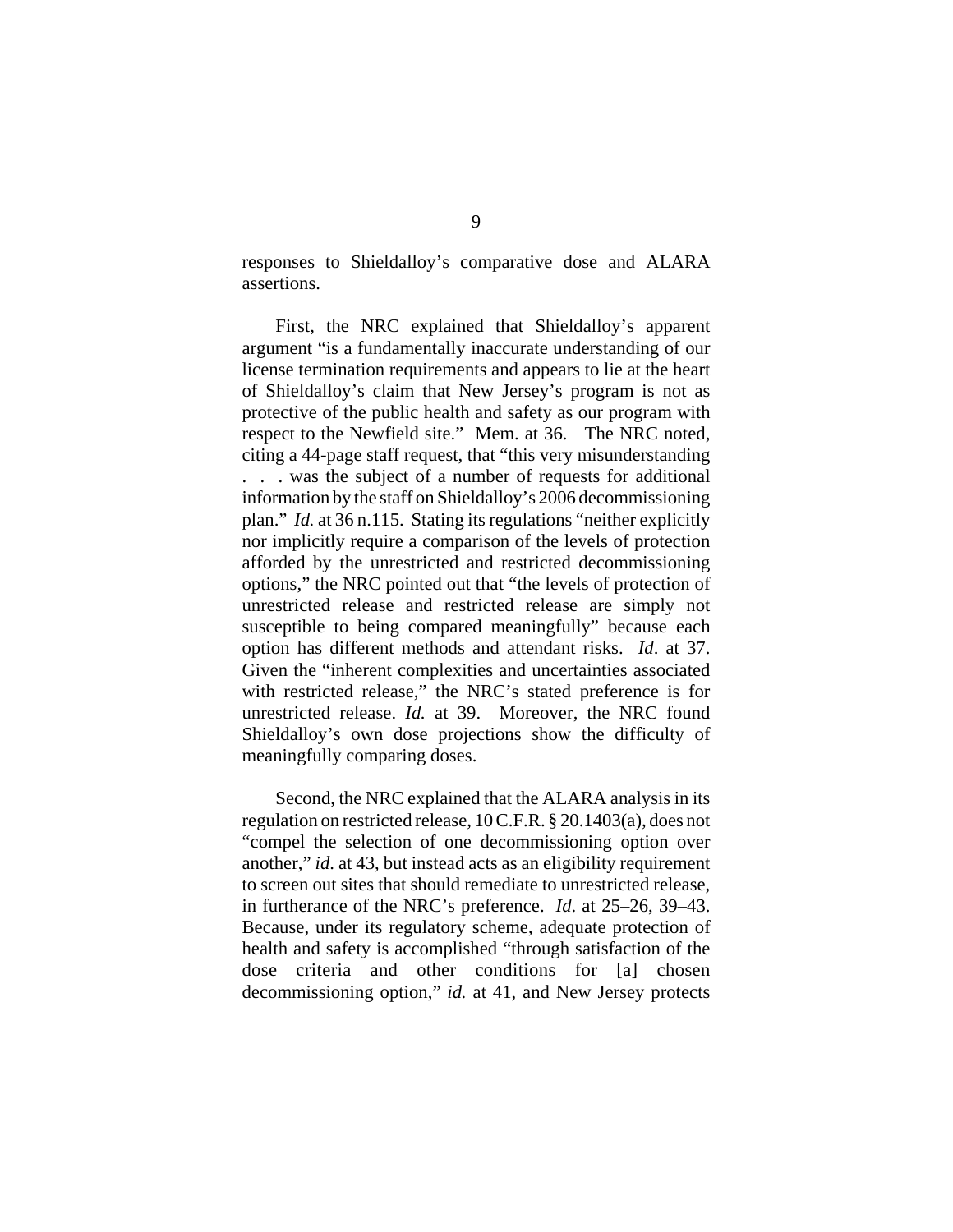health and safety through a dose threshold that is more stringent than the NRC's, the NRC concluded that New Jersey's program is compatible with the federal regulatory scheme. I address each of these aspects of the NRC's analysis.

#### **A.**

The NRC provided a reasoned explanation as to why its regulatory scheme does not envision a dose comparison between restricted and unrestricted decommissioning options. *See* Mem. at 36–39. The NRC explained that its "regulations neither explicitly nor implicitly require a comparison of the levels of protection afforded by the unrestricted and restricted decommissioning options" "because the levels of protection of unrestricted release and restricted release are simply not susceptible to being compared meaningfully." *Id.* at 37. In the NRC's view, dose comparison is not meaningful because "[e]ach option uses significantly different methods to achieve adequate protection and has significantly different risks and uncertainties associated with it." *Id.*

The NRC elaborated that restricted release is "far more complex and involves significantly greater uncertainties than offsite disposal," because it "relies on the sustained effectiveness of institutional controls over a 1000-year compliance period to restrict future access and use to meet the 25 mrem per year dose requirement." *Id*. To wit: Engineering controls must perform numerous complex functions; monitoring and maintenance are required; sufficient long-term funding from an independent third party is also required. *Id*. For this reason, the NRC explained, its stated preference is for unrestricted release. *Id*. at 39. "Unrestricted release requires the removal of contamination onsite to the extent necessary to comply with the dose criteria of 25 mrem per year and transportation of the contaminated material to an isolated and regulated long-term disposal site." *Id.* at 37. Acknowledging that "[s]ome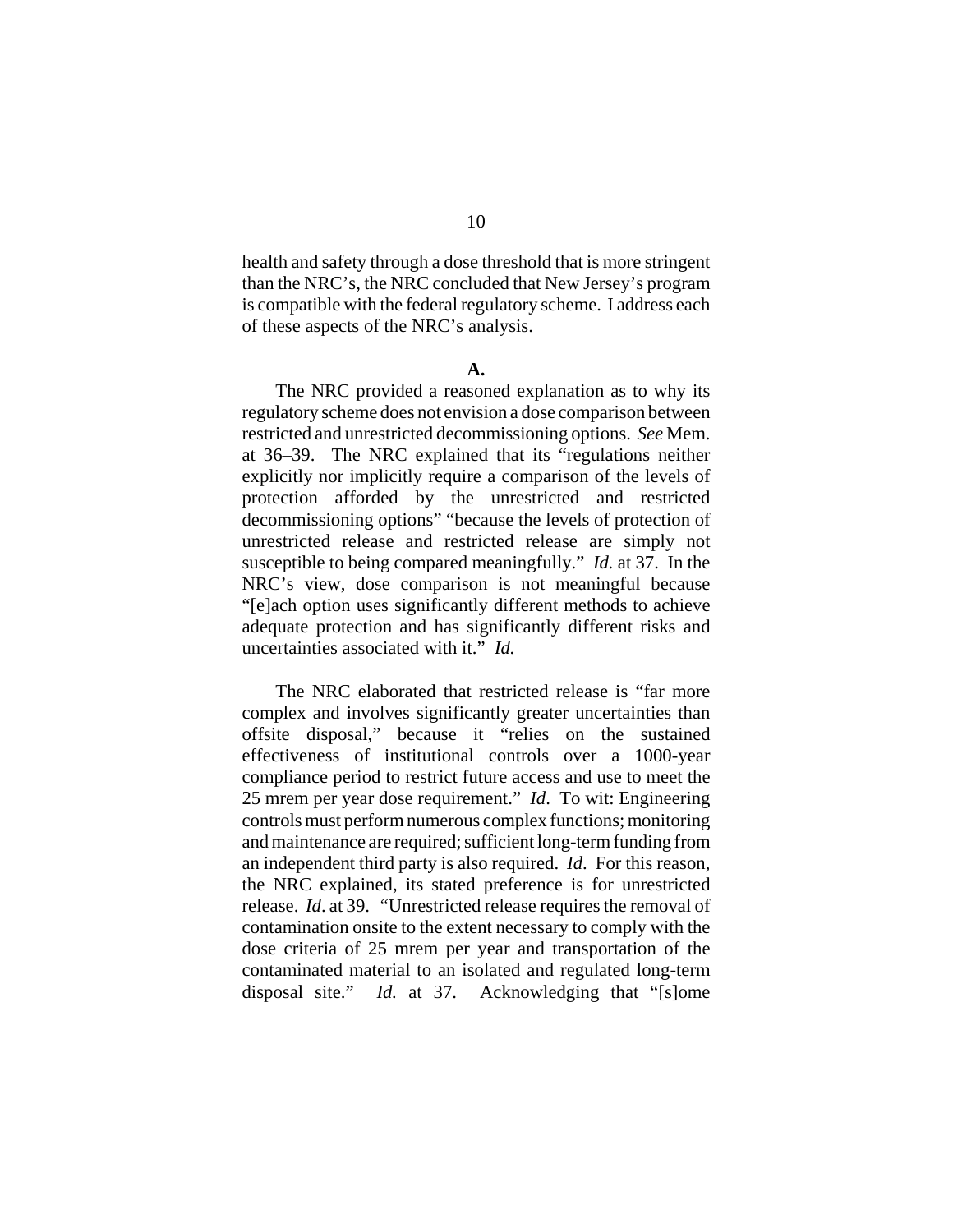uncertainties are inherent in these activities," *id*. at 37–38, the NRC explained, however, that they "generally involve[] wellknown and quantifiable handling and associated radiological impacts on workers and the public over a short time period (one to two years)," *id*. at 38. Whereas, "dose estimates from contaminated slag left onsite [under the restricted release option] are subject to limitations in understanding the performance of a disposal system and its institutional and engineering controls over the course of the 1000-year compliance period." *Id*.

For restricted use, the NRC explained, § 20.1403(a) provides a licensee with either of two cost-benefit approachesto demonstrate its eligibility, *see* Mem. at 25–26, what the NRC describes on appeal as either "a full cost-benefit analysis that compares all potential benefits to all potential costs (the 'ALARA' analysis), or an abbreviated cost-benefit analysisthat compares all potential benefits to only a subset of potential costs that excludes the out-of-pocket costs of soil removal, transportation, and disposal (the 'net public or environmental harm' analysis)." Resp'ts' Br. 59; *see infra* Part II.B. No such demonstration is required for unrestricted release, 10 C.F.R. § 20.1402.<sup>3</sup> This contrast confirms the NRC's interpretation of

<sup>&</sup>lt;sup>3</sup> Section 20.1402 provides:

A site will be considered acceptable for unrestricted use if the residual radioactivity that is distinguishable from background radiation results in a TEDE [total effective dose equivalent] to an average member of the critical group that does not exceed 25 mrem . . . per year, including that from groundwater sources of drinking water, and that the residual radioactivity has been reduced to levels that are as low as reasonably achievable (ALARA). Determination of the levels which are ALARA must take into account consideration of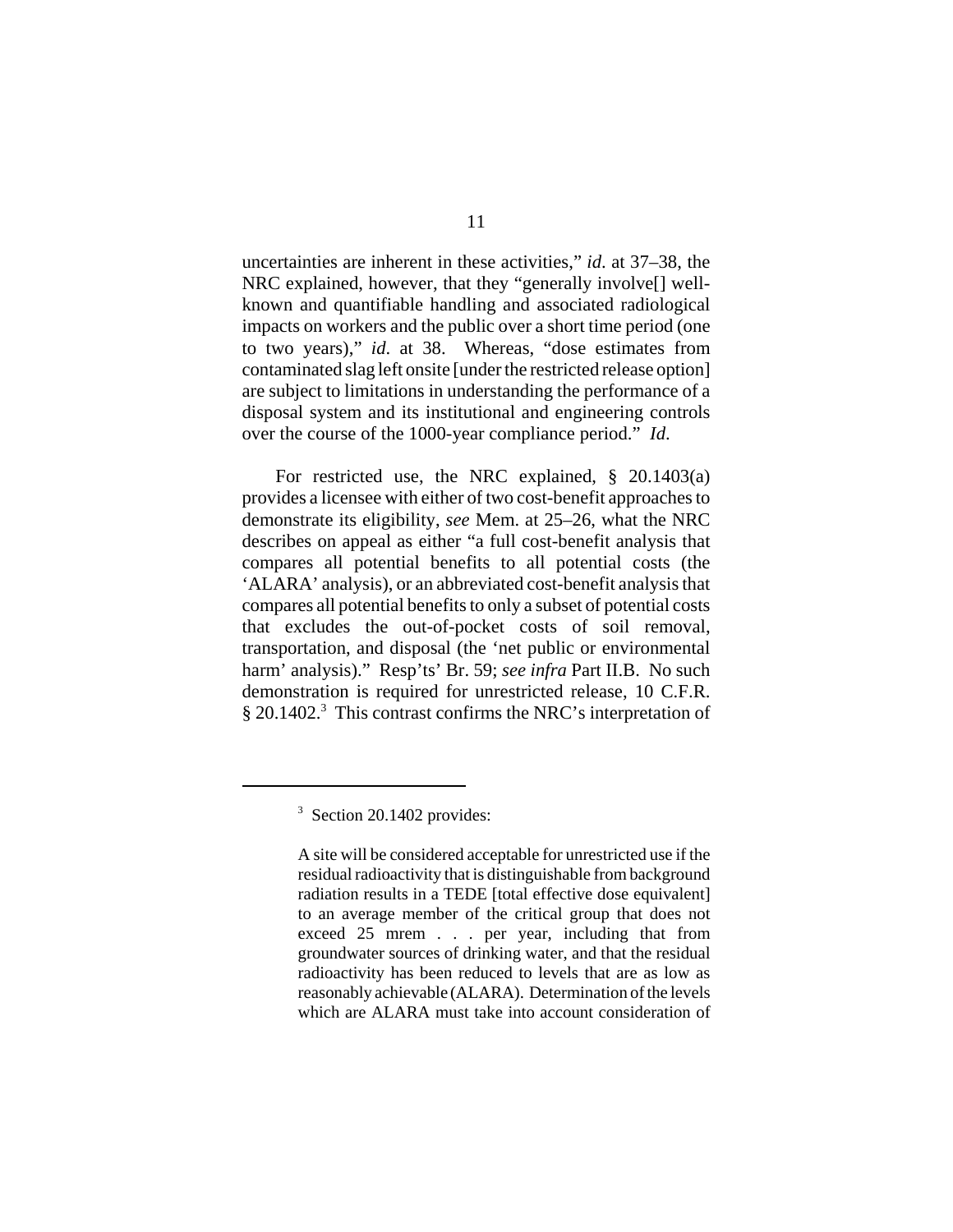its regulations as not envisioning a dose comparison or that such a comparison dictates the choice of decommissioning method. While the NRC's interpretation accounts for the contrasting text, Shieldalloy's position does not. Instead, in reply Shieldalloy takes the anomalous position that, in order to protect public safety, § 20.1403(a) requires the NRC to allow the decommissioning option resulting in the lowest ALARAproduced dose level – but "only when the licensee seeks to implement the restricted release option," Reply Br. 19, not if it seeks to pursue *unrestricted* release, because the NRC "will allow th[at] option to be selected without further inquiry," *id*. Shieldalloy ignores that the applicable dose threshold must be met, in order to provide adequate protection to the public, regardless of any ALARA analysis. Mem. at 40–41.

The NRC also addressed Shieldalloy's dose comparison position on its own terms, pointing out its flawed factual premise. The NRC found, first, that Shieldalloy's statements that license termination using onsite disposal for the Newfield site would result in lower doses to the public than offsite disposal — "are inaccurate." *Id*. at 34–35. Shieldalloy claimed that this proposition had not been controverted, but the NRC pointed out that insofar as Shieldalloy's comparative dose position was "reflected in its proposed 2005 decommissioning plan," that plan was rejected by NRC staff as not being in compliance with the license termination regulations, and that the NRC staff's request for additional information on Shieldalloy's proposed 2006 plan likewise indicated rejection of Shieldalloy's comparison approach and identified related technical concerns. *Id.* at 35.

any detriments, such as deaths from transportation accidents, expected to potentially result from decontamination and waste disposal.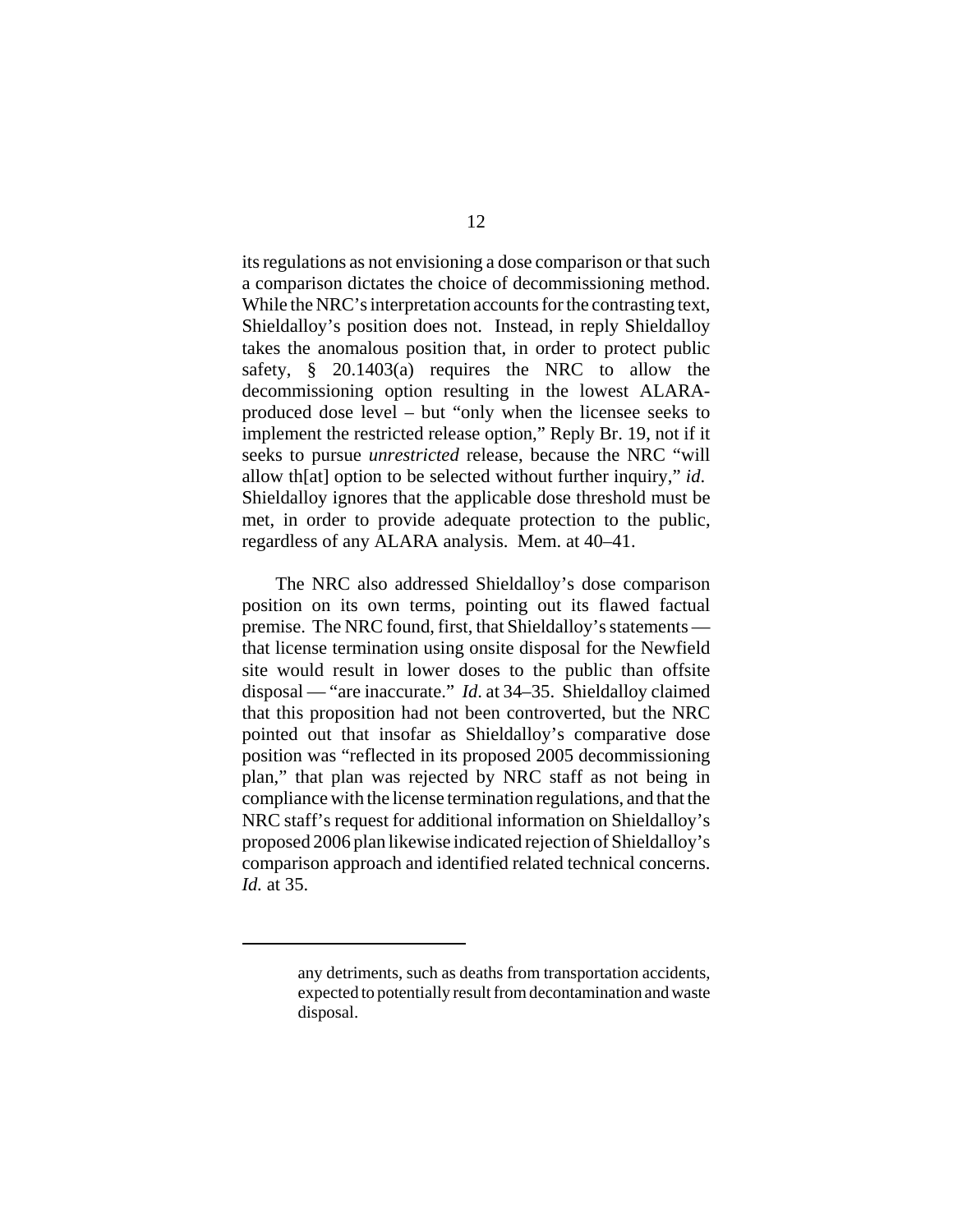The NRC found, second, that "Shieldalloy's own dose estimates for the Newfield site reflect that it is *meaningless to compare* the level of protection between unrestricted release and restricted release." *Id*. at 38 (emphasis added). Shieldalloy asserted on remand that "terminating the license under restricted conditions by the method described in the [2009 decommissioning plan] (i.e., isolating the materials onsite under an appropriate cover) would result in doses to the decommissioning workers and the general public that are lower than those that would result from" decommissioning by Shieldalloy's proposed method of unrestricted release. Response to Order at 13. While acknowledging that Shieldalloy's 2009 "plan calculates an infinitesimally small dose" for restricted release assuming all controls hold, the NRC found that "when institutional controls are assumed to fail and the engineered cover is assumed to degrade, Shieldalloy's filing shows that the dose estimate would be far greater, up to a bounding dose of 86 mrem per year" and "well in excess of Shieldalloy's dose estimates for unrestricted release." Mem. at 38–39. In other words, Shieldalloy's "own dose estimates for onsite disposal assuming the uncertainty and potential failure of controls over the long term in actuality show a *higher* dose." *Id*. at 39. On appeal, Shieldalloy rejects the NRC's interpretation of its regulations, summarily asserting that dose comparisons are possible and meaningful, *see* Reply Br. 19–20, but it does not refute the NRC's finding that by Shieldalloy's own estimates, were the cover to degrade, restricted release would expose the public to a higher dose of radiation than is reflected in its unrestricted release plan.

### **B.**

The NRC reasonably explained how ALARA functions under its decommissioning regulations. Noting that "Shieldalloy has *not set forth or explained* the basis for its apparent position," the NRC concluded, "*perhaps* it is alluding to our ALARA-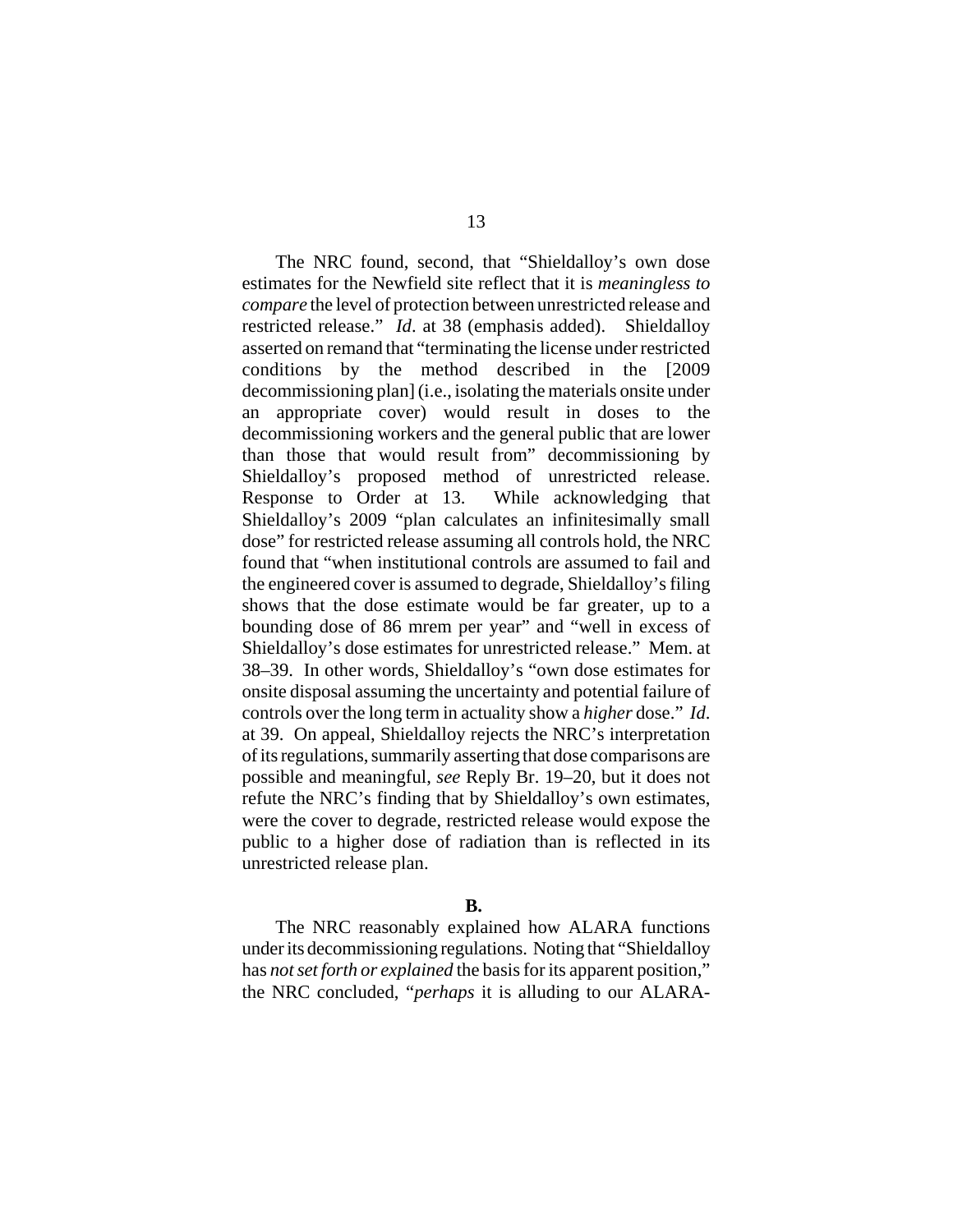based eligibility criterion for restricted release." Mem. at 41 (emphasis added). Further noting "its submission is hardly clear on this point," the NRC concluded "Shieldalloy *apparently* believes that our ALARA principle compels us to compare decommissioning options and to allow a licensee to select the lowest-dose option." *Id.* at 40 (emphasis added). The NRC responded: "This is a fundamental misconception of our ALARA principle and appears to be the root of Shieldalloy's misunderstanding of our approach to license termination." *Id.* Indeed, the NRC explained that "the very premise of Shieldalloy's position on ALARA — that our license termination rule requires a *choice* to be made between a *higher* or *lower* dose option — is erroneous." *Id.*

First, the NRC explained that the ALARA principle, "either as a general regulatory principle or as used in our license termination rule, [does not] incorporate or call for any comparative analysis of doses from restricted and unrestricted release." *Id*. at 40. Rather, under the rule, the NRC explained, ALARA has two purposes in license termination: to reduce doses as low as achievable *below applicable dose limits* (not to "*compar*[*e*] between *achievable* doses"), and to provide a criterion to limit the use of restricted release. *Id.* at 40–41. The latter purpose, "effectively, to screen out sites that should be removing contamination to achieve unrestricted use," the NRC continued, is achieved in section  $\S 20.1403(a)$  through the use of a cost-benefit analysis to determine *initial eligibility* for restricted release. *Id.* at 41. This eligibility criterion "was intended to support [the NRC's] preference for the unrestrictedrelease decommissioning option." *Id.* Licensees must act to remediate their sites to the dose threshold in order to terminate their licenses under either restricted or unrestricted release. *Id*. at 24–26. If the threshold is met by limiting access to the site and the ALARA analysis demonstrates that it would not be costbeneficial to remove radioactive materials below the dose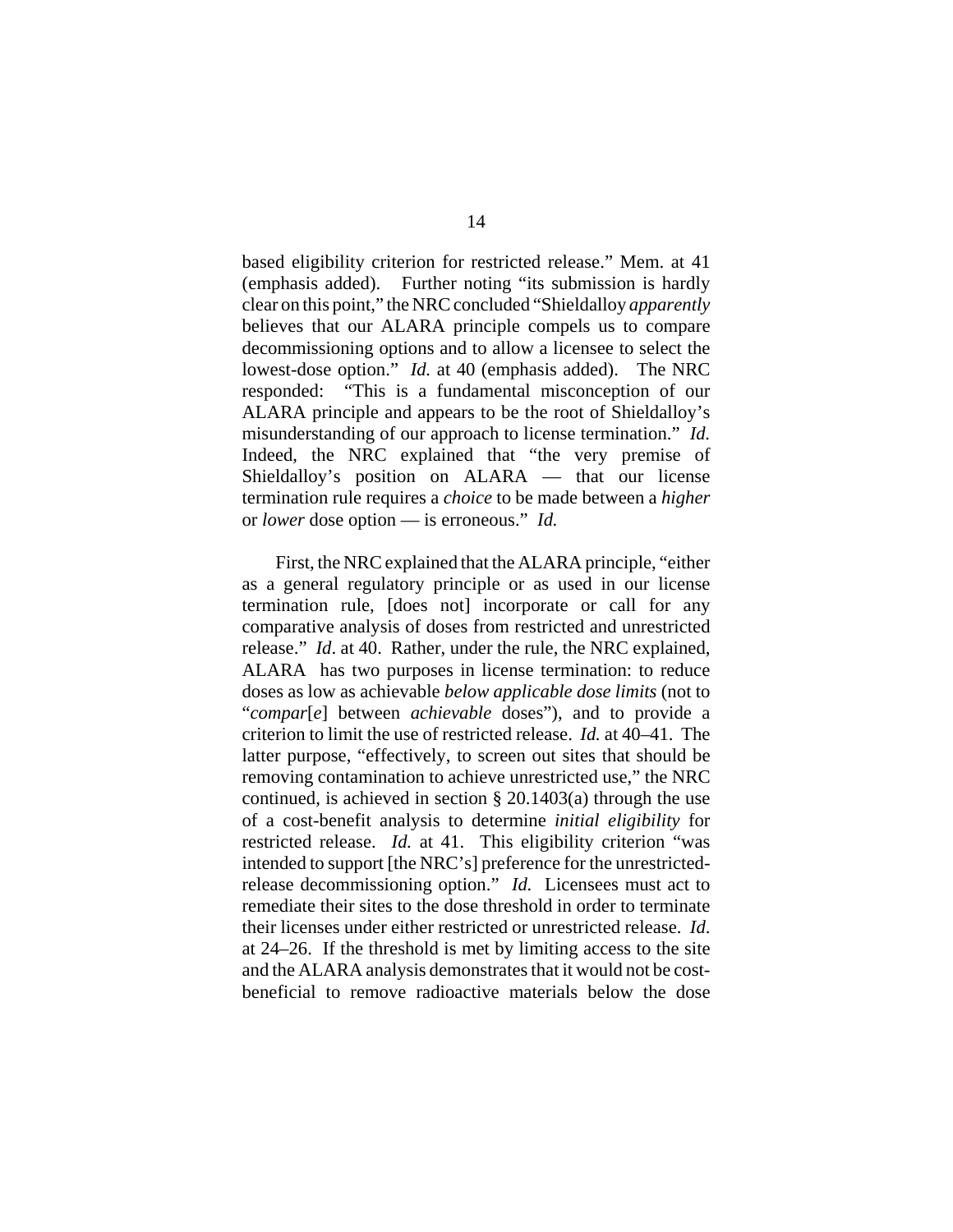threshold so that institutional controls are not required, then the site will be eligible for restricted release decommissioning; to qualify for unrestricted release, a licensee would need to undertake sufficient remediation or removal of radioactive materials so access to the site need not be limited or controlled. *Id.* at 24–26, 37, 39, 41; *see* 10 C.F.R. § 20.1003. Thus, the NRC explained:

> The ALARA analysis for restricted-release eligibility purposes does not and was never intended to demonstrate whether one decommissioning option affords greater protection than another. In fact, because an ALARA analysis focuses on dose reductions *below* what we have determined to be necessary for adequate protection of the public health and safety, that analysis does not go to adequate protection at all. A licensee's demonstration of adequate protection is accomplished, instead, through satisfaction of the dose criteria and other conditions for its chosen decommissioning option.

*Id.* at 41. Notably ALARA "does not compare or explicitly analyze any of the uncertainties that affect the level of protection afforded by a particular disposal option." *Id*. at 42.

Second, the NRC interpreted the ALARA test in § 20.1403(a) not to call for comparing doses between release options, "[n]or [to] compel the selection of one decommissioning option over another." *Id.* at 43. In its opinion, "the ALARA requirement is irrelevant to whether Shieldalloy may pursue restricted release over unrestricted release in New Jersey." *Id*. Omission of an ALARA-based criterion for restricted-release eligibility is, the NRC opined, "immaterial to [the] adequacy or compatibility" of the New Jersey program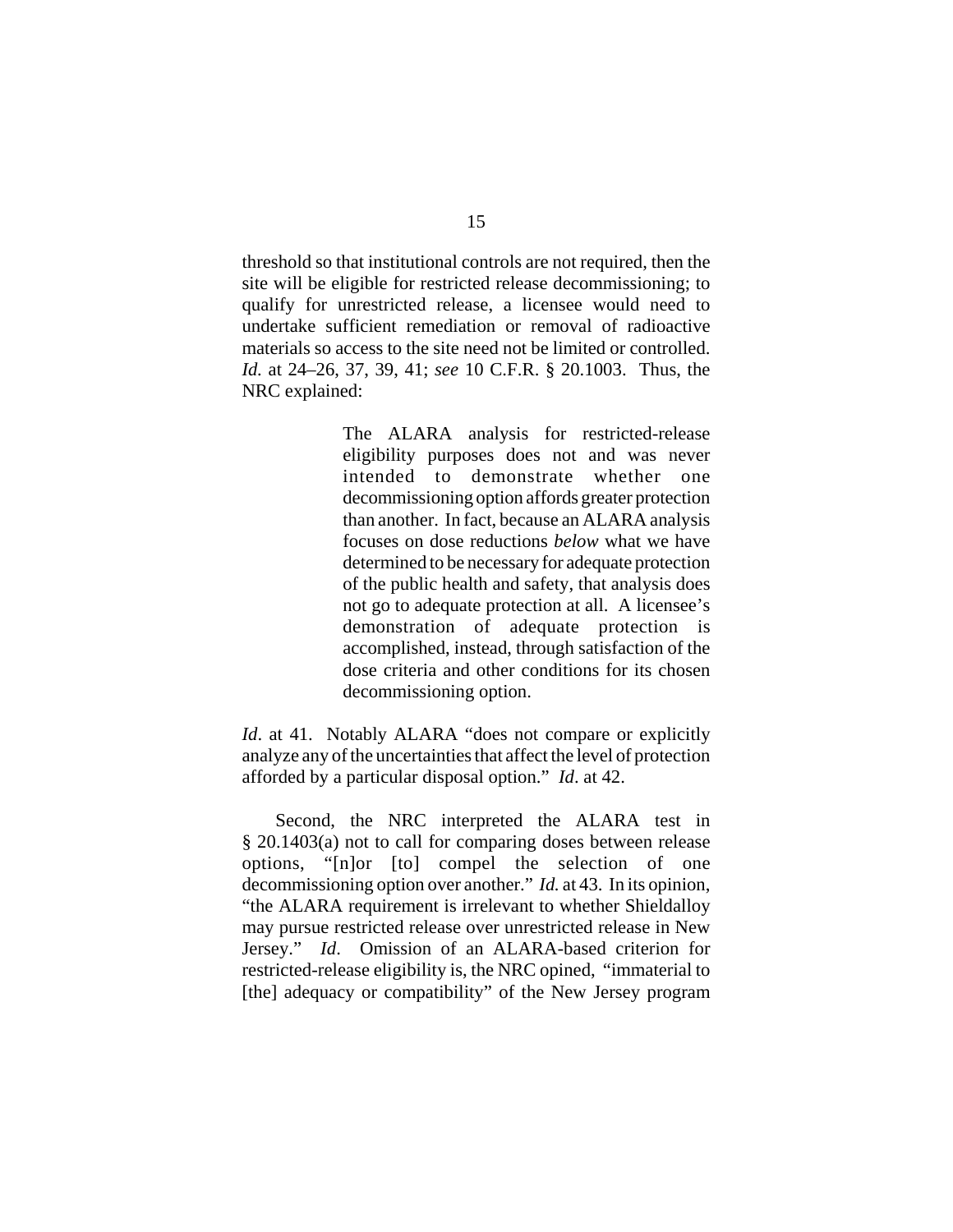because adequate protection is accomplished through the dose threshold. *Id.* at 42. The NRC pointed out that New Jersey "accomplishes th[e] same objective" as the federal scheme does by the restricted-release eligibility criterion – namely, "to *limit* the use of restricted release in license termination" – "by adopting more stringent . . . as well as more conservative criteria." *Id*. at 42–43; *see Radiological Criteria for License Termination*, 62 Fed. Reg. 39,058, 39,069 (July 21, 1997). The NRC thus reasonably concluded that New Jersey's license termination program, which must meet only a Category C level of compatibility, $4$  was adequate and compatible.

Notwithstanding the NRC's reasoned explanation of its regulatory scheme and reasonable interpretation of its regulations, including what ALARA is, the court concludes that a remand is required, principally in light of its own textual analysis of 10 C.F.R. § 20.1403(a). *See* Op. at 10–21. Referencing the NRC's brief on appeal, the court states that it is "baffled by the NRC's current interpretation of § 20.1403(a)" and that it "do[es] not find the meaning of § 20.1403(a) selfevident," but rather concludes that § 20.1403(a) neither precludes Shieldalloy's reading "nor, at least without exegesis," supports the NRC's interpretation. Op. at 14–15 (citing Resp'ts' Br. 55, 59).

**C.**

<sup>4</sup> Pursuant to the 1997 Policy Statement, *supra* note 1, Agreement States may adopt programs that provide a level of protection that is "equivalent to, or greater than, the level provided by the NRC program." 62 Fed. Reg. at 46,524. Category C elements of Agreement State programs are required "in order to avoid conflicts, duplications, gaps, or other conditions that would jeopardize an orderly pattern in the regulation of agreement material on a nationwide basis." *Id.*; *see also Radiological Criteria*, 62 Fed. Reg. at 39,079-80, 39,086.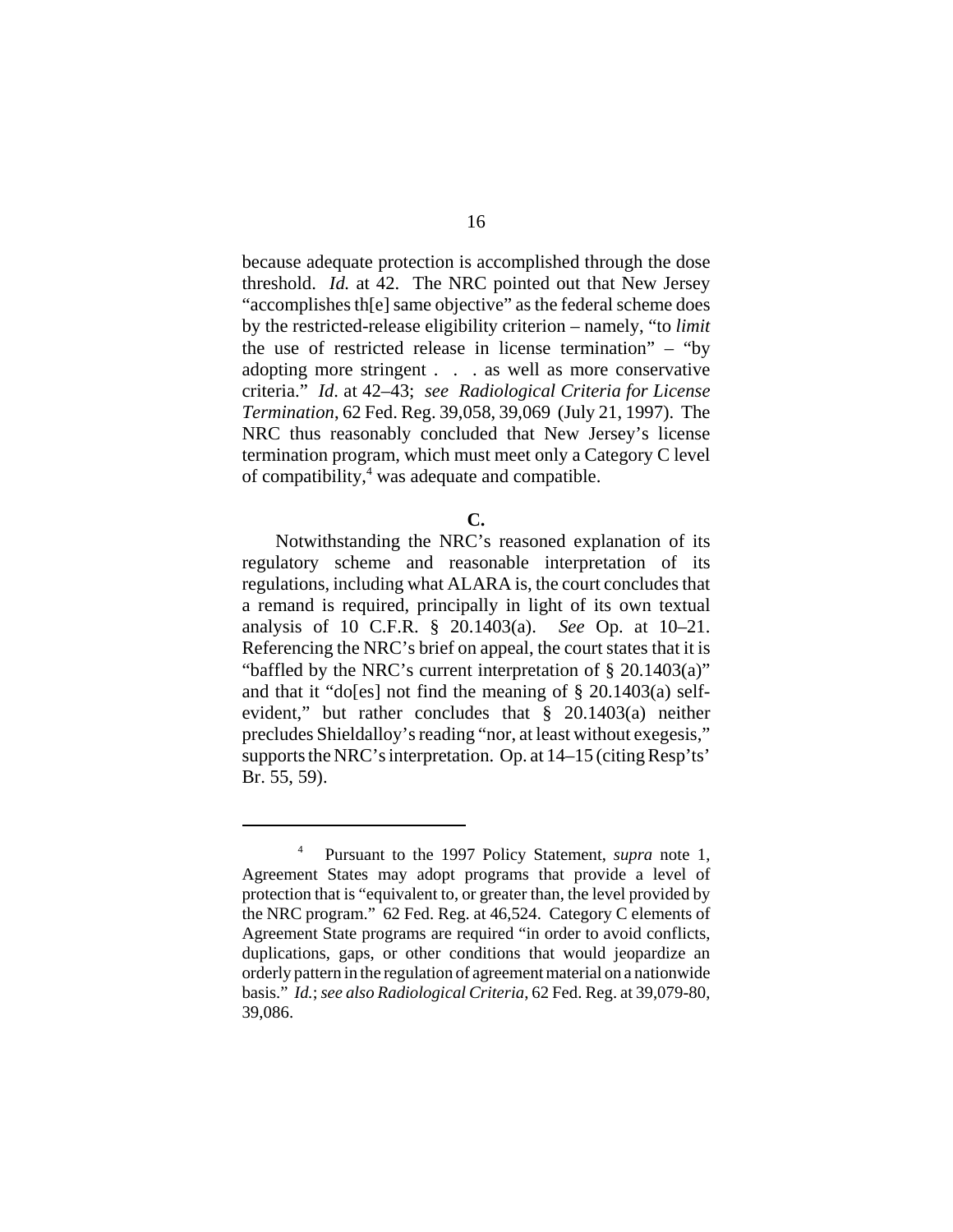Undeterred by Shieldalloy's defaults, the court engages in a textual interpretation of § 20.1403(a), Op. at 15–17, noting that on appeal the NRC discussed ALARA's role in § 20.1403(a) as applying only to unrestricted release, not restricted release. Op. at 16. Section § 20.1403(a) provides — following the "or" that a site is acceptable for license termination under restricted release if "[t]he licensee can demonstrate that further reductions in residual radioactivity necessary to comply with . . . § 20.1402 [unrestricted release] . . . were not being made because the residual levels associated with *restricted conditions* are ALARA." (emphasis added); *see supra* note 2. In light of the italicized text, the court concludes that "the availability of restricted release under § 20.1403 would appear to have nothing to do with whether unrestricted release can be attained in a costbeneficial manner, and everything to do with some property of restricted release." Op. at 15. Hence the court finds confusion in the text, *see id.* at 14–17, implying that the final clause should read *un*restricted instead of restricted.

Ordinarily the court will defer to an agency's reasonable interpretation of its regulations, *see Auer*, 519 U.S. 461–63, and there is every reason to do so here where the complex regulatory scheme draws on the NRC's expertise. The court acknowledges that its own interpretation of  $\S$  20.1403(a) "seems in tension with [the] second sentence of the provision, which states that the ALARA analysis referenced in the first sentence must account for 'consideration of any detriments, such as traffic accidents, expected to potentially result from decontamination and waste disposal." Op. at 16 (quoting  $\S 20.1403(a)$ ). That tension does not exist under the NRC's interpretation, whereby its regulations "demand that licensees . . . demonstrate that remediation to the level of 25 mrem per year for unrestricted release would not be beneficial from a cost standpoint before allowing them to pursue restricted-use (onsite) disposal." Resp'ts' Br. 55–56; *see also* Mem. 25–26, 41. In other words, the licensee must meet the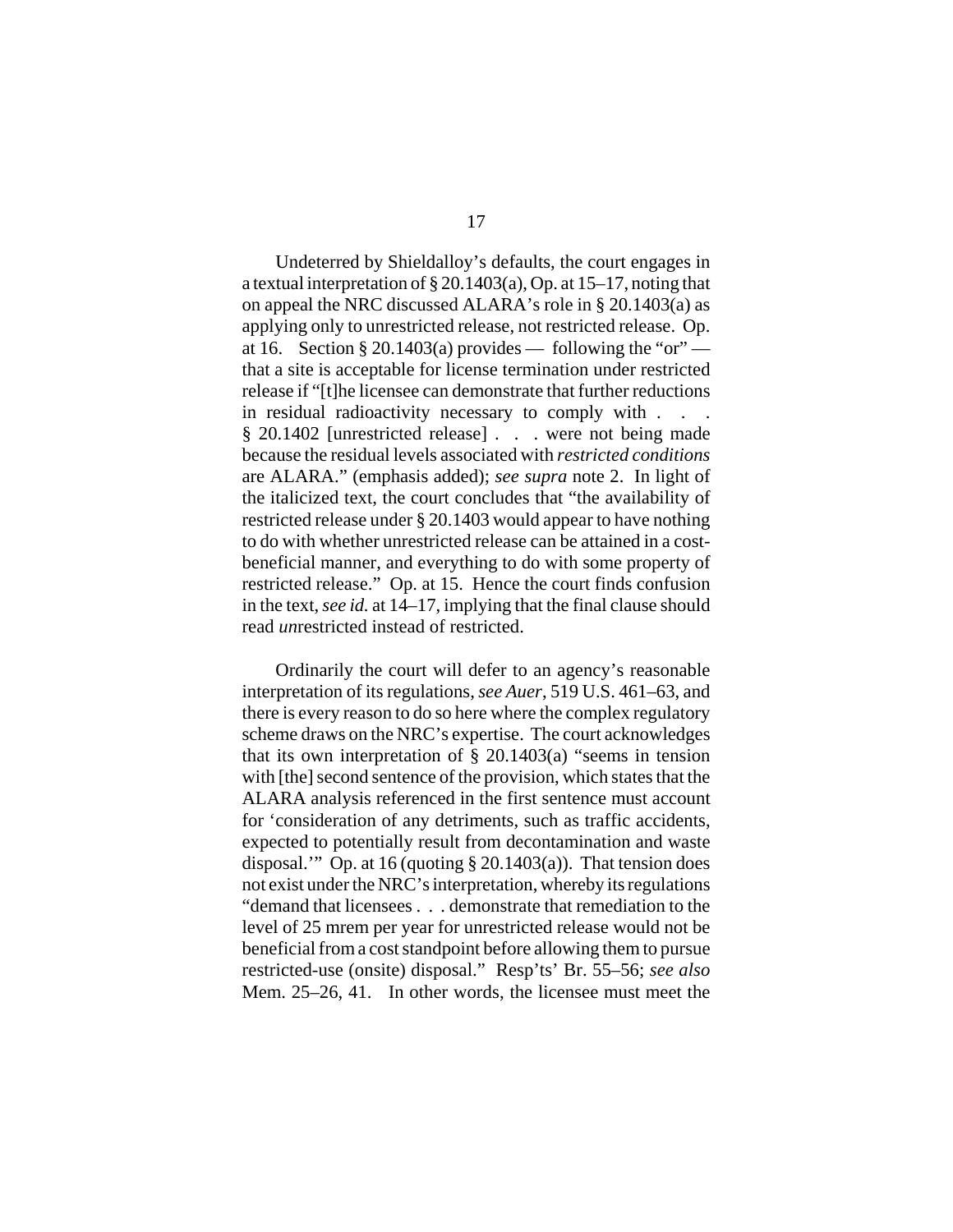applicable dose threshold regardless of the ALARA analysis; that analysis, however, may reveal that release of the site without institutional controls (i.e., unrestricted release) is costbeneficial. This accords with the NRC's interpretation that its regulations do not imply dose comparisons, and instead only § 20.1403(a) sets an eligibility requirement because restricted release "is far more complex and involves significantly greater uncertainties than offsite disposal." Mem. at 37.

The NRC's "comprehensive guidance document" on decommissioning, *id*. at 24, supports the "exegesis" offered by the NRC. In describing the equation to be used to calculate doses that are ALARA, Appendix N states that "[t]he residual radioactivity level that is ALARA is the concentration . . . at which the benefit from removal equals the cost of removal." NUREG-1757, Vol. 2, Appendix N at N-10 (Rev. 1, Sept. 2006). The calculation of these benefits includes collective doses averted from a given action and the costs include the monetary costs to the licensee. *Id*. at § 6.3 at 6–3 to 6–4. So understood in light of NUREG-1757, the reference in § 20.1403(a) to a licensee demonstrating that "further reductions . . . were not being made because the . . . levels associated with *restricted conditions* are ALARA" means that no further radioactive materials can be cost-beneficially removed, washed away, or the like so the site can be decommissioned under § 20.1402 (unrestricted release). *See id*. at N-1 to N-12; *see also* Mem. at 25–26, 41; Resp'ts' Br. 55–56, 61. This understanding of ALARA was embodied in the NRC staff requests to Shieldalloy for additional information. *See e.g.*, Request for Additional Information on Shieldalloy's 2006 proposed decommissioning plan at 21 ¶ 31. That is, the "levels associated with *restricted* conditions are ALARA," 10 C.F.R. § 20.1403(a) (emphasis added), when no more actions can be cost-beneficially taken to meet the unrestricted use criteria.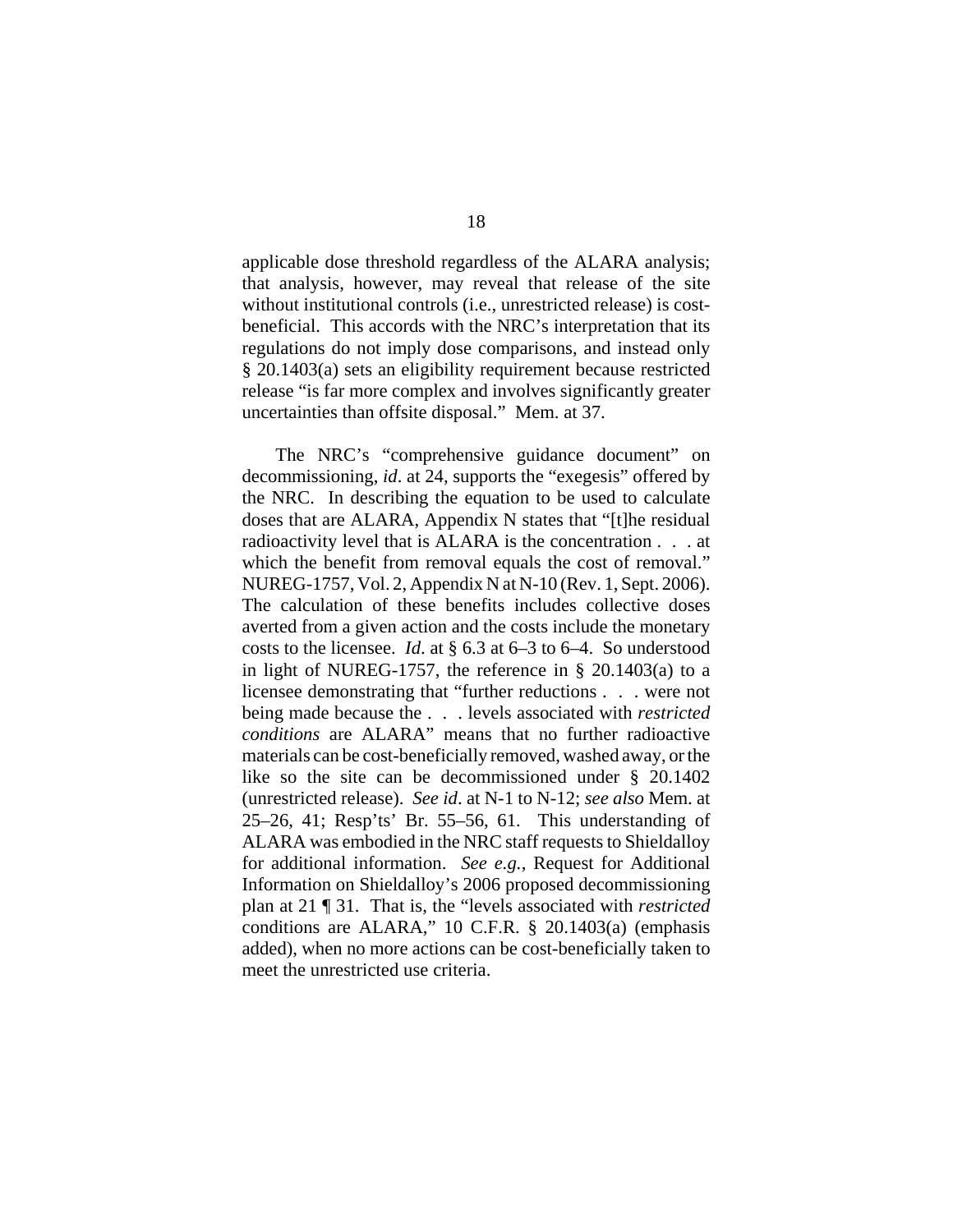Consequently, the confusion the court identifies arising from passages of other NRC regulations and statements is dispelled. Op. 17–19 (citing the definition of ALARA, NUREG-1757, and the staff Request for Additional Information).<sup>5</sup> In concluding these materials "can reasonably be read to call for precisely the kind of comparative dose analysis that Shieldalloy claims is contemplated by § 20.1403(a)," Op. at 19, the court engages in a recalibration of § 20.1403(a)'s eligibility requirement. That is not the same as demonstrating that the NRC's interpretation is "baffling" or lacking needed "exegesis," much less unreasonable and not entitled to deference. The suggestion of "prior inconsistent language," *id*. at 19, fails for the same reason. Because the interpretation of § 1403(a) depends on the use of ALARA, including the equation set out in NUREG-1757, Shieldalloy's cursory argument on remand was inadequate, despite the court's assertions to the contrary, Op. at 22.

<sup>&</sup>lt;sup>5</sup> Neither the passages in NUREG-1757 nor the staff Request for Additional Information support Shieldalloy's position that § 20.1403(a) requires a comparative dose analysis. Instead, those passages relate to the required ALARA analysis of restricted release, which when properly conducted, will reveal if additional remediation to meet the requirements of unrestricted release is cost-beneficial. The court's conclusion that under the NRC's view ALARA is used in § 20.1403(a) "to assess the cost-efficiency of attaining radiation levels *at those* [*dose*] *limits*," Op. at 17 (emphasis in original) overlooks that the NRC has consistently stated that ALARA is used in § 20.1403(a) to assess the cost-efficiency of remediating below the applicable dose threshold for restricted release in order to meet the criteria for unrestricted release. Mem. at 40–41; Resp'ts' Br. 55–56. This accords with the NUREG-1757 guidance in Appendix N at N-1 ("In order to terminate a license, a licensee should demonstrate that the dose criteria . . . have been met, and should demonstrate whether it is feasible to further reduce the levels . . . below those necessary to meet the dose criteria (i.e., to levels that are ALARA).").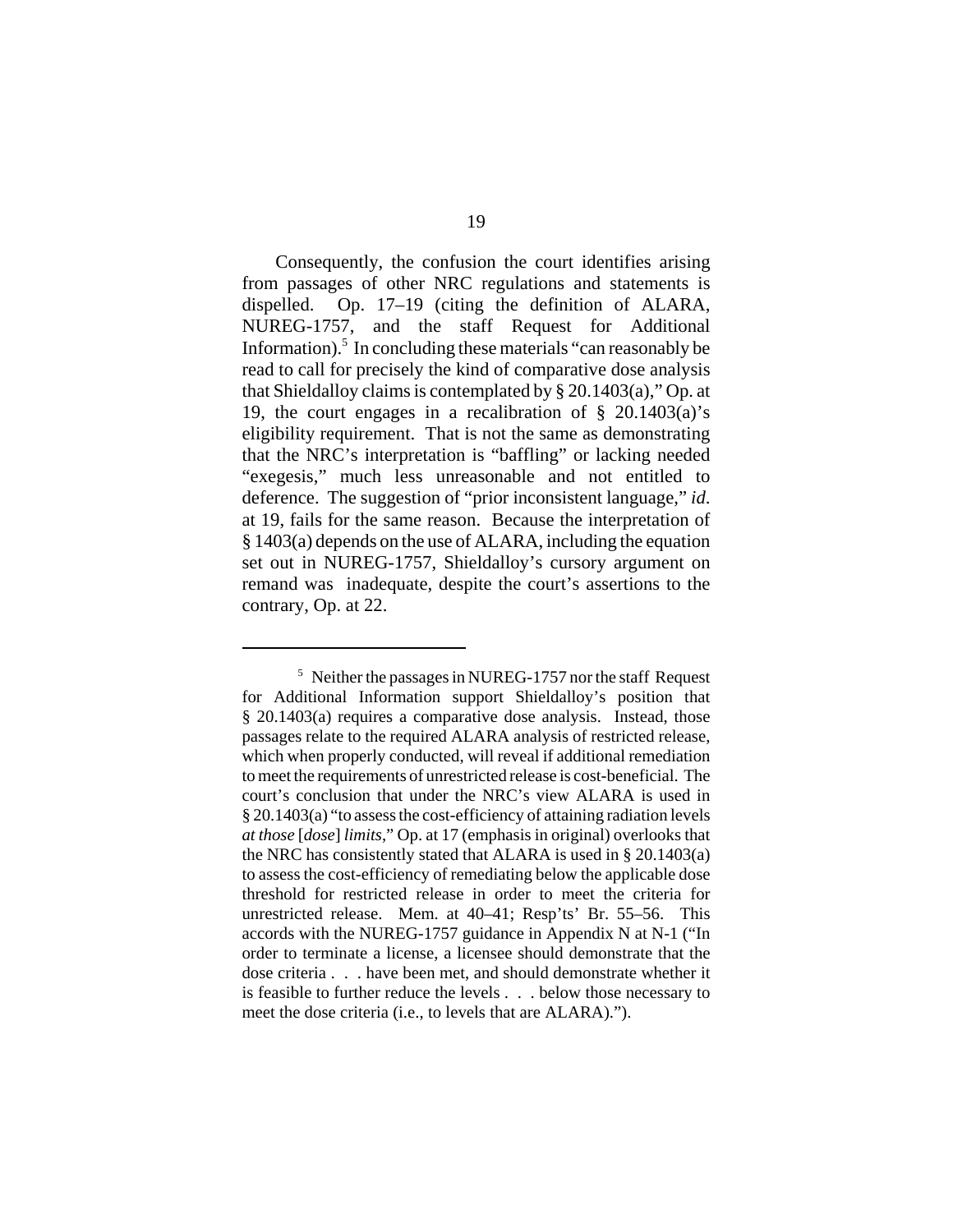Inexplicably the court protests a lack of textual analysis by the NRC and the dissent, Op. at 14, 20, when, as discussed here, in fact the NRC explained, based on the plain text, that § 20.1403(a) affords a licensee two alternative ways to demonstrate its initial eligibility for restricted release. Mem. at 25–26. Further, it explained, licensees that do not demonstrate either initial eligibility or satisfaction of the remaining criteria of § 20.1403 "will not 'be considered acceptable for license termination under restricted conditions'" and so must prepare their sites for unrestricted release, the NRC's preferred decommissioning option because of its far more well-known and quantifiable radiological impacts. *Id*. at 26 (quoting § 20.1403); *see also id*. at 37–43. What is more, by explaining the use and function of ALARA in its license termination regulations, *id*. at 34–43, the NRC provided additional exposition of the text of § 20.1403(a), specifically what "restricted conditions *are ALARA*" means. The court ignores that the formula and related guidance in NUREG-1757, which is used to assess if a remediation activity "is ALARA," also elucidates the clause in § 20.1403(a) that the court finds "baffl[ing]," Op. at 14; *see supra* note 2. And, in examining Shieldalloy's own dose estimates for decommissioning, the NRC demonstrated why the text cannot reasonably be read to call for the dose comparison envisioned by Shieldalloy.

Moreover, even assuming, for purposes of argument, that the NRC's interpretation of § 20.1403(a) as not contemplating a comparative dose analysis is unreasonable, which it is not, neither the court nor Shieldalloy offers a basis on which to conclude that the NRC's conclusion that the regulation does not "compel the selection of one decommissioning option over another," Mem. at 43, based on the outcome of an ALARA analysis, is unreasonable. Instead, as the NRC explained, a licensee must meet the dose threshold *regardless* of the outcome of the ALARA analysis. *Id*. at 39, 41, 43. So the NRC could